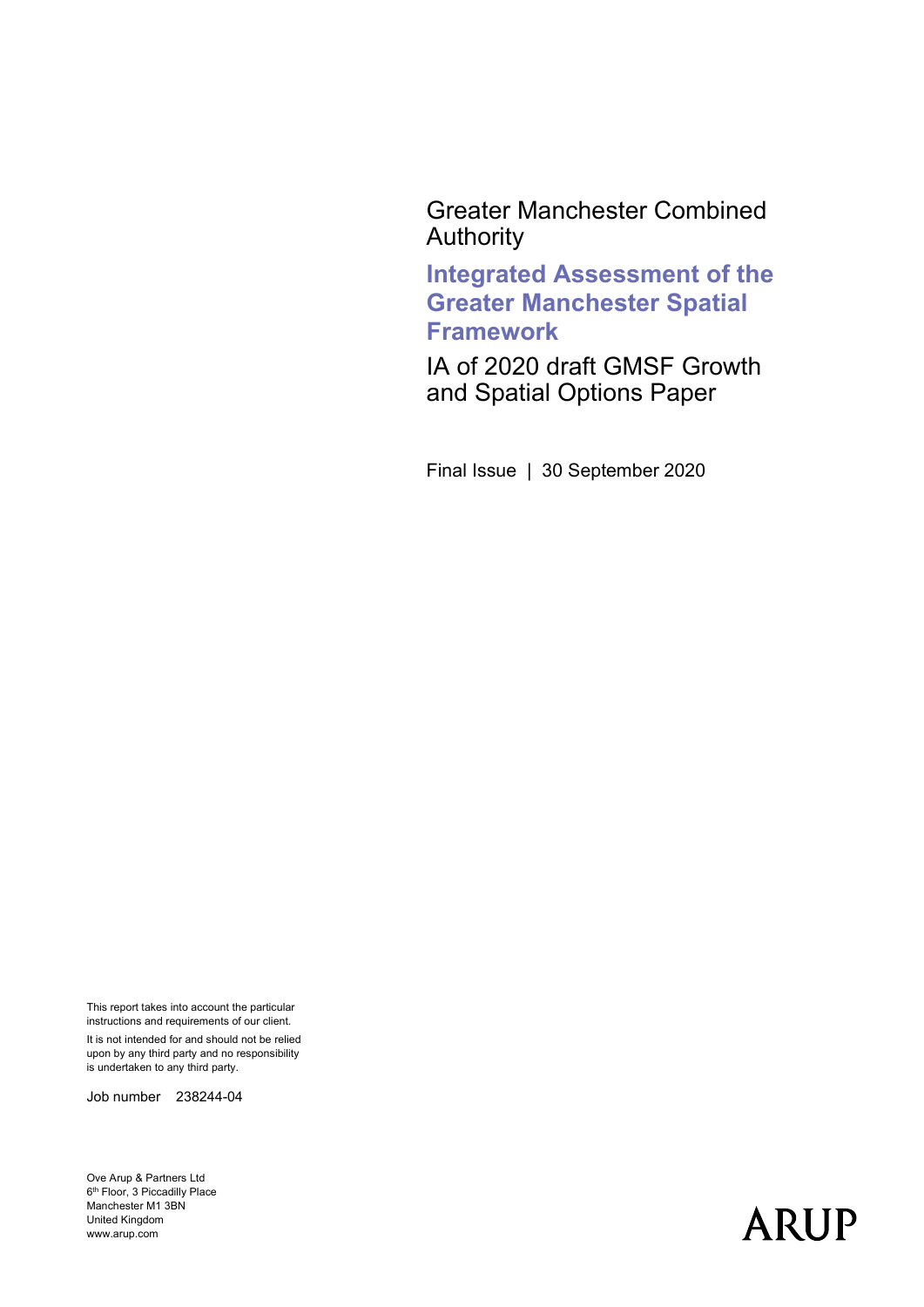# **Contents**

|   |                   |                                              | Page           |
|---|-------------------|----------------------------------------------|----------------|
| 1 |                   | <b>Introduction</b>                          | 1              |
|   | 1.1               | Context                                      |                |
|   | 1.2               | <b>Integrated Assessment</b>                 | 1              |
|   | 1.3               | <b>Scoping Report</b>                        | 2              |
|   | 1.4               | <b>Habitat Regulations Assessment</b>        | $\overline{2}$ |
|   | 1.5               | Purpose of this report                       | 3              |
|   | 1.6               | Applying the Integrated Assessment framework | 3              |
| 2 |                   | <b>2020 Growth and Spatial Options</b>       | 10             |
|   | 2.1               | Introduction                                 | 10             |
|   | 2.2               | Evolution of options from 2015 to 2020       | 10             |
|   | 2.3               | 2020 options                                 | 12             |
| 3 |                   | <b>The Integrated Assessment</b>             | 14             |
|   | 3.1               | Introduction                                 | 14             |
|   | 3.2               | IA of growth options                         | 14             |
|   | 3.3               | IA of spatial options                        | 20             |
| 4 | <b>Conclusion</b> |                                              | 37             |
|   | 4.1               | Summary of options appraisal                 | 37             |
|   | 4.2               | Mitigation and enhancement                   | 38             |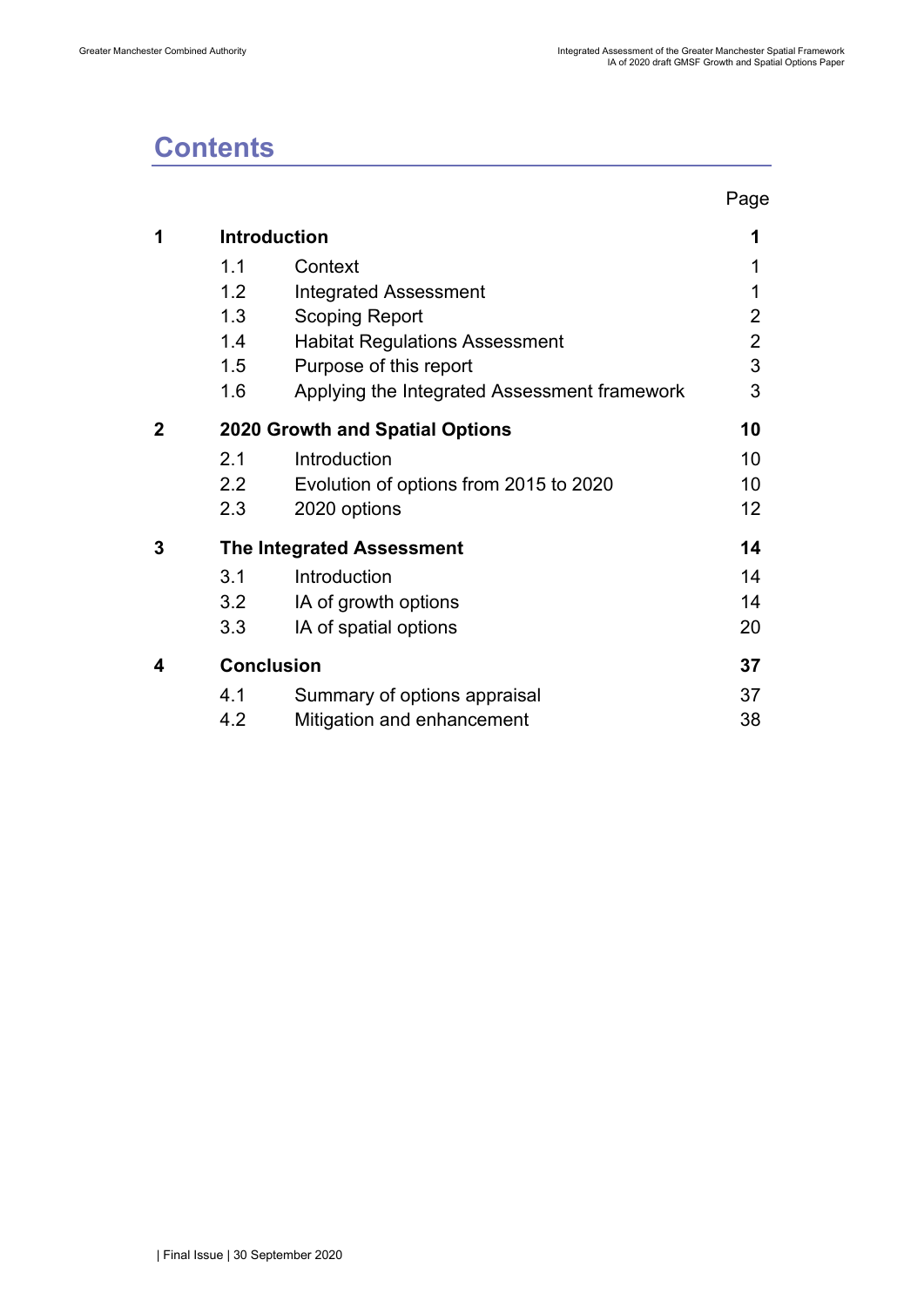# <span id="page-2-0"></span>**1 Introduction**

# <span id="page-2-1"></span>**1.1 Context**

The Greater Manchester Spatial Framework (GMSF) is being prepared by the ten Greater Manchester (GM) local planning authorities. The GMSF will be a formal planning document that provides a coherent, strategic context for district local plans.

The GMSF will be a statutory planning document and will include strategic policies for Greater Manchester through to 2037. The GMSF will provide GM with an overarching plan which the ten local authorities will use to make land available to address strategic challenges and priorities.

The submission version of the GMSF will be available for consultation in autumn 2020.

Please note that the GMSF has been prepared as a joint Development Plan Document by the Greater Manchester Combined Authority, therefore where reference is made to Greater Manchester Combined Authority (GMCA), this is on behalf of the ten Greater Manchester Authorities.

# <span id="page-2-2"></span>**1.2 Integrated Assessment**

As part of the development of the GMSF, an Integrated Assessment (IA) is being undertaken incorporating the requirements of:

- Sustainability Appraisal (SA): mandatory under section 19 (5) of the Planning and Compulsory Purchase Act 2004.
- Strategic Environmental Assessment (SEA): mandatory under the Environmental Assessment of Plans and Programmes Regulations 2004 (which transpose the European Directive 2001/42/EC into English law).
- Equality Impact Assessment (EqIA): required to be undertaken for plans, policies and strategies by the Equality Act 2010.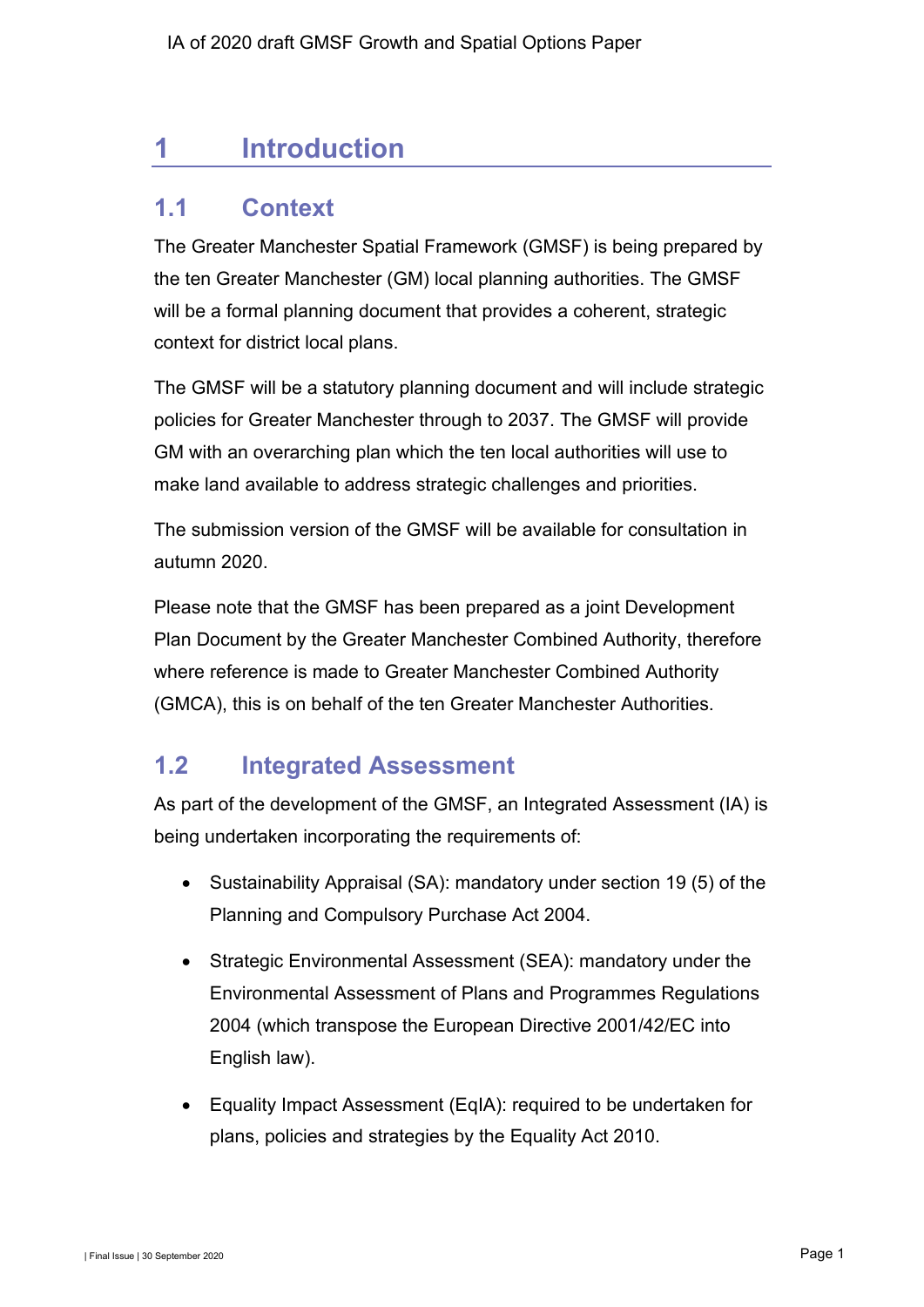• Health Impact Assessment (HIA): there is no statutory requirement to undertake HIA, its requirements have been considered to add value and depth to the assessment process.

Further detail on the Integrated Assessment components and stages can be found within Section 2 of the main IA Report, 'IA of 2020 draft GMSF Consultation Document'.

# <span id="page-3-0"></span>**1.3 Scoping Report**

Consultation was originally undertaken in summer 2015 on the IA Scoping Report. The report has gone through several updates in response to comments received. It was most recently updated in July 2020, to incorporate comments received from the 2019 draft GMSF consultation, in addition to updating the evidence base. The Scoping Report:

- defined the IA methodology;
- reviewed relevant policy, plans, programmes and strategies and their relationship to the GMSF;
- conducted extensive baseline research across a range of environmental and socio-economic topics;
- identified key issues for the GMSF and the IA; and
- defined the objectives and assessment criteria to be used in the IA.

# <span id="page-3-1"></span>**1.4 Habitat Regulations Assessment**

A Habitat Regulations Assessment (HRA) of the GMSF is being undertaken in parallel with this IA by the Greater Manchester Ecology Unit. Crossover with this separate workstream has been considered throughout the IA of draft policies where necessary, which is the subject of a separate report.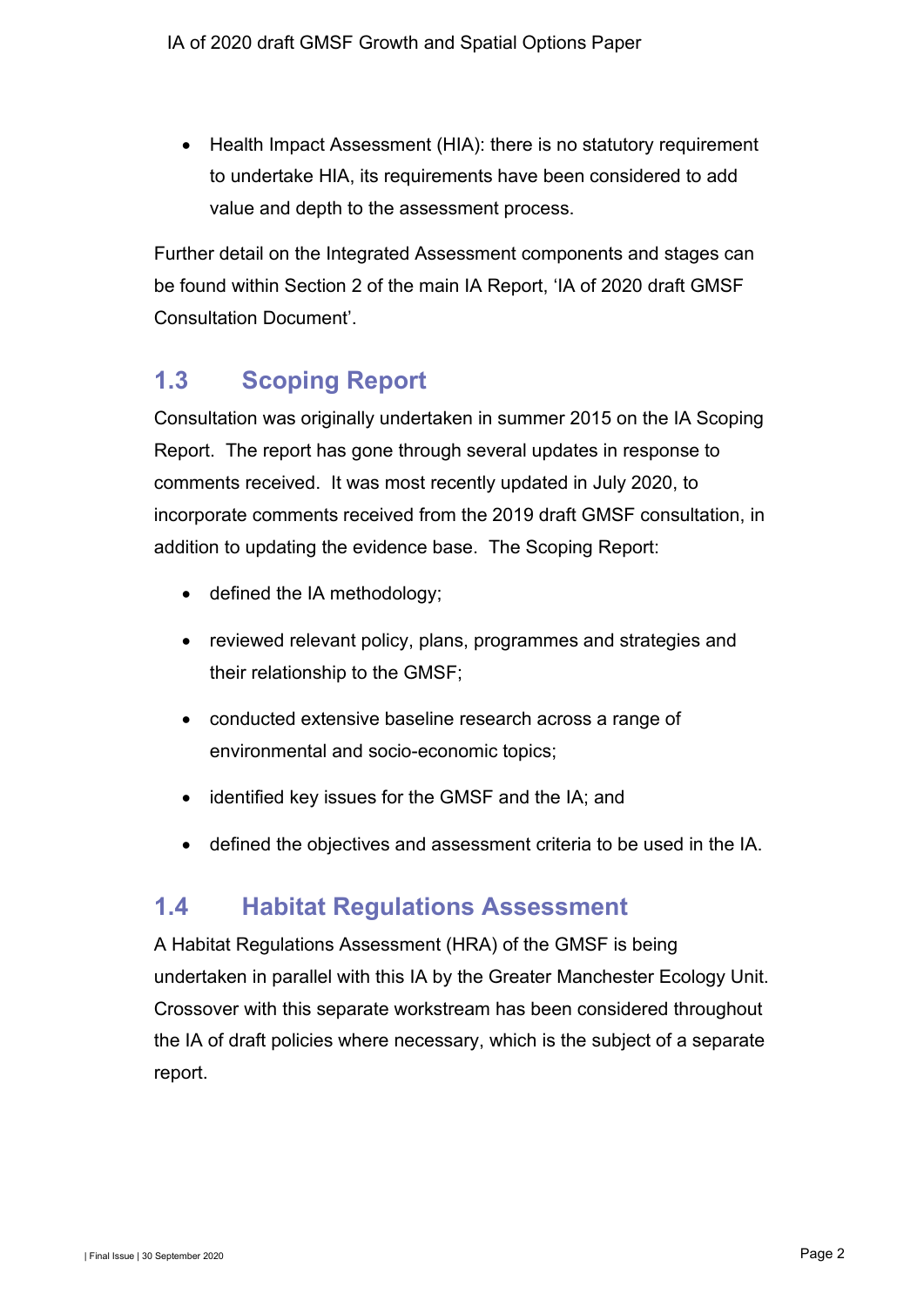# <span id="page-4-0"></span>**1.5 Purpose of this report**

This report is to present the IA of the growth and spatial options for the 2020 draft GMSF. The IA of these options will help to identify where there are gaps in understanding, and highlight which options will contribute the most to meeting the objectives of the IA.

# <span id="page-4-1"></span>**1.6 Applying the Integrated Assessment framework**

The IA Framework is made up of a series of IA objectives and assessment criteria which have been developed specifically for the GMSF. This framework (listed in [Table 1](#page-4-2) below) is used to identify the likely social, economic and environmental effects and guide mitigation and policy development.

The IA Framework has been applied to each of the different growth and spatial options, the results of which are detailed within this report. All objectives within the Framework were reviewed during the 2020 IA update at the scoping stage and each carries an equal weighting.

<span id="page-4-2"></span>Further detail on applying the IA Framework can be found in Section 2 of the main IA Report 'IA of 2020 draft GMSF Consultation Document'.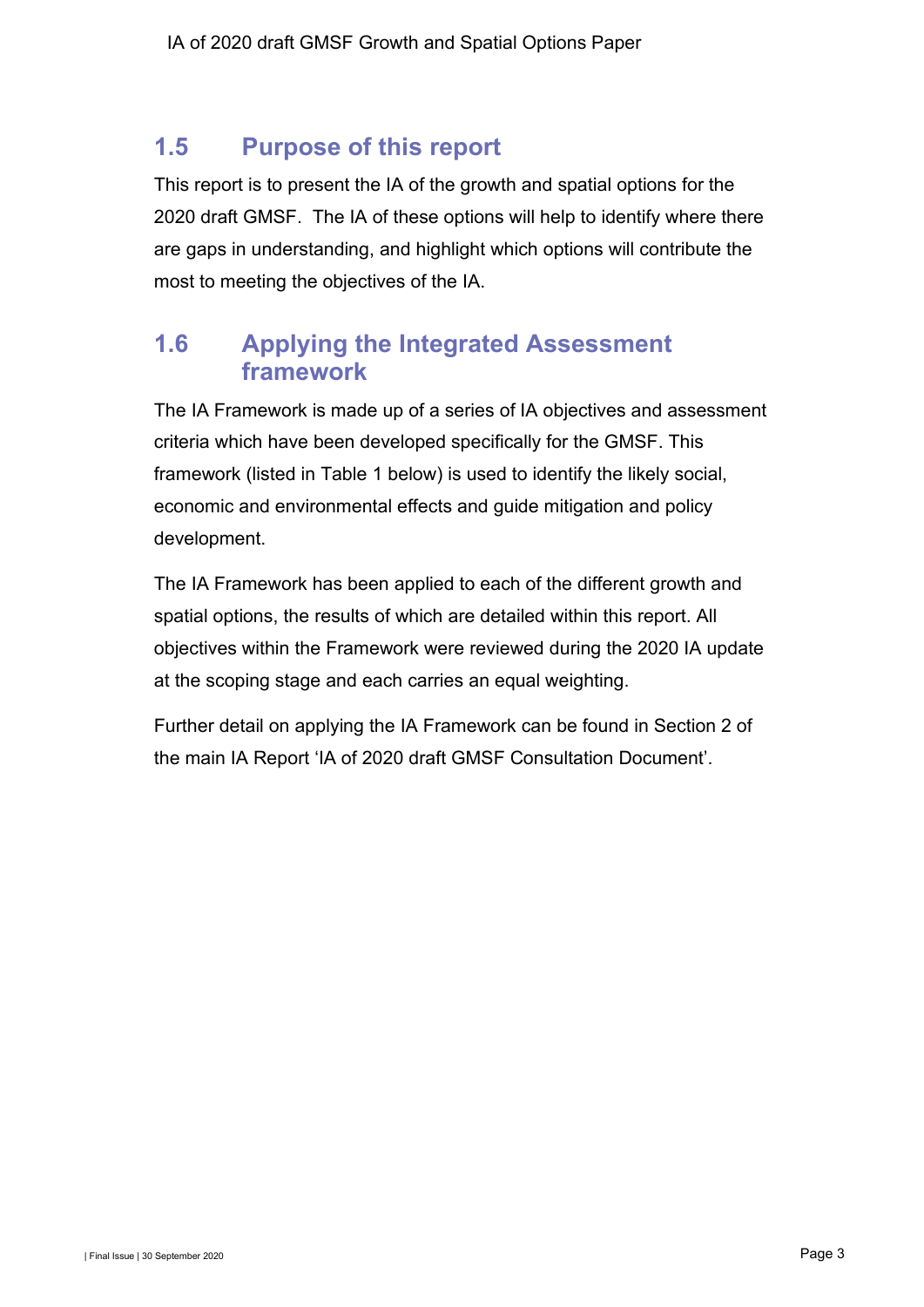|  |  | Table 1: IA Framework |
|--|--|-----------------------|
|--|--|-----------------------|

| Ref            | Objective                                                                                                                                                                                                       | Assessment criteria                                                                                                                                                                                                                                                                                                                                                                                                                                                                                       |
|----------------|-----------------------------------------------------------------------------------------------------------------------------------------------------------------------------------------------------------------|-----------------------------------------------------------------------------------------------------------------------------------------------------------------------------------------------------------------------------------------------------------------------------------------------------------------------------------------------------------------------------------------------------------------------------------------------------------------------------------------------------------|
| $\mathbf{1}$   | Provide a<br>sustainable<br>supply of<br>housing land<br>including for an<br>appropriate mix<br>of sizes, types,<br>tenures in<br>locations to<br>meet housing<br>need, and to<br>support<br>economic<br>growth | Will the GMSF:<br>Ensure an appropriate quantity of housing land to meet<br>the objectively assessed need for market and affordable<br>housing?<br>Ensure an appropriate mix of types, tenures and sizes of<br>properties in relation to the respective levels of local<br>demand?<br>Ensure housing land is well-connected with employment<br>land, centres and green space or co-located where<br>appropriate?<br>Support improvements in the energy efficiency and<br>resilience of the housing stock? |
| $\overline{2}$ | Provide a<br>sustainable<br>supply of<br>employment<br>land to ensure<br>sustainable<br>economic<br>growth and job<br>creation                                                                                  | Will the GMSF:<br>Meet current and future demand for employment land<br>across GM?<br>Support education and training to provide a suitable<br>labour force for future growth?<br>Provide sufficient employment land in locations that are<br>well-connected and well-served by infrastructure?                                                                                                                                                                                                            |
| 3              | Ensure that<br>there is<br>sufficient<br>coverage and<br>capacity of<br>transport and                                                                                                                           | Will the GMSF:<br>Ensure that the transport network can support and enable<br>the anticipated scale and spatial distribution of<br>development?<br>Improve transport connectivity?                                                                                                                                                                                                                                                                                                                        |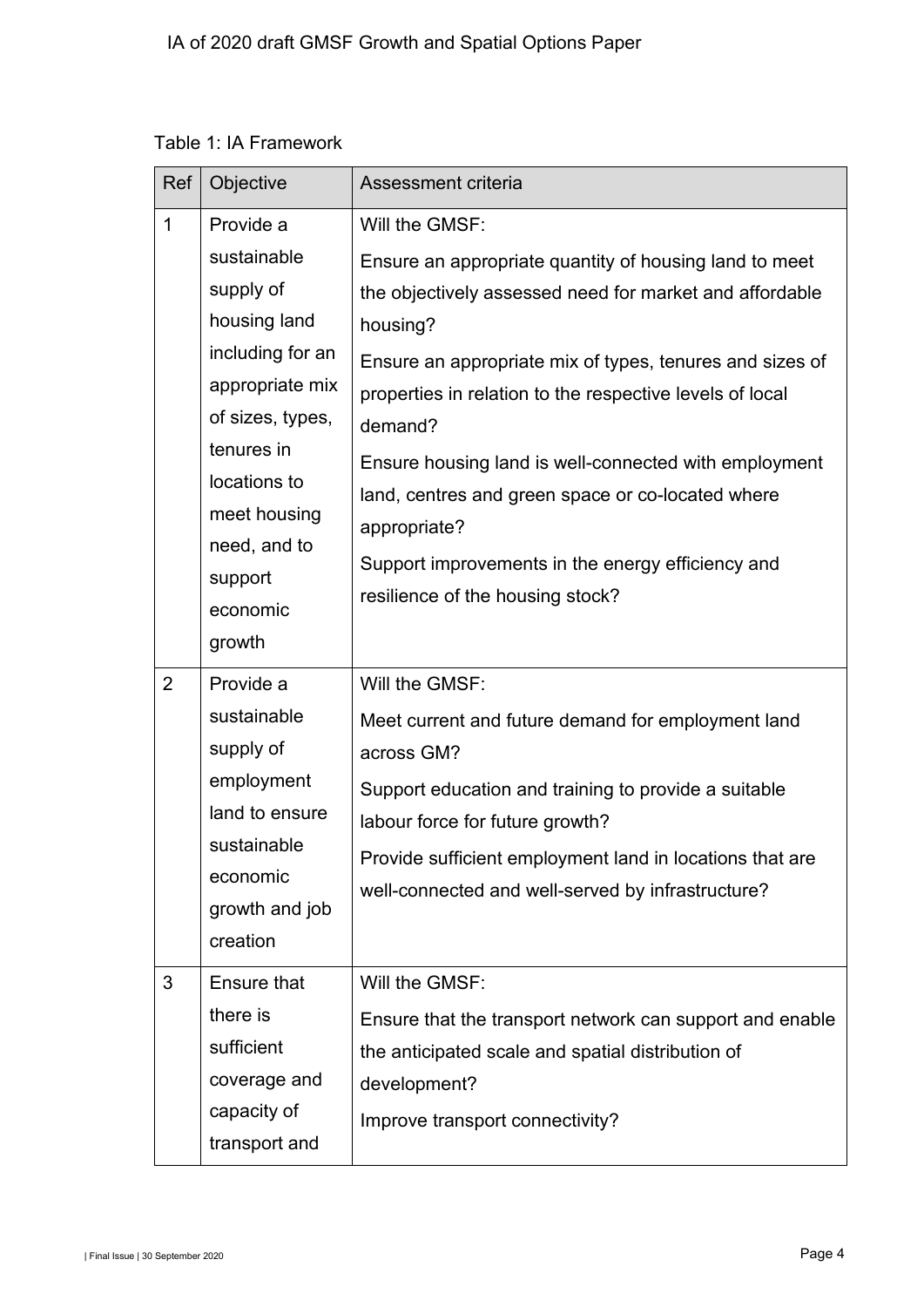| Ref            | Objective                                       | Assessment criteria                                                        |
|----------------|-------------------------------------------------|----------------------------------------------------------------------------|
|                | utilities to                                    | Ensure that utilities / digital infrastructure can support and             |
|                | support growth                                  | enable the anticipated scale and spatial distribution of                   |
|                | and                                             | development?                                                               |
|                | development                                     |                                                                            |
| 4              | <b>Reduce levels</b>                            | Will the GMSF:                                                             |
|                | of deprivation                                  | Reduce the proportion of people living in deprivation?                     |
|                | and disparity                                   | Support reductions in poverty (including child and fuel                    |
|                |                                                 | poverty), deprivation and disparity across the domains of                  |
|                |                                                 | the Indices of Multiple Deprivation?                                       |
| 5              | Promote                                         | Will the GMSF:                                                             |
|                | equality of                                     | Foster good relations between different people?                            |
|                | opportunity and                                 | Ensure equality of opportunity and equal access to                         |
|                | the elimination<br>of<br>discrimination         | facilities/infrastructure for all?                                         |
|                |                                                 | Ensure no discrimination based on 'protected                               |
|                |                                                 | characteristics', as defined in the Equality Act 2010?                     |
|                |                                                 | Ensure that the needs of different areas, (namely urban,                   |
|                |                                                 | suburban, urban fringe and rural) are equally addressed?                   |
| 6              | Support                                         | Will the GMSF:                                                             |
|                |                                                 | improved health   Support healthier lifestyles and support improvements in |
|                | and wellbeing                                   | determinants of health?                                                    |
|                | of the                                          | Reduce health inequalities within GM and with the rest of                  |
|                | population and<br>reduce health<br>inequalities | England?                                                                   |
|                |                                                 | Promote access to green space?                                             |
| $\overline{7}$ | Ensure access                                   | Will the GMSF:                                                             |
|                | to and provision                                | Ensure people are adequately served by key healthcare                      |
|                | of appropriate                                  | facilities, regardless of socio-economic status?                           |
|                | social                                          | Ensure sufficient access to educational facilities for all                 |
|                | infrastructure                                  | children?                                                                  |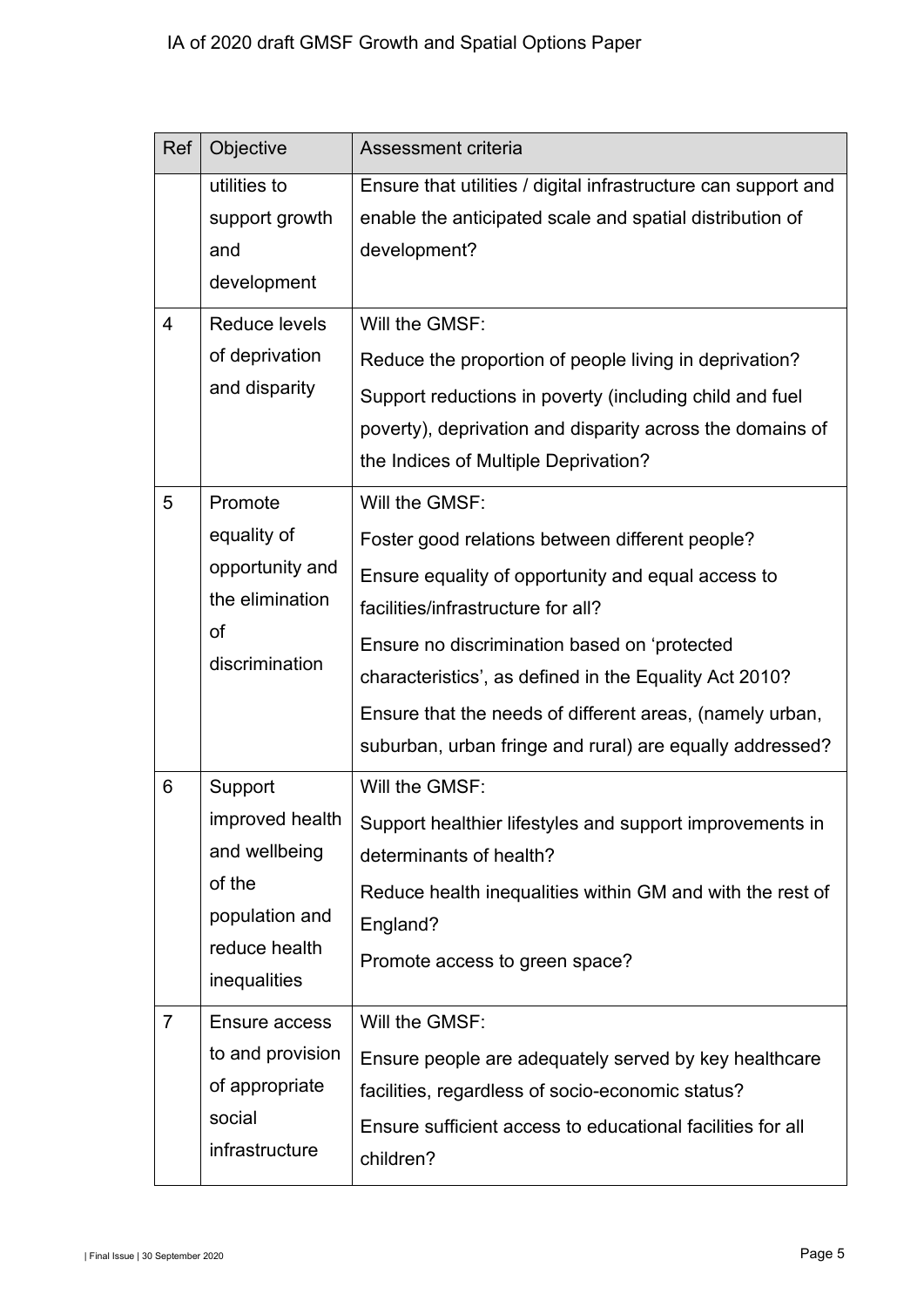| Ref | Objective                                                                                            | Assessment criteria                                                                                                                                                                                                                                                                                                                                                                                             |
|-----|------------------------------------------------------------------------------------------------------|-----------------------------------------------------------------------------------------------------------------------------------------------------------------------------------------------------------------------------------------------------------------------------------------------------------------------------------------------------------------------------------------------------------------|
|     |                                                                                                      | Promote access to and provision of appropriate<br>community social infrastructure including playgrounds<br>and sports facilities?                                                                                                                                                                                                                                                                               |
| 8   | Support<br>improved<br>educational<br>attainment and<br>skill levels for<br>all                      | Will the GMSF:<br>Improve education levels of children in the area,<br>regardless of their background?<br>Improve educational and skill levels of the population of<br>working age?                                                                                                                                                                                                                             |
| 9   | Promote<br>sustainable<br>modes of<br>transport                                                      | Will the GMSF:<br>Reduce the need to travel and promote efficient patterns<br>of movement?<br>Promote a safe and sustainable public transport network<br>that reduces reliance on private motor vehicles?<br>Support the use of sustainable and active modes of<br>transport?                                                                                                                                   |
| 10  | Improve air<br>quality                                                                               | Will the GMSF:<br>Improve air quality within Greater Manchester, particularly<br>in the 10 Air Quality Management Areas (AQMAs)?                                                                                                                                                                                                                                                                                |
| 11  | Conserve and<br>enhance<br>biodiversity,<br>green<br>infrastructure<br>and<br>geodiversity<br>assets | Will the GMSF:<br>Provide opportunities to enhance new and existing wildlife<br>and geological sites?<br>Avoid damage to or destruction of designated wildlife<br>sites, habitats and species and protected and unique<br>geological features?<br>Support and enhance existing multifunctional green<br>infrastructure and / or contribute towards the creation of<br>new multifunctional green infrastructure? |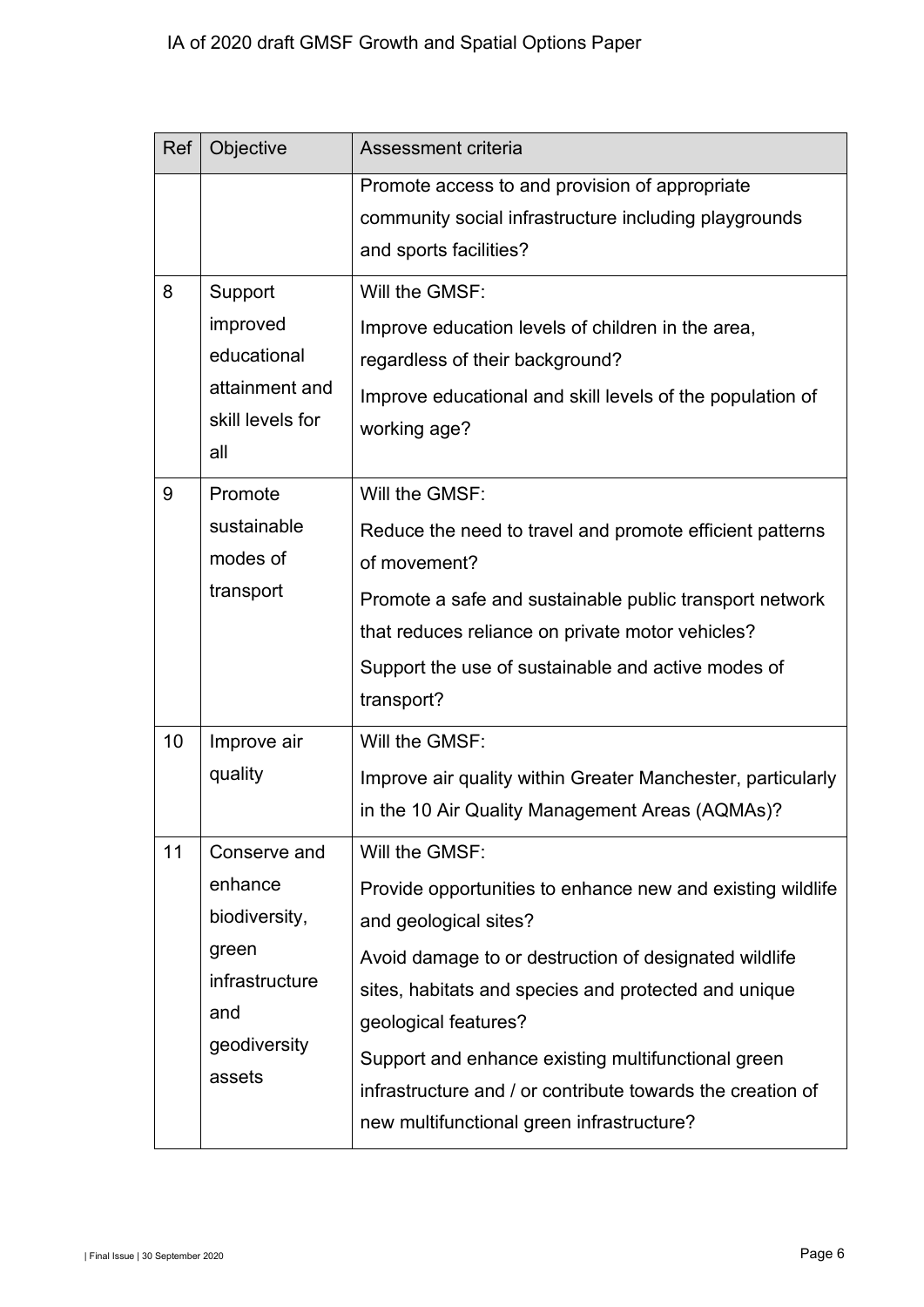| Ref | Objective                                                                              | Assessment criteria                                                                                                                                                                                                                                                                                                                                                                         |
|-----|----------------------------------------------------------------------------------------|---------------------------------------------------------------------------------------------------------------------------------------------------------------------------------------------------------------------------------------------------------------------------------------------------------------------------------------------------------------------------------------------|
|     |                                                                                        | Ensure access to green infrastructure providing                                                                                                                                                                                                                                                                                                                                             |
|     |                                                                                        | opportunities for recreation, amenity and tranquillity?                                                                                                                                                                                                                                                                                                                                     |
| 12  | Ensure<br>communities,<br>developments<br>and<br>infrastructure<br>are resilient to    | Will the GMSF:<br>Ensure that communities, existing and new developments<br>and infrastructure systems are resilient to the predicted<br>effects of climate change across GM?                                                                                                                                                                                                               |
|     | the effects of<br>expected<br>climate change                                           |                                                                                                                                                                                                                                                                                                                                                                                             |
| 13  | Reduce the risk<br>of flooding to<br>people and<br>property                            | Will the GMSF:<br>Restrict the development of property in areas of flood<br>risk?<br>Ensure adequate measures are in place to manage<br>existing flood risk?<br>Ensure that development does not increase flood risk due<br>to increased run-off rates?<br>Ensure development is appropriately future proof to<br>accommodate future levels of flood risk including from<br>climate change? |
| 14  | <b>Protect and</b><br>improve the<br>quality and<br>availability of<br>water resources | Will the GMSF:<br>Encourage compliance with the Water Framework<br>Directive?<br>Promote management practices that will protect water<br>features from pollution?<br>Avoid consuming greater volumes of water resources<br>than are available to maintain a healthy environment?                                                                                                            |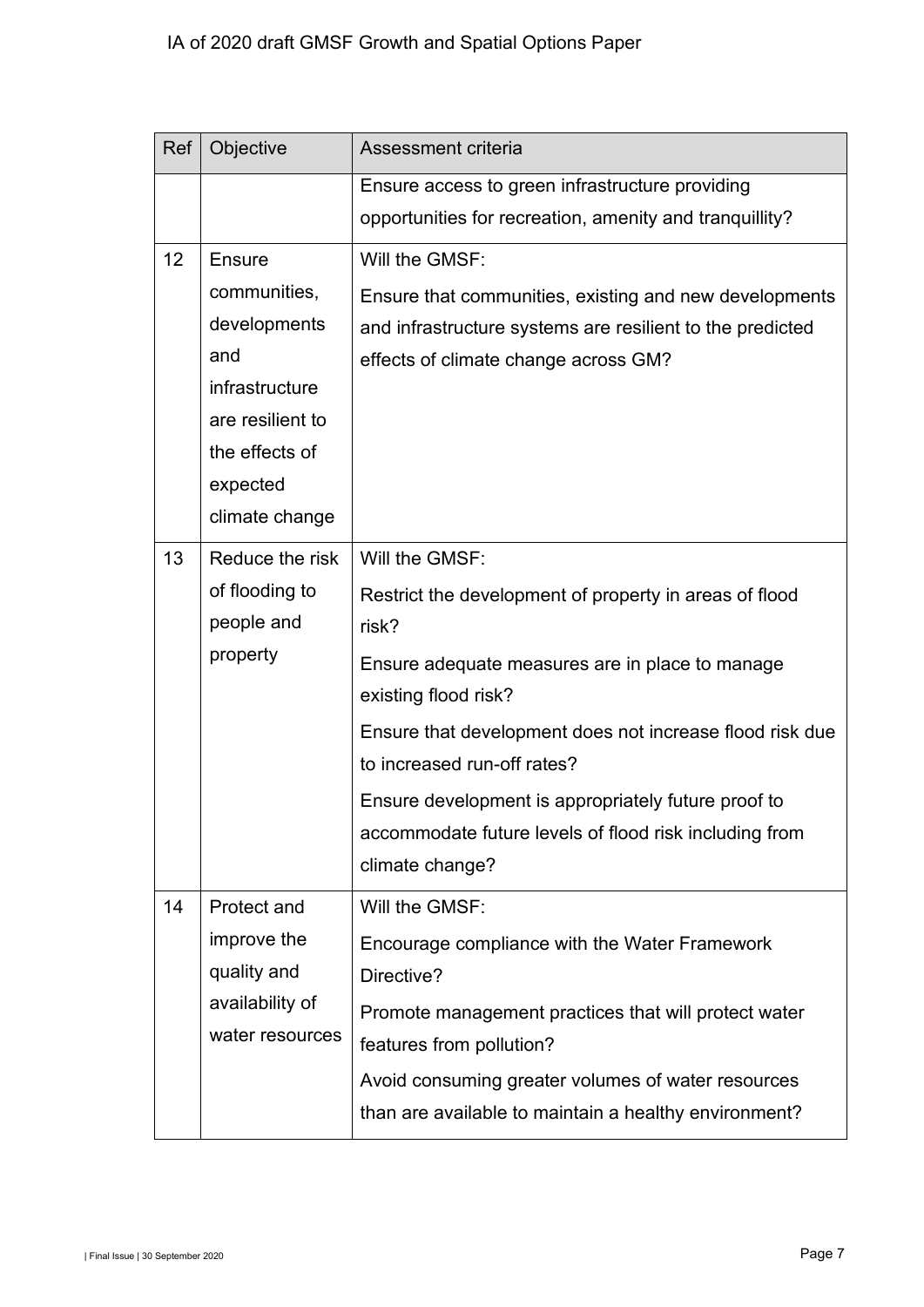| Ref | Objective                                                                                                                                                                                                       | Assessment criteria                                                                                                                                                                                                                                                                                                                                                                                                                                                         |
|-----|-----------------------------------------------------------------------------------------------------------------------------------------------------------------------------------------------------------------|-----------------------------------------------------------------------------------------------------------------------------------------------------------------------------------------------------------------------------------------------------------------------------------------------------------------------------------------------------------------------------------------------------------------------------------------------------------------------------|
| 15  | Increase energy<br>efficiency,<br>encourage low-<br>carbon<br>generation and<br>reduce<br>greenhouse gas<br>emissions                                                                                           | Will the GMSF:<br>Encourage reduction in energy use and increased energy<br>efficiency?<br>Encourage the development of low carbon and renewable<br>energy facilities, including as part of conventional<br>developments?<br>Promote a proactive reduction in direct and indirect<br>greenhouse gas emissions emitted across GM?                                                                                                                                            |
| 16  | Conserve<br>and/or enhance<br>landscape,<br>townscape,<br>heritage assets<br>and their setting<br>and the<br>character of GM                                                                                    | Will the GMSF:<br>Improve landscape quality and the character of open<br>spaces and the public realm?<br>Conserve and enhance the historic environment, heritage<br>assets and their setting?<br>Respect, maintain and strengthen local character and<br>distinctiveness?                                                                                                                                                                                                   |
| 17  | Ensure that<br>land resources<br>are allocated<br>and used in an<br>efficient and<br>sustainable<br>manner to meet<br>the housing and<br>employment<br>needs of GM,<br>whilst reducing<br>land<br>contamination | Will the GMSF:<br>Support the development of previously developed land<br>and other sustainable locations?<br>Protect the best and most versatile agricultural land / soil<br>resources from inappropriate development?<br>Encourage the redevelopment of derelict land, properties,<br>buildings and infrastructure, returning them to appropriate<br>uses?<br>Support reductions in land contamination through the<br>remediation and reuse of previously developed land? |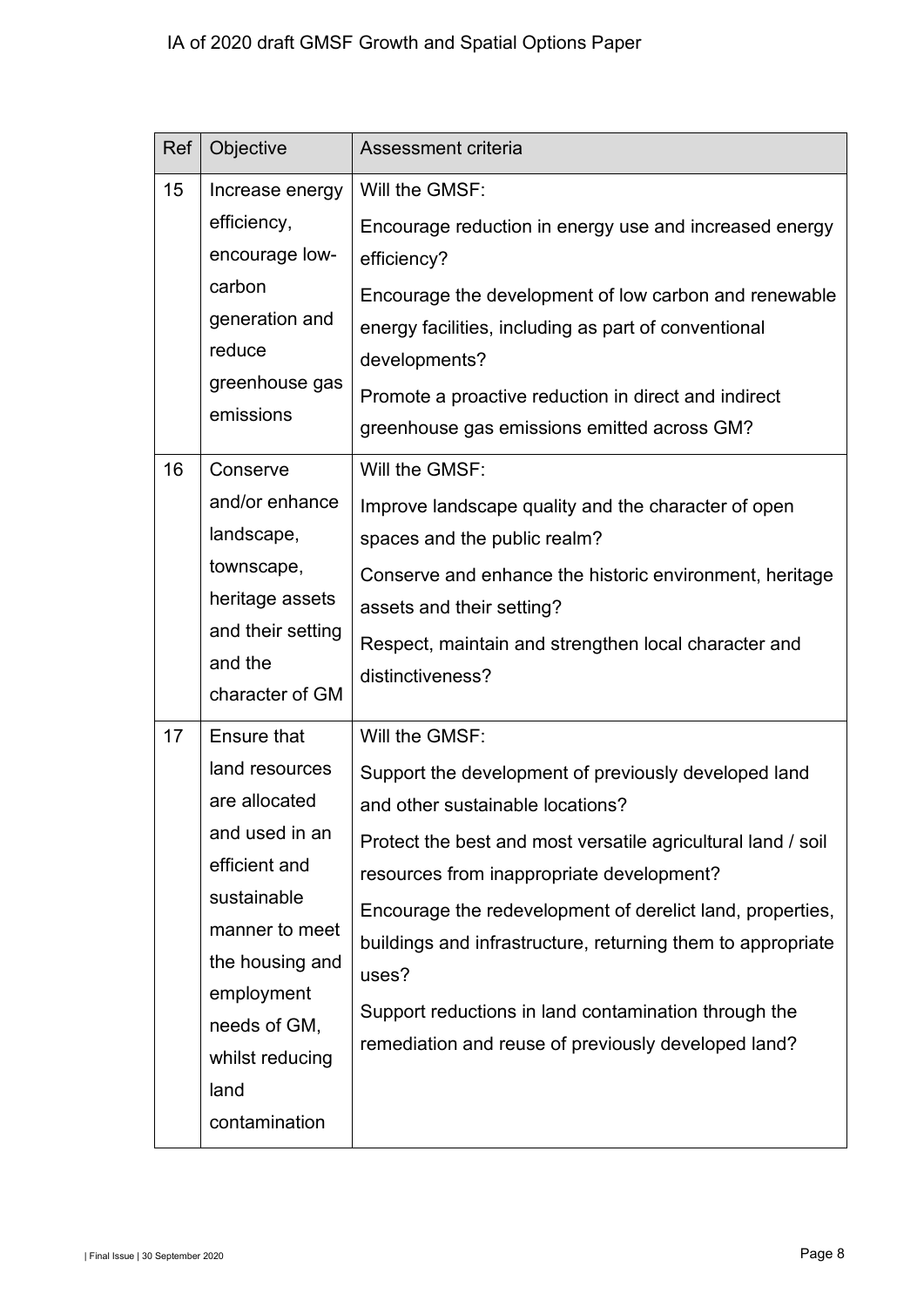## IA of 2020 draft GMSF Growth and Spatial Options Paper

| Ref | Objective      | Assessment criteria                                |
|-----|----------------|----------------------------------------------------|
| 18  | Promote        | Will the GMSF:                                     |
|     | sustainable    | Support the sustainable use of physical resources? |
|     | consumption of | Promote movement up the waste hierarchy?           |
|     | resources and  | Promote reduced waste generation rates?            |
|     | support the    |                                                    |
|     | implementation |                                                    |
|     | of the waste   |                                                    |
|     | hierarchy      |                                                    |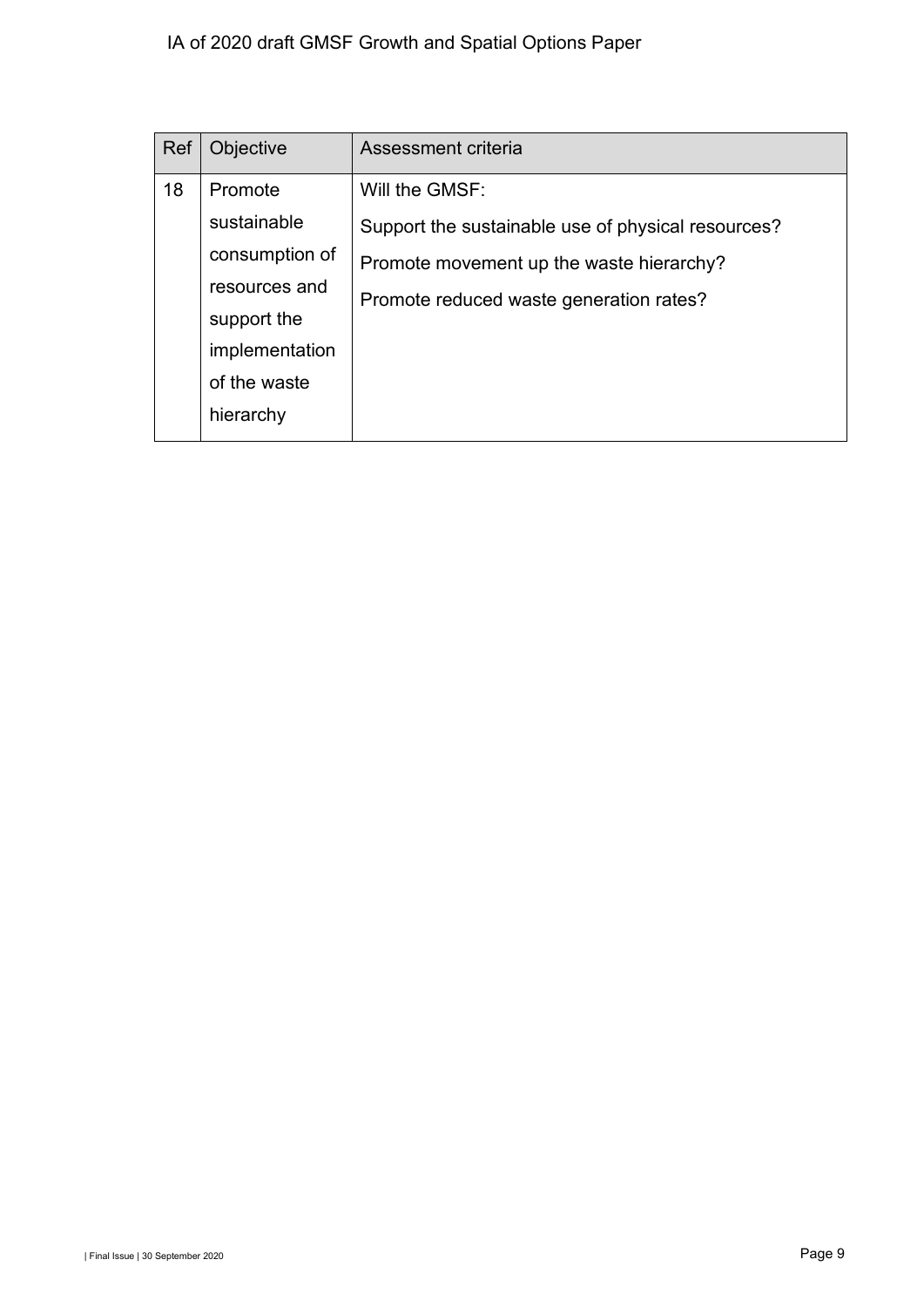# <span id="page-11-0"></span>**2 2020 Growth and Spatial Options**

# <span id="page-11-1"></span>**2.1 Introduction**

Sustainability Appraisal (SA) (one of the component parts of the IA) places great emphasis on the consideration of reasonable alternatives. Planning Practice Guidance states that:

"The sustainability appraisal needs to consider and compare all reasonable alternatives as the plan evolves, including the preferred approach, and assess these against the baseline environmental, economic and social characteristics of the area and the likely situation if the plan were not to be adopted". (PPG, Paragraph: 018 Reference ID: 11- 018-20140306)

Reasonable alternatives (i.e. the options) have been assessed as part of this stage of the IA. This section provides context into options development throughout previous iterations of the GMSF (from 2015 onwards) and then introduces the 2020 growth and spatial options.

The 2020 options are set out in the GMSF 2020 Growth and Spatial Options Paper (August 2020), which is the focus of this IA report.

# <span id="page-11-2"></span>**2.2 Evolution of options from 2015 to 2020**

The following section is a narrative outlining the evolution of the growth and spatial options as detailed in the following two GMSF reports:

- Revised Draft GMSF Spatial Options (January 2019); and
- GMSF 2020 Growth and Spatial Options Draft for Appraisal (August 2020).

This also includes context dating back to the 2015/6 options (taken from the 2019 report), as this sets the scene for understanding the 2019 options.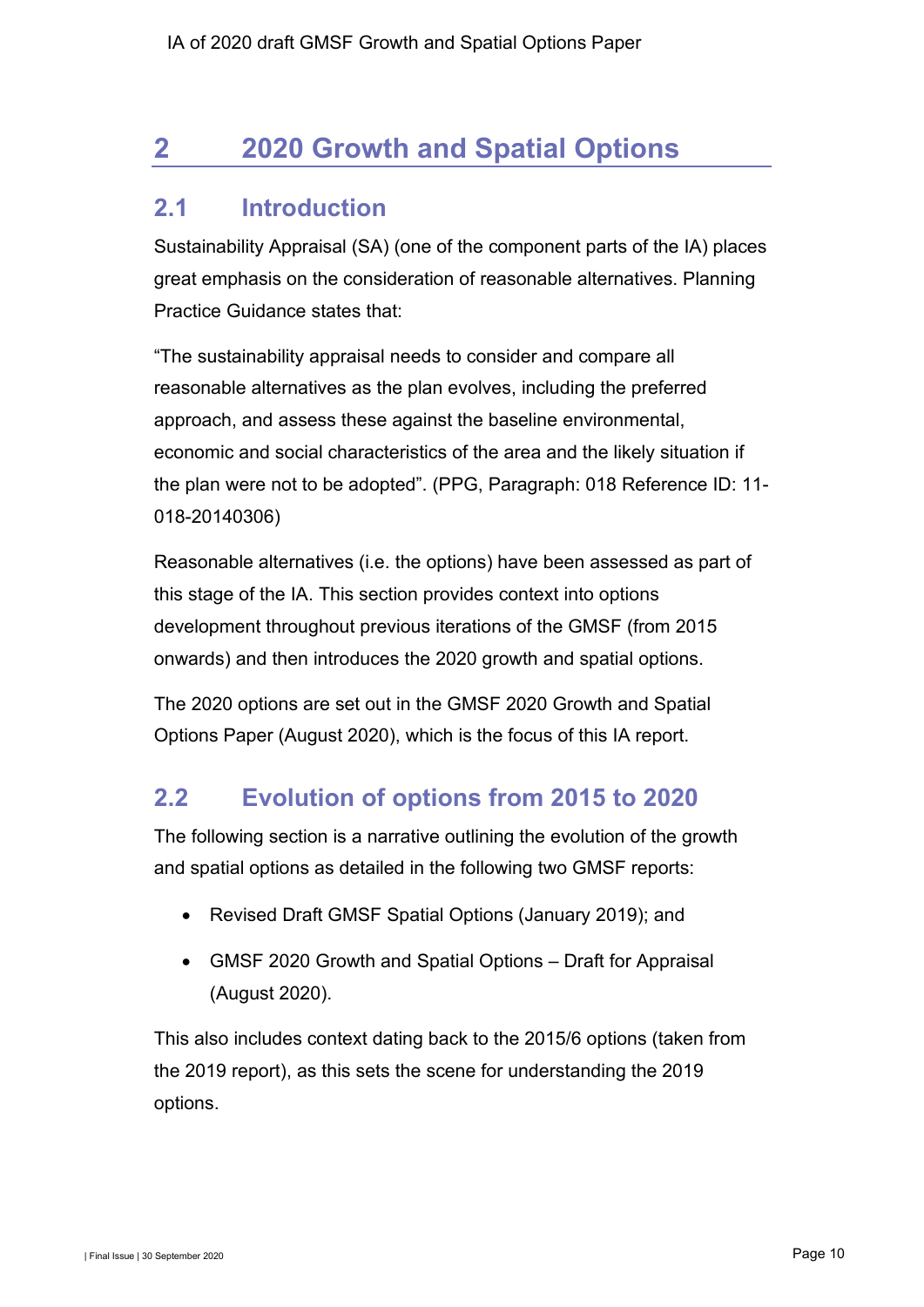### **2.2.1 Context of the growth options**

Three growth options were originally developed for the 2015 draft GMSF:

- Option 1 Baseline Land Supply;
- Option 2 Objectively Assessed Needs;
- Option 3 Higher Accelerated Growth Scenario.

Following completion of the 2015 consultation and the IA of Vision, Objectives and Growth Options (October 2015), further work was undertaken to update the evidence base. It was then concluded by the AGMA Executive Board that Option 2 was preferred and necessary; this growth option was therefore used in the 2016 GMSF.

As there were not considered sufficient material changes during the preparation of 2019 GMSF, the Option 2 of the 2016 GMSF was still considered by AGMA Executive Board to be the preferred option for the 2019 GMSF. Therefore, levels of growth in the Revised 2019 draft GMSF were designed to meet objectively assessed needs and employed the same principle as Growth Option 2: Objectively Assessed Needs.

For the 2020 draft GMSF, the 2019 growth options were revisited, especially in light of COVID-19. It was concluded that there is insufficient certainty around the pandemic at this stage to produce a 4th reasonable growth alternative. However, due to consultation responses to the 2019 draft GMSF, although growth options had been previously assessed in 2015, it was considered appropriate to assess the alternative growth options again along with the 2019 preferred option (see Section [2.3.1](#page-13-1) for the 2020 growth options).

## **2.2.2 Context of the spatial options**

The **2016 draft GMSF** considered four spatial options for delivering the preferred Growth Option 2 – Objectively Assessed Needs. These four spatial options were subject to assessment through the 2016 IA of Strategic Spatial Options. The IA concluded that Option 3 (GM's Existing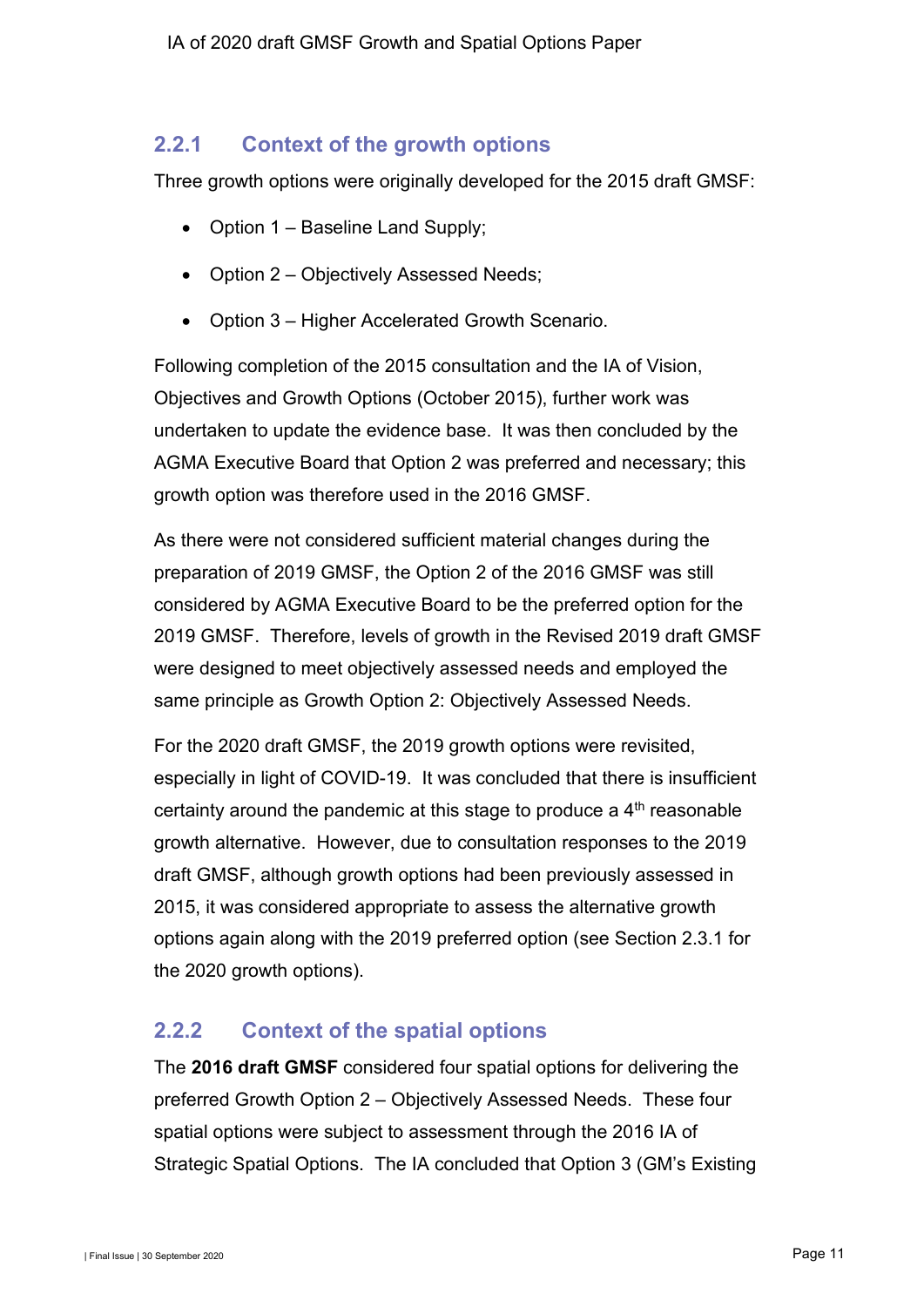Land Supply (allocations / permissions) together with strategic allocations to meet the OAN at a GM scale was strategic in nature and presented the best option for delivering sustainable growth.

During the preparation of the **2019 draft GMSF**, six spatial options were developed and considered:

- Option 1 Business as usual;
- Option  $2$  Urban max;
- Option 3 Transit City;
- Option 4 Boost northern competitiveness;
- Option 5 Sustain northern competitiveness;
- Option  $6 -$  Hybrid growth.

The 2019 IA on the spatial options was carried out by GMCA as part of their options paper. This included a detailed narrative of the assessment within the document, and the assessment matrices in an appendix. The results of this appraisal demonstrated that none of the original five options individually met the objectively assessed needs; thus, Option 6 – Hybrid Growth was developed which combined Options 3, 4 and 5. Option 6 was therefore the preferred spatial option for the 2019 draft GMSF.

During the preparation of the 2020 draft GMSF, the spatial options were revisited. Five spatial options were considered (see Section [2.3.2](#page-14-0) for the full list of options). Three options (Business as usual, Urban max, Hybrid growth option) were carried forward from the 2019 spatial options, with two new options introduced as a result of the 2019 consultation.

# <span id="page-13-0"></span>**2.3 2020 options**

### <span id="page-13-1"></span>**2.3.1 Growth options**

The 2020 draft GMSF growth options are:

• Option 1: Business as Usual.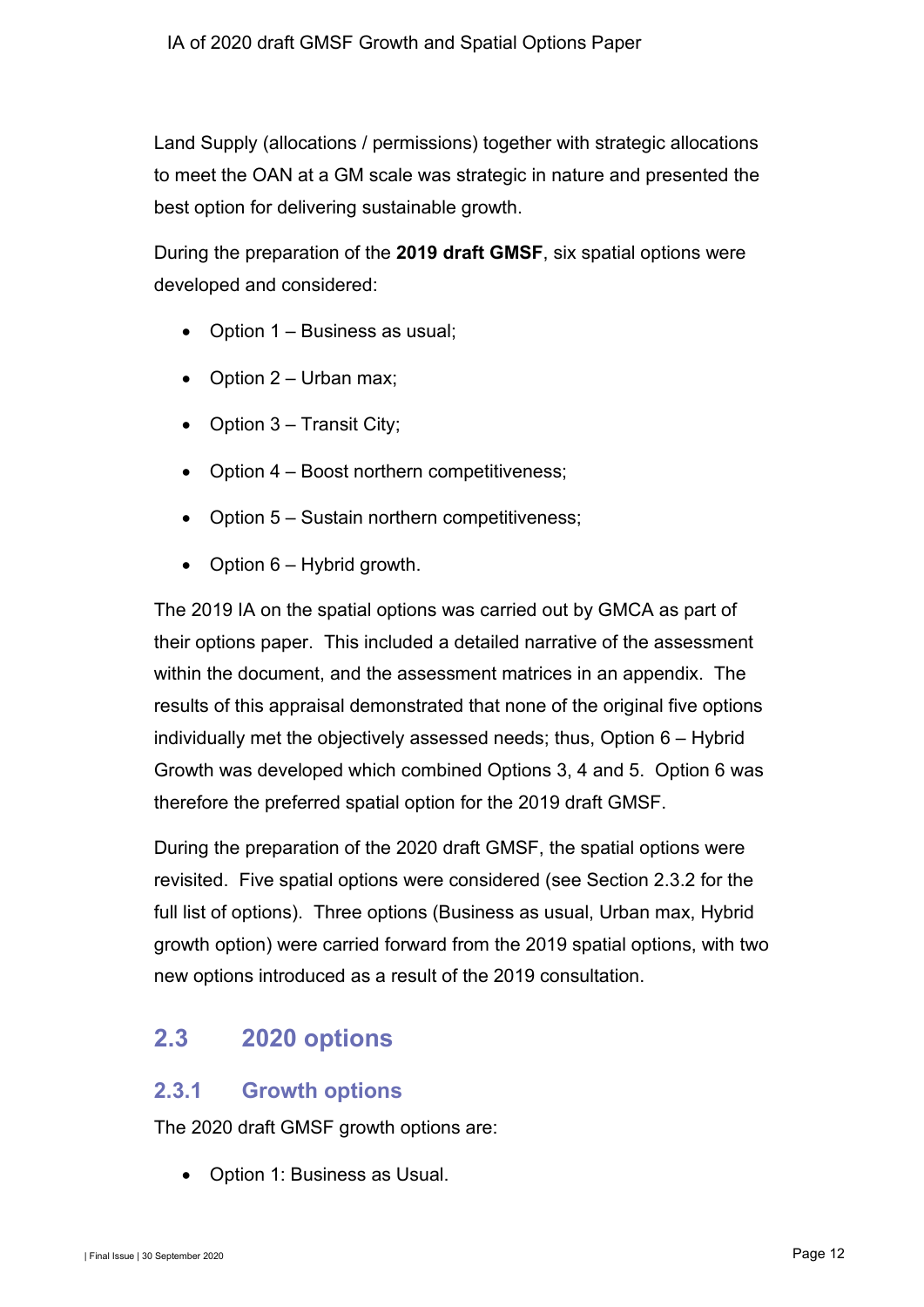- Option 2: Meeting GM's Local Housing Need (LHN) and employment land Objectively Assessed Needs.
- Option 3: Higher Growth Scenario, going above GM's LHN and Employment Land Needs.

Further detail including the IA of these growth options can be found in Section [3.2.](#page-15-3)

## <span id="page-14-0"></span>**2.3.2 Spatial options**

The 2020 draft GMSF spatial options are:

- Option 1 Business as Usual;
- Option  $2$  Urban Max;
- Option 3 Public Transport Max;
- Option 4 GMSF 2019 Spatial [Hybrid] Option; and
- Option 5 Decentralisation / Sub-urbanisation.

Further detail including the IA of these spatial options can be found in Section [3.3.](#page-21-1)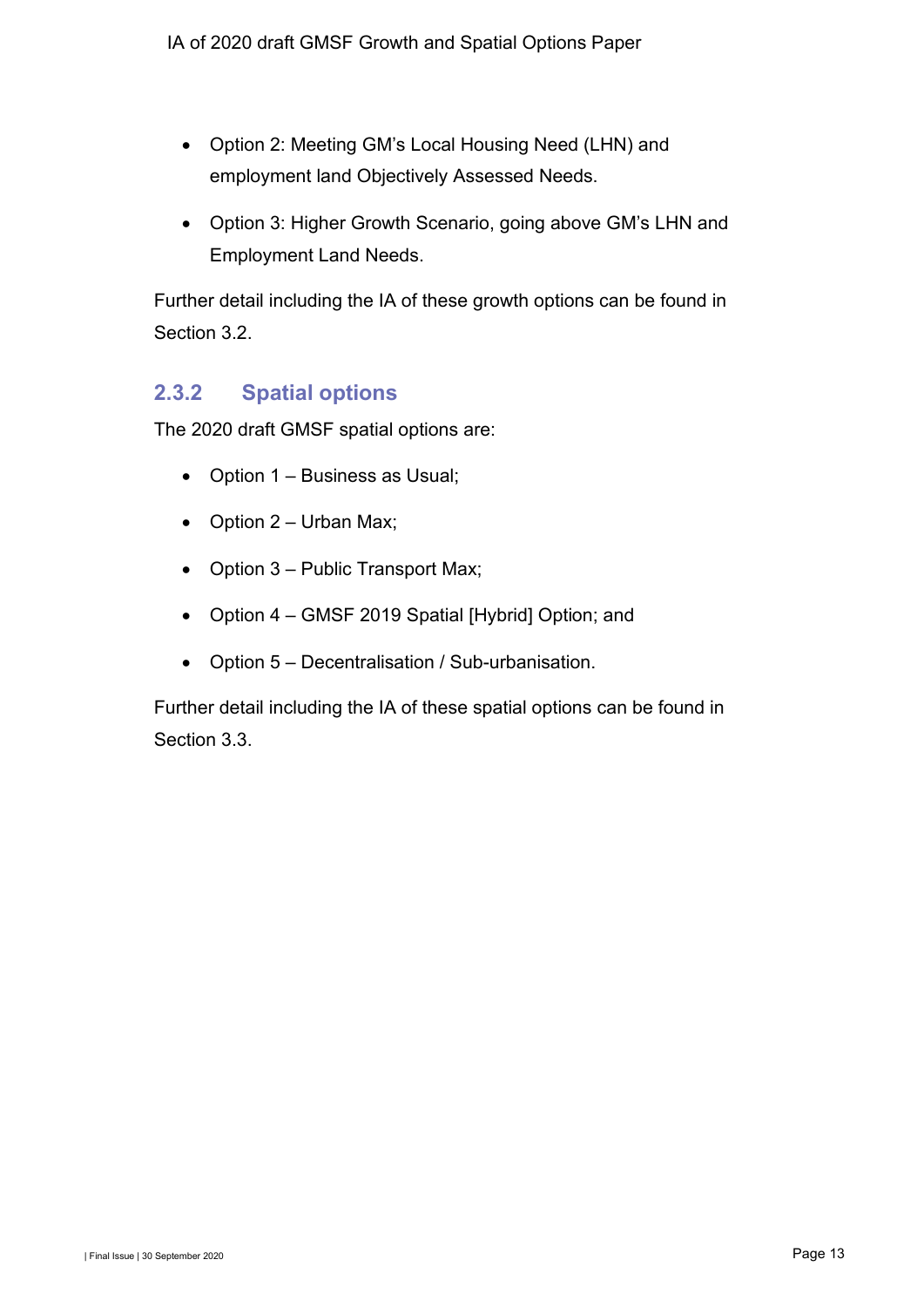# <span id="page-15-0"></span>**3 The Integrated Assessment**

# <span id="page-15-1"></span>**3.1 Introduction**

This section contains a summary of the assessment of the growth and spatial options using the IA Framework.

Due to some options being carried over from 2019 and others being introduced as part of the 2020 draft GMSF preparation, there have been varying approaches to conducting these assessments, as detailed in the following sections.

# <span id="page-15-3"></span><span id="page-15-2"></span>**3.2 IA of growth options**

[Table 2](#page-15-4) describes the 2020 draft GMSF growth options in further detail.

Due to these options being reintroduced for the 2020 draft GMSF, it was considered appropriate to conduct a full IA of all three growth options. A summary of these assessments is provided in [Table 2.](#page-15-4) The summary follows the format below:

- Synergies with the IA Framework; and
- Enhancement and mitigation.

It should be noted that the enhancement and mitigation is provided for each option for completeness. The enhancement and mitigation is considered to be addressed primarily through the wording of strategic and thematic policies.

<span id="page-15-4"></span>Appendix A contains the 2020 IA matrices associated with the growth options.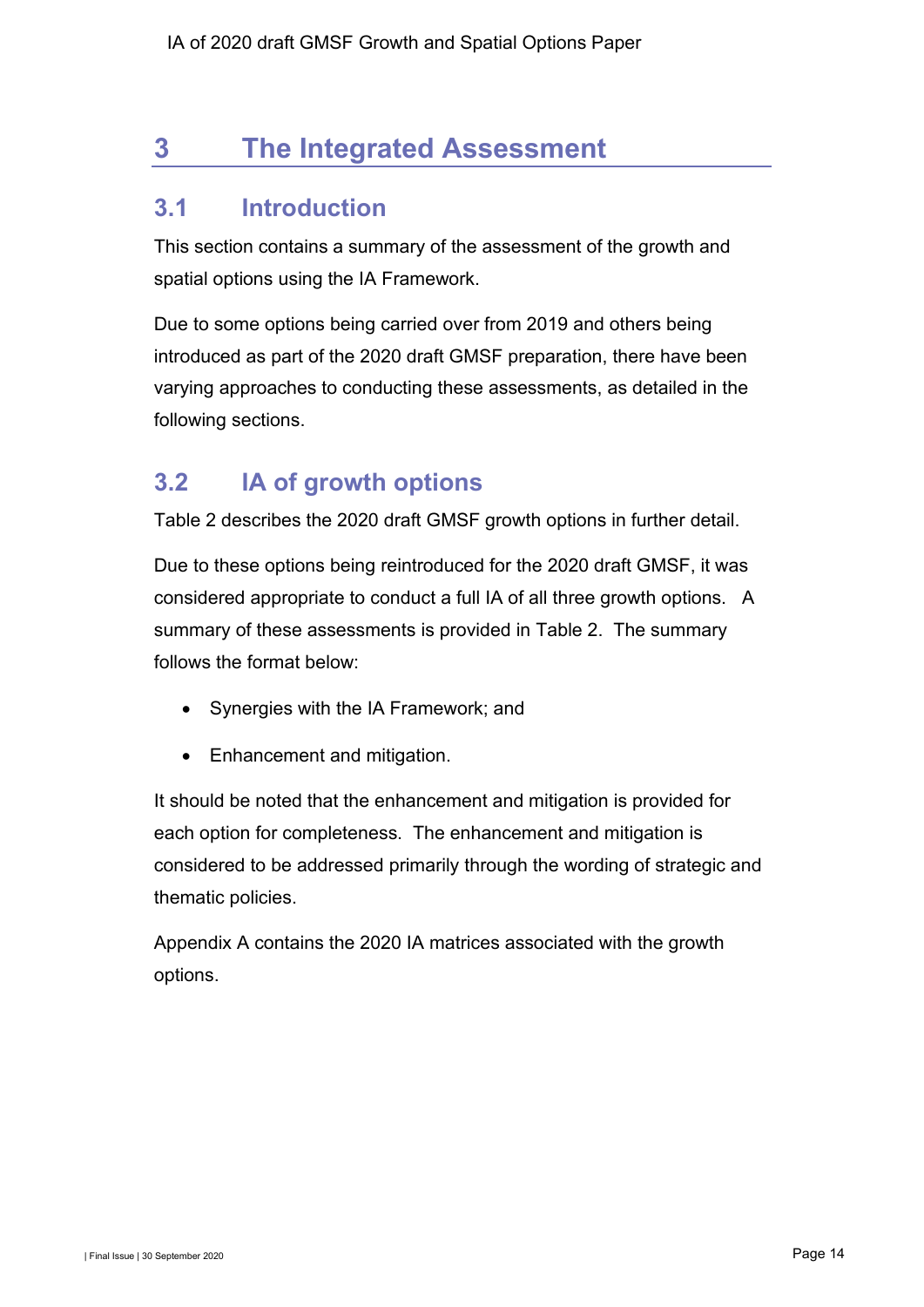Table 2: 2020 growth options (Source: GMSF 2020 Growth and Spatial Options Paper, August 2020)

#### **2020 growth options**

# **Growth Option 1: Business as usual – Limiting the level of growth to that capable of being delivered by the 2020 existing housing and employment land supply**

The business as usual growth option would see the level of growth (and distribution) being limited to what would be capable of being delivered by GM's existing housing and employment land supply over the plan period 2020-2037, as identified at March 2020. A similar growth option has been considered previously, however, as it was proposed through consultation responses to the GMSF 2019, it has been considered appropriate to assess it again against the 2020 GMSF 2020 Vision and Strategic Objectives. This growth option would equate to:

- Housing 174,859 dwellings
- Industrial and warehousing 2,109,406 square metres
- Offices  $-3,179,682$  square metres

# **Growth Option 2: Meeting GM's Local Housing Need (LHN) and employment land Objectively Assessed Needs**

This growth option would see Greater Manchester meeting its overall housing and employment land needs. Over the plan period (2020-2037) this would require GM to identify sufficient land for the delivery of:

- Housing 179,078 dwellings
- Industrial and warehousing 4,075,000 square metres
- Offices  $-2,549,000$  square metres

Whilst this option would ensure that sufficient land was made available to meet the overall housing and employment land needs over the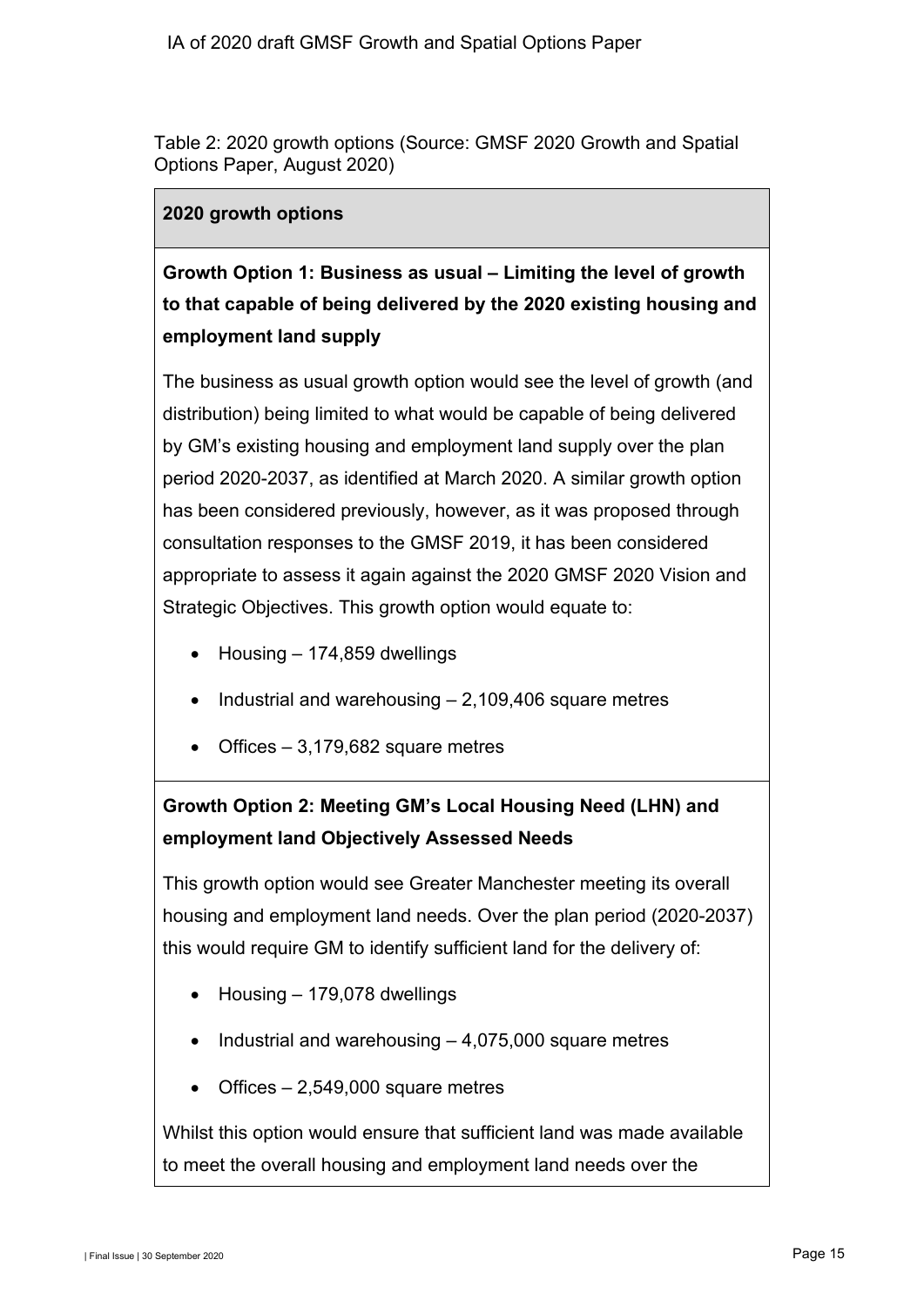lifetime of the plan, there could be a slower level of growth in the early (up to first five) years of the Plan period, to take account of short-term impacts from the Covid-19 pandemic.

# **Growth Option 3: Meeting a higher level of new housing growth than GM's LHN**

As part of their response to the GMSF 2019 consultation, the Housing the Powerhouse Campaign group put forward a growth option which suggested a higher level of housing than that proposed in the GMSF 2019. The Campaign stated that instead of using GM's LHN as the housing target, the GMSF should use a 'figure that goes beyond the 227,000 homes included in the Outline of a Prospective Housing Package for Greater Manchester'. Although this option proposed "going beyond 227,000 homes", the level "beyond" was not quantified therefore this option assumes the delivery of 227,000 new homes over the lifetime of the plan, i.e. up to 2037.

Similarly, the campaign group did not suggest an overall employment land target in this scenario. However, in order to undertake an assessment of this growth option the employment land target needs to be quantified. As there is no prescribed methodology to do this, the employment land target for this option has been calculated based on an estimate of the number of jobs that 227,000 dwellings would demand in the industrial and warehousing and office sectors and equating that to a land requirement.

As this option was proposed through the GMSF 2019 consultation process, there is no specific account taken of potential short-term impacts from the Covid-19 pandemic. Over the plan period (2020-2037) this would equate to sufficient land being identified for the delivery of:

- $Housing 227,000$  dwellings
- Industrial and warehousing 4,348,000 square metres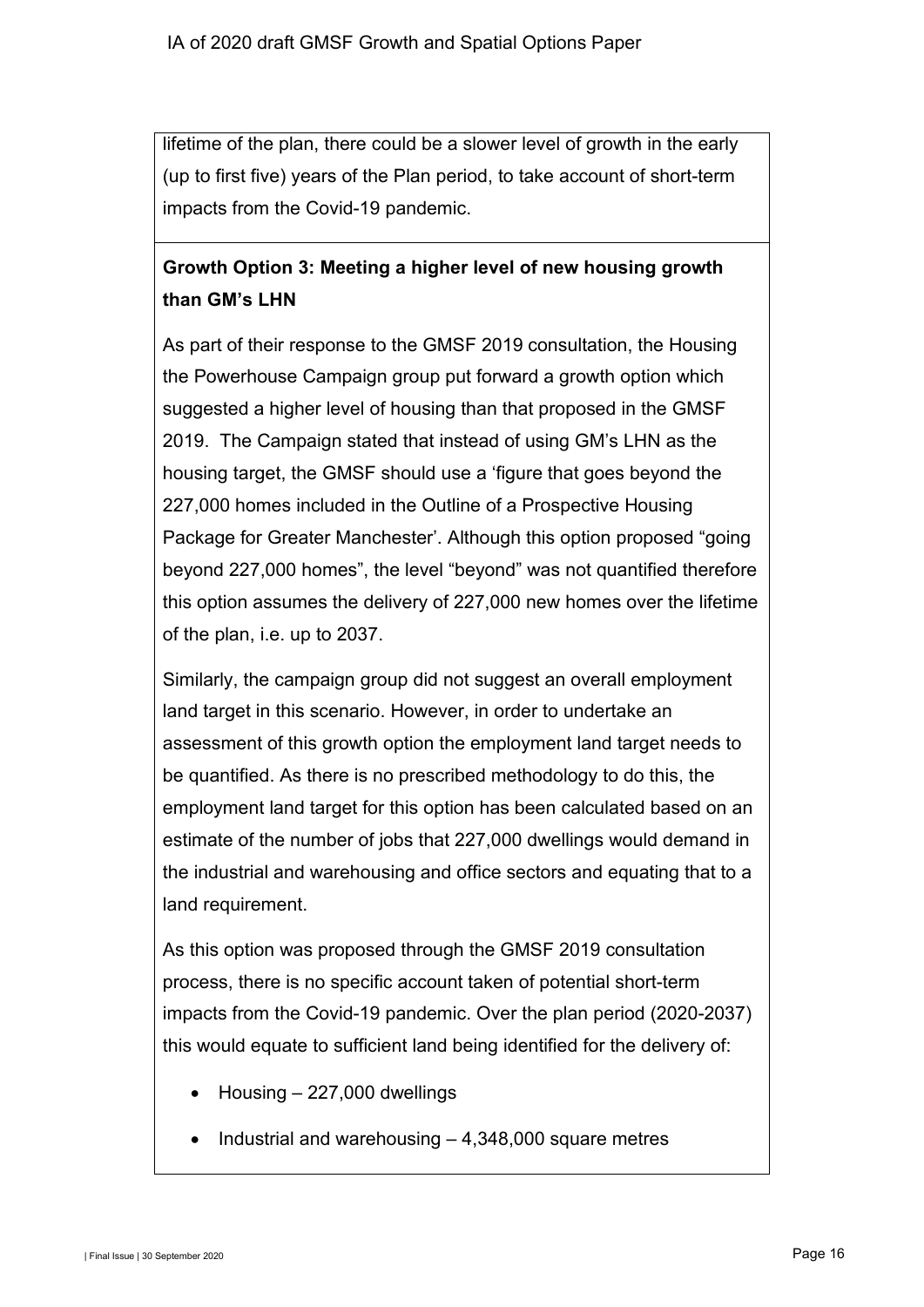• Offices – 2,814,000 square metres

### **3.2.1 Growth Option 1 – Business as usual**

#### **Synergies with the IA Framework**

Growth Option 1 would not meet the LHN across GM and therefore does not align with IA objective 1. It would also limit sustainable growth of employment land, to existing land supply, thus impacting the ability to meet employment demand over the plan period; this option therefore shows a negative effect against IA objective 2.

With regard to reducing deprivation (IA objective 4) and the promotion of equal opportunities and eliminating discrimination (IA objective 5), this option does not meet the objectively assessed need for employment land and therefore could potentially negatively impact the ability of different areas to gain employment, dependent upon the location of sites.

In terms of health and wellbeing (IA objective 6), if both housing and employment provision does not meet the needs of an area, lifestyle quality could be impacted, thus reducing the need of an affected area.

As the existing land supply does not meet housing or employment need, there will be increased pressure and less sites available to provide necessary social facilities (IA objective 7) and green infrastructure (IA objective 11). However, a larger proportion of existing supply is brownfield or within an urban area. This option therefore has a positive impact against IA objective 17.

#### **Enhancement and mitigation**

The level of growth and distribution of sites could be increased in order to meet LHN and objectively assessed needs for employment land. However, amending this aspect would inherently alter Growth Option 1.

A strategic approach to sites would ensure land is well-connected and would adequately address the needs of different areas over the plan period.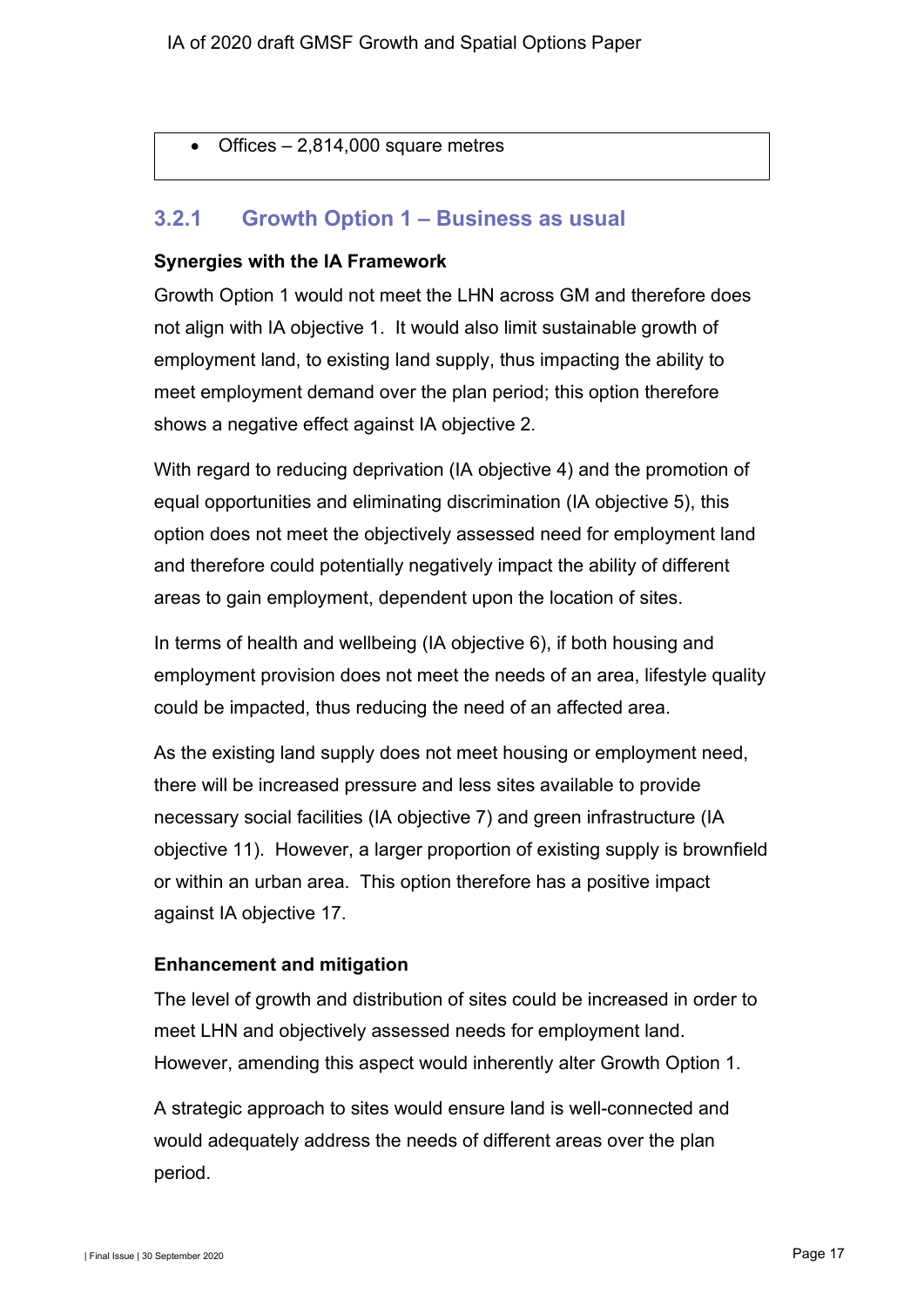## **3.2.2 Growth Option 2 – Objectively Assessed Needs**

#### **Synergies with the IA Framework**

Option 2 performs well against IA objectives 1 and 2, as it innately meets the LHN and objectively assessed needs for employment land. Through the sustainable approach for site selection associated with this growth option, there is a positive effect against IA objective 3, as existing land supply sites are primarily located near transport hubs and GM will be able to select additional sites based on most preferred locations.

As both housing and employment land needs are met through this option, Option 2 performs well against reducing deprivation (IA objective 4), promoting equality of opportunity (IA objective 5), and supporting improvements in health and wellbeing (IA objective 6).

With regard to social facilities (IA objective 7) and green infrastructure (IA objective 11), although they are not explicitly mentioned, the strategic and sustainable selection of sites will provide flexibility for GM in identifying the most appropriate land for the varying needs of an area.

Much of the existing land supply is brownfield land or located in an urban area. This growth option will enable GM to identify additional land for development, thus providing an opportunity to focus on the redevelopment of brownfield or derelict locations (IA objective 17).

### **Enhancement and mitigation**

As LHN and objectively assessed need is met already through this option, policy throughout the GMSF should ensure that sustainable transport and climate change adaptation is a focus for new housing and employment provision. This will further strengthen the sustainability and thus resiliency of this growth option.

Utilities and digital providers should be consulted with at the earliest stage of planning, to ensure growth can be adequately supported.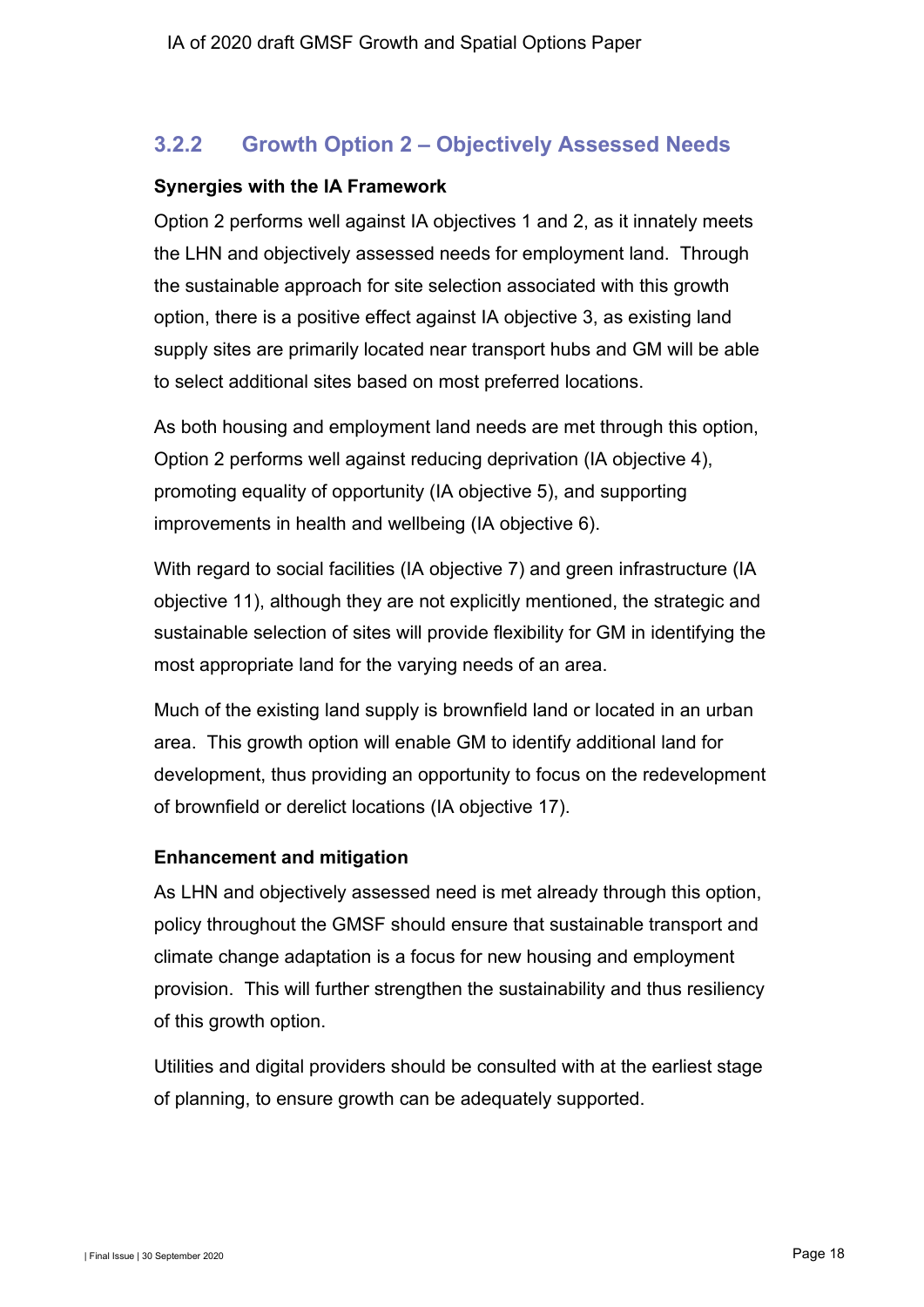## **3.2.3 Growth Option 3 – Higher level of growth**

#### **Synergies with the IA Framework**

Option 3 focuses on a higher growth scenario than what is identified to meet local need. Although this meets, and exceeds, LHN, it is likely to have a negative effect against IA objective 1 due to provision of housing potentially being underutilised. This option would have a positive effect against meeting demand for employment land (IA objective 2); however, due to the rate of growth required, land would be increasingly developed in unsustainable locations and would not be as well-served by infrastructure.

With regard to transport coverage and capacity, this option would not perform well against IA objective 3 as infrastructure would struggle to keep up with the scale of development associated with this option. Additionally, with Option 3, development would be located in unsustainable locations and therefore, less likely to be located near sustainable transport links (IA objective 9).

Although this option would provide increased employment opportunity, in the long-term there would likely be a negative impact on equality of opportunity (IA objective 5) and health and wellbeing (IA objective 6), due to sites being located in inaccessible locations across GM.

Air quality (IA objective 10), green infrastructure (IA objective 11) and climate change impacts (IA objective 12) are likely to see a negative effect over the medium to long-term. Whilst the increased amount of land options could allow more opportunity for green infrastructure and new wildlife locations, the high rate of housing development would put increased pressure on the green infrastructure network. Additionally, the dispersed nature of this growth option would increase greenhouse gas emissions (IA objective 15) and likely exacerbate transport impact on climate change and air quality.

### **Enhancement and mitigation**

In order to reduce the climate change, air quality and green infrastructure impacts associated with this option, sites should be restricted and focused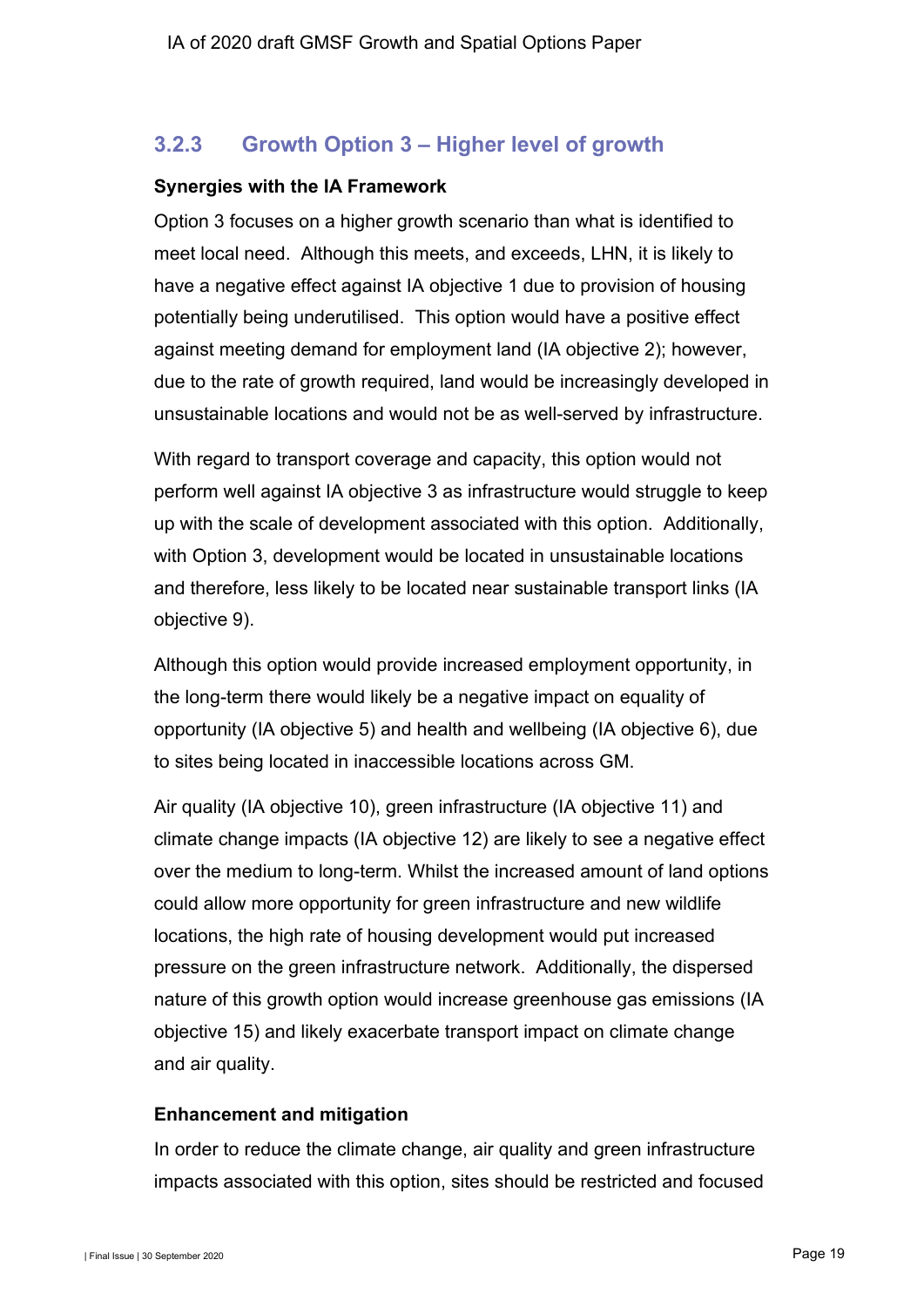around sustainable locations across GM. Increasing the placement of sites nearer to transport links would also increase the health and wellbeing of the population, who could be negatively impacted by the unsustainablylocated growth in this option.

# <span id="page-21-1"></span><span id="page-21-0"></span>**3.3 IA of spatial options**

A total of five spatial options were developed during the preparation of the 2020 draft GMSF. For ease of reference these are listed below:

- Option 1 Business as Usual (carried forward from 2019);
- Option 2 Urban Max (carried forward from 2019);
- Option 3 Public Transport Max (new);
- Option 4 GMSF 2019 Spatial Option (carried forward from 2019); and;
- Option 5 Decentralisation / Sub-urbanisation (new).

As previously mentioned in Section 2.2.2, three have been carried forward from the 2019 GMSF and two have been introduced as a result of 2019 GMSF consultation.

Therefore, these will be assessed slightly differently as presented in the following Sections [3.3.1](#page-21-2) and [3.3.2.](#page-33-0)

The assessment is based on information provided in the draft Growth and Spatial Options Report and is based on relative quanta of development relative to assessed needs, rather than absolute figures.

## <span id="page-21-2"></span>**3.3.1 Independent review of the 2020 spatial options carried forward from 2019 GMSF**

This section of the assessment serves as an independent review of three options from the 2019 GMSF IA, which was conducted by GMCA in January 2019 (as part of the Revised Draft GMSF Spatial Options 2019). In essence, GMCA's assessment matrices on the three options which have been brought forward as 2020 spatial options, have been checked as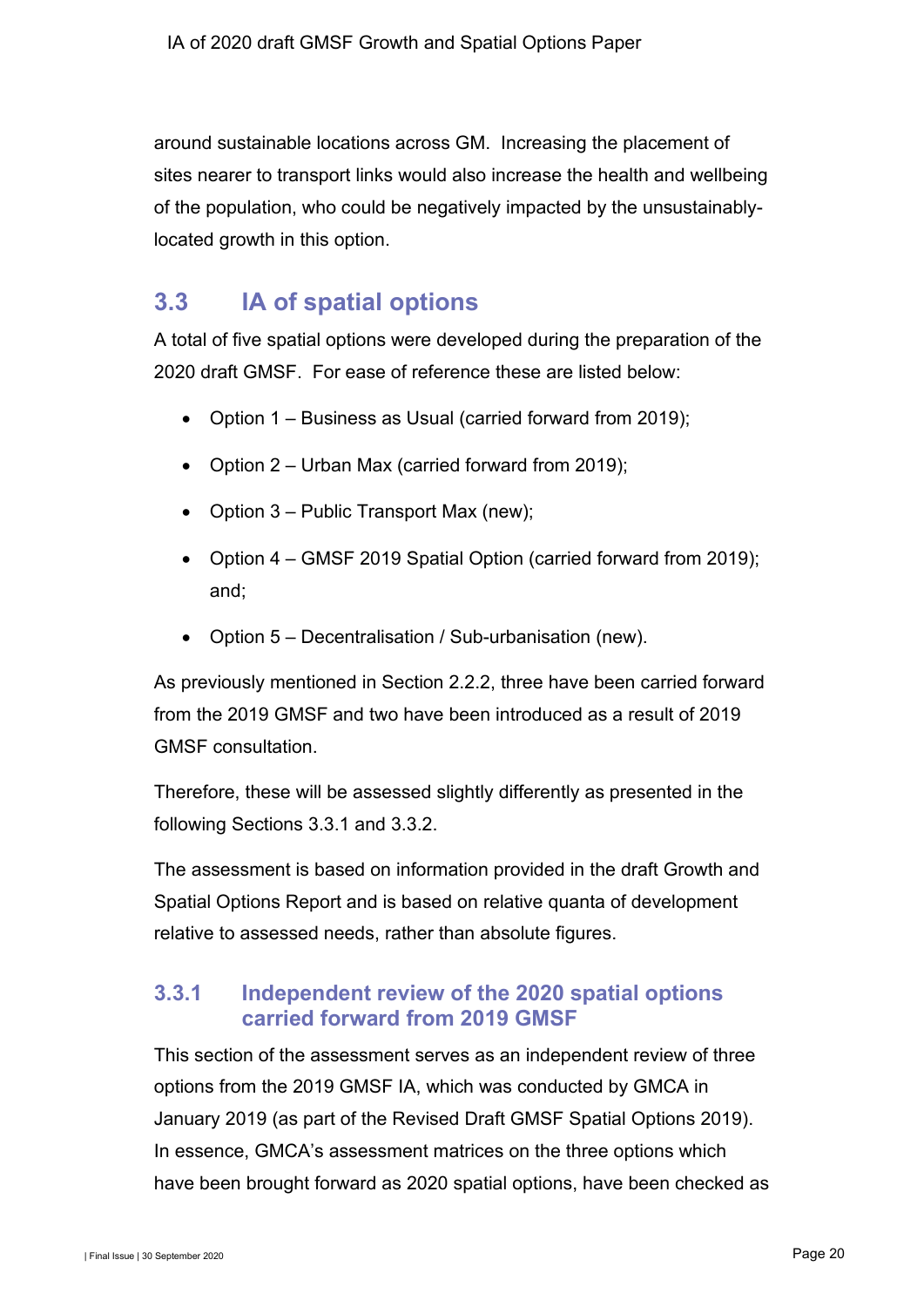a peer review (see Appendix B for the relevant 2019 IA matrices) and a summary has been provided within this section.

As part of the 2020 IA process, it was determined that an additional IA was not needed at this point in time on these options, as the 2019 IA utilised the IA Framework. Additionally, the options have not been amended since the GMSF 2019. However, an independent review process has been undertaken to ensure consistency between these options and the appraisal of the newly introduced 2020 spatial options (refer to Section [3.3.2\)](#page-33-0).

For clarity, [Table 3](#page-23-0) contains the 2019 spatial options and their corresponding 2020 spatial options. The subsequent review summaries are set out as follows:

- Commentary on the 2019 draft GMSF IA for this option;
- Differing assessment conclusion from the 2019 draft GMSF IA for this option; and
- Enhancement and mitigation.

The 'differing assessment conclusion' section has been provided to highlight inconsistencies found, if any, between the 2019 draft GMSF IA scoring and this 2020 independent review.

Additionally, enhancement and mitigation suggested is part of the 2020 IA independent review. However, it is considered the enhancement and mitigation can be addressed primarily through the wording of strategic and thematic policies, as noted in the Growth and Spatial Options Report.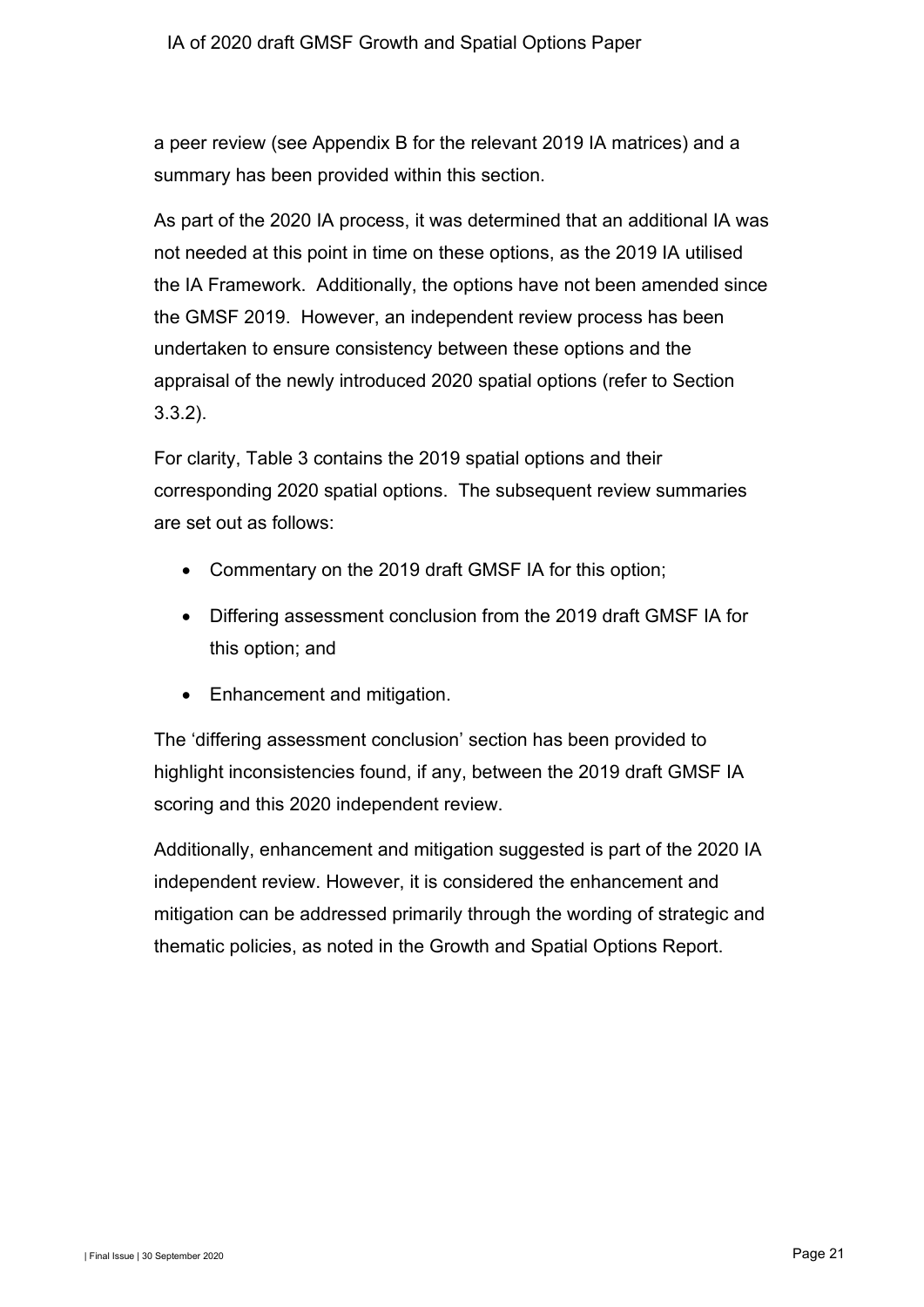# Table 3: 2019 / 2020 equivalent GMSF spatial options

<span id="page-23-0"></span>

| 2019 spatial option<br>(Source: Revised Draft GMSF Spatial Options 2019, January 2019)                                                                                                                                                                                                                                                                                                                                                                                                                                                                                                                                                                                                            | Corresponding 2020 spatial option<br>(Source: GMSF 2020 Growth and Spatial Options Paper, August<br>2020)                                                                                                                                                                                                                                                                                                                                                                                                                                                                                                                                                                                                                                  |
|---------------------------------------------------------------------------------------------------------------------------------------------------------------------------------------------------------------------------------------------------------------------------------------------------------------------------------------------------------------------------------------------------------------------------------------------------------------------------------------------------------------------------------------------------------------------------------------------------------------------------------------------------------------------------------------------------|--------------------------------------------------------------------------------------------------------------------------------------------------------------------------------------------------------------------------------------------------------------------------------------------------------------------------------------------------------------------------------------------------------------------------------------------------------------------------------------------------------------------------------------------------------------------------------------------------------------------------------------------------------------------------------------------------------------------------------------------|
| Option 1 – Business as usual                                                                                                                                                                                                                                                                                                                                                                                                                                                                                                                                                                                                                                                                      | Option 1 – Business as usual                                                                                                                                                                                                                                                                                                                                                                                                                                                                                                                                                                                                                                                                                                               |
| This Option projects forward existing development trends. New<br>housing and employment sites are those which are already identified<br>in the baseline housing and employment land supply (SHLAA). The<br>baseline supply includes sites which are allocated in an adopted<br>district Local Plan or which have planning permission.<br>The baseline housing land supply is focused in and around the urban<br>area, including the regional centre (Manchester and Salford), town<br>centres and other locations in and around the urban area. The<br>employment land supply is focused on existing employment locations,<br>with higher density development in the City Centre and the Quays as | This Option projects forward existing development trends. New<br>housing and employment sites are those which are already identified<br>in the existing housing and employment land supply (as at March<br>2020) and which have been subject to an optimisation process to<br>ensure efficient use of land. The existing supply includes sites which<br>are allocated in an adopted district Local Plan or which have planning<br>permission.<br>The existing housing land supply is focused in and around the urban<br>area, including the city centre (Manchester and Salford), town centres<br>and other locations in and around the urban area. The employment<br>land supply is focused on existing employment locations, with higher |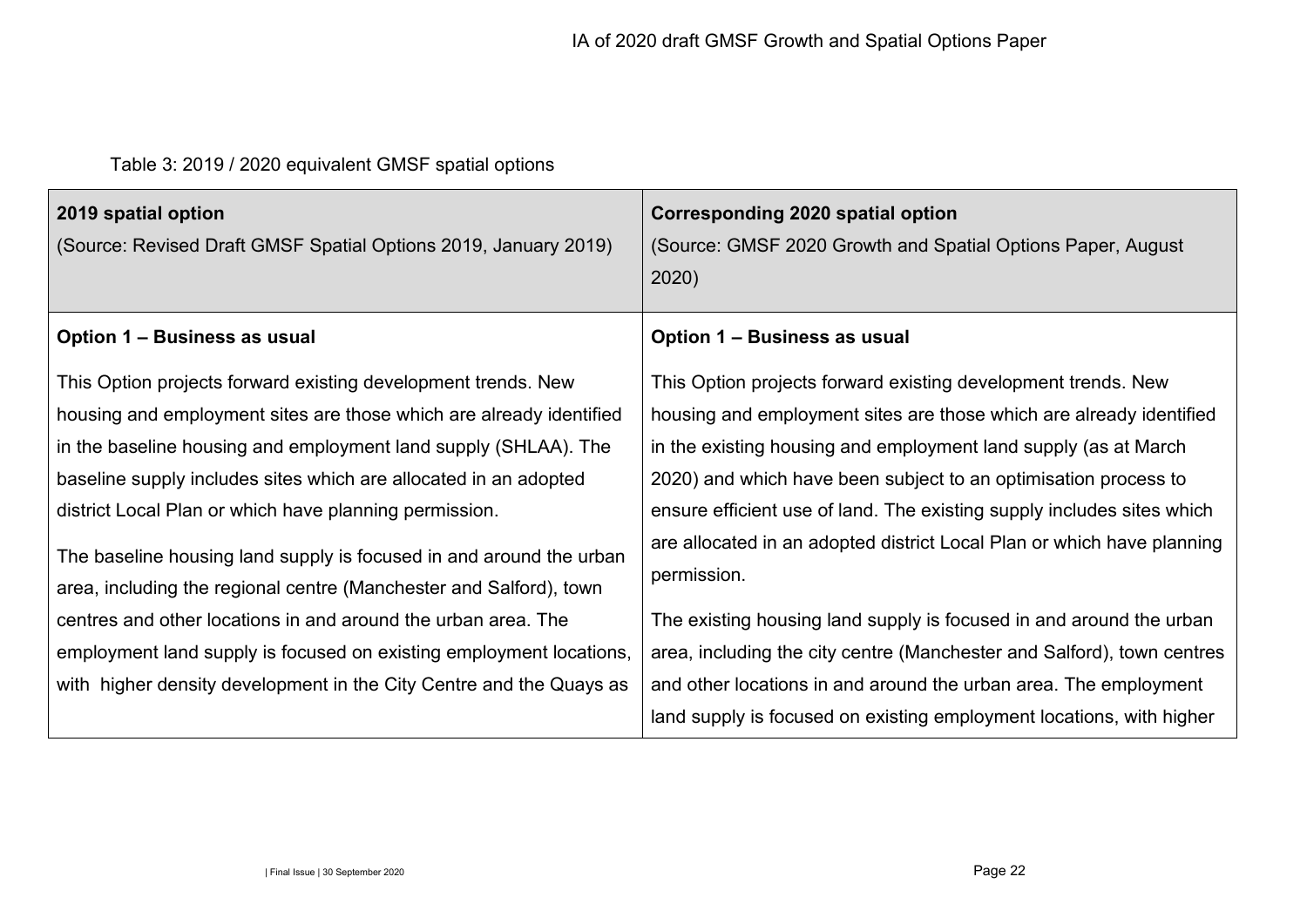| well as lower density development in locations such as Trafford Park.                                                                                                                         | density development in the City Centre and the Quays as well as                                                                      |
|-----------------------------------------------------------------------------------------------------------------------------------------------------------------------------------------------|--------------------------------------------------------------------------------------------------------------------------------------|
| The business as usual option includes no Green Belt release.                                                                                                                                  | lower density development in locations such as Trafford Park. The                                                                    |
| <b>RESIDENTIAL TOTAL - 181,500 units</b>                                                                                                                                                      | business as usual option includes no Green Belt release.                                                                             |
| <b>INDUSTRY AND WAREHOUSING TOTAL - 2,627,429 square</b>                                                                                                                                      |                                                                                                                                      |
| metres                                                                                                                                                                                        |                                                                                                                                      |
| OFFICE TOTAL - 2,806,705 square metres                                                                                                                                                        |                                                                                                                                      |
| <b>Option 2 – Urban max</b>                                                                                                                                                                   | <b>Option 2 - Urban max</b>                                                                                                          |
| Option 2 would maximise housing growth in and around the urban                                                                                                                                | Option 2 would maximise housing growth in and around the urban                                                                       |
| area by significantly increasing densities on sites in the baseline                                                                                                                           | area by significantly increasing densities on sites in the existing                                                                  |
| housing land supply in accordance with the density assumptions                                                                                                                                | housing land supply in accordance with the density assumptions                                                                       |
| below. No Green Belt release would be required.                                                                                                                                               | below. Close to a centre is defined as being within 800m of a defined                                                                |
| Location<br>Minimum net residential density<br>(dwellings per hectare)<br><b>City Centre</b><br>200<br>200<br><b>Town Centres</b><br>120<br>Other designated centres<br>70<br>Other locations | centre boundary. It would use the existing land supply for employment<br>growth. This Option does not anticipate Green Belt release. |
| <b>RESIDENTIAL TOTAL - 219,000 units</b>                                                                                                                                                      |                                                                                                                                      |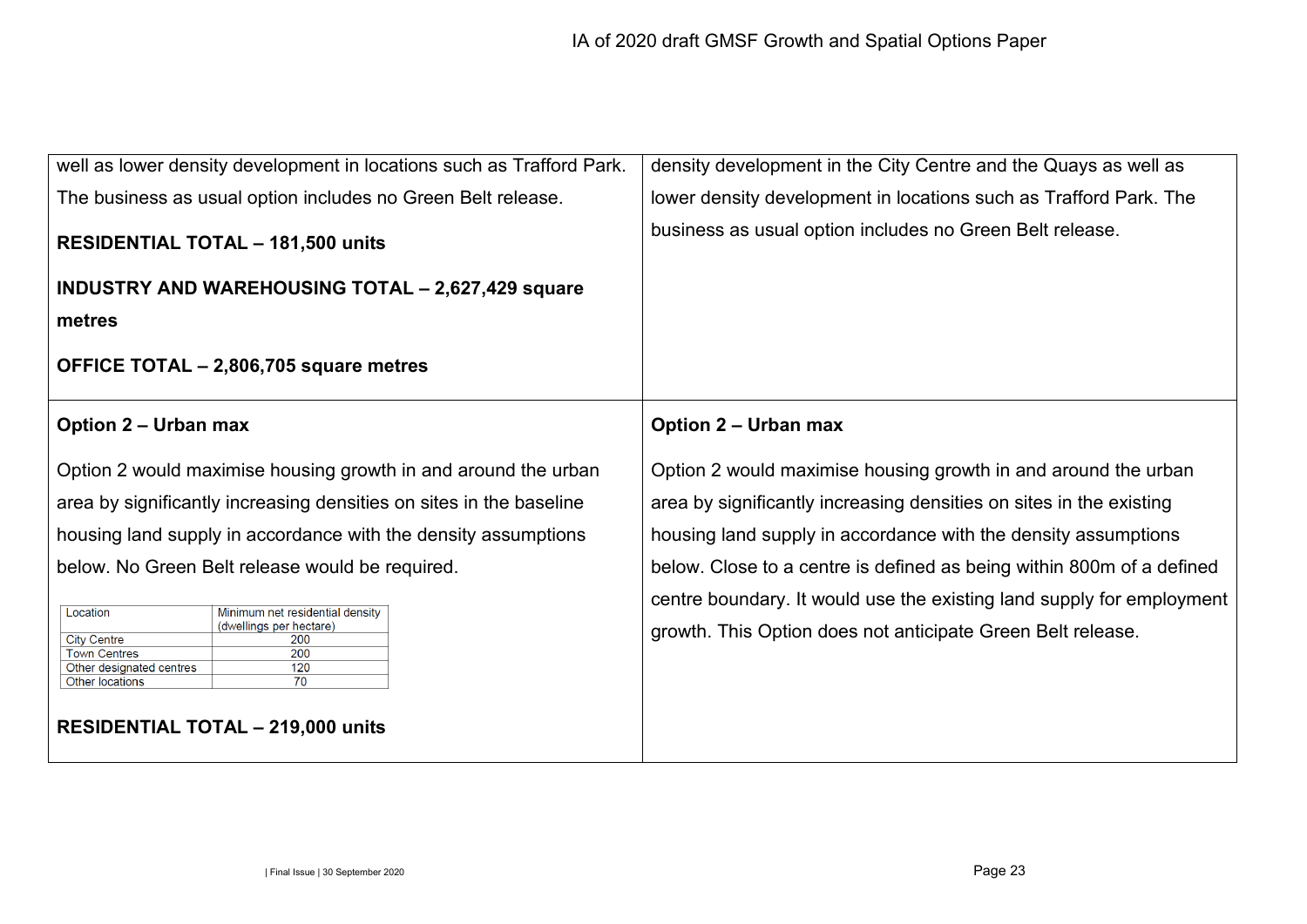| <b>INDUSTRY AND WAREHOUSING TOTAL - 2,731,000 square</b><br>metres<br>OFFICE TOTAL - 2,807,000 square metres<br>N/A                                                                                                                                                                                                                                                                                                     | Minimum net residential density<br>Location<br>(dwellings per hectare)<br><b>City Centre</b><br>200<br><b>Town Centres</b><br>200<br>120<br>Other designated centres<br>Other locations<br>70<br>Option 3 – Public Transport Max – new option for 2020<br>responding to 2019 consultation                                                                                                                                                                                                                                                                                    |
|-------------------------------------------------------------------------------------------------------------------------------------------------------------------------------------------------------------------------------------------------------------------------------------------------------------------------------------------------------------------------------------------------------------------------|------------------------------------------------------------------------------------------------------------------------------------------------------------------------------------------------------------------------------------------------------------------------------------------------------------------------------------------------------------------------------------------------------------------------------------------------------------------------------------------------------------------------------------------------------------------------------|
| <b>Option 6 – Hybrid Growth</b>                                                                                                                                                                                                                                                                                                                                                                                         | Option 4 - GMSF 2019 Spatial Option                                                                                                                                                                                                                                                                                                                                                                                                                                                                                                                                          |
| The hybrid option is a combination of Option 3, Option 4 and Option<br>5.<br>It includes (as set out in Option 3) the optimised baseline housing<br>land supply, as well as sites which are currently outside of the urban<br>area but which are within 800m of a town centre or sustainable public<br>transport hub. This option therefore takes advantage of the most<br>sustainable locations in Greater Manchester. | Following the assessment of the spatial options for the 2019 GMSF,<br>this option was chosen as the preferred approach to deliver the<br>distribution of growth across GM because none of the alternative<br>options assessed in 2019 were considered, on their own, to fully<br>deliver the GMSF Vision and Objectives. Also, this option had the<br>least negative impact on economic, social, environmental and health<br>objectives in the 2019 Integrated Assessment appraisal framework. In<br>the 2019 Spatial Options Report this option was identified as a 'Hybrid |
| The option also includes sites which take advantage of existing and<br>planned global assets (Option 5), as well as strategically important                                                                                                                                                                                                                                                                             | Growth Option' as it combined the 'Transit City Option' with the                                                                                                                                                                                                                                                                                                                                                                                                                                                                                                             |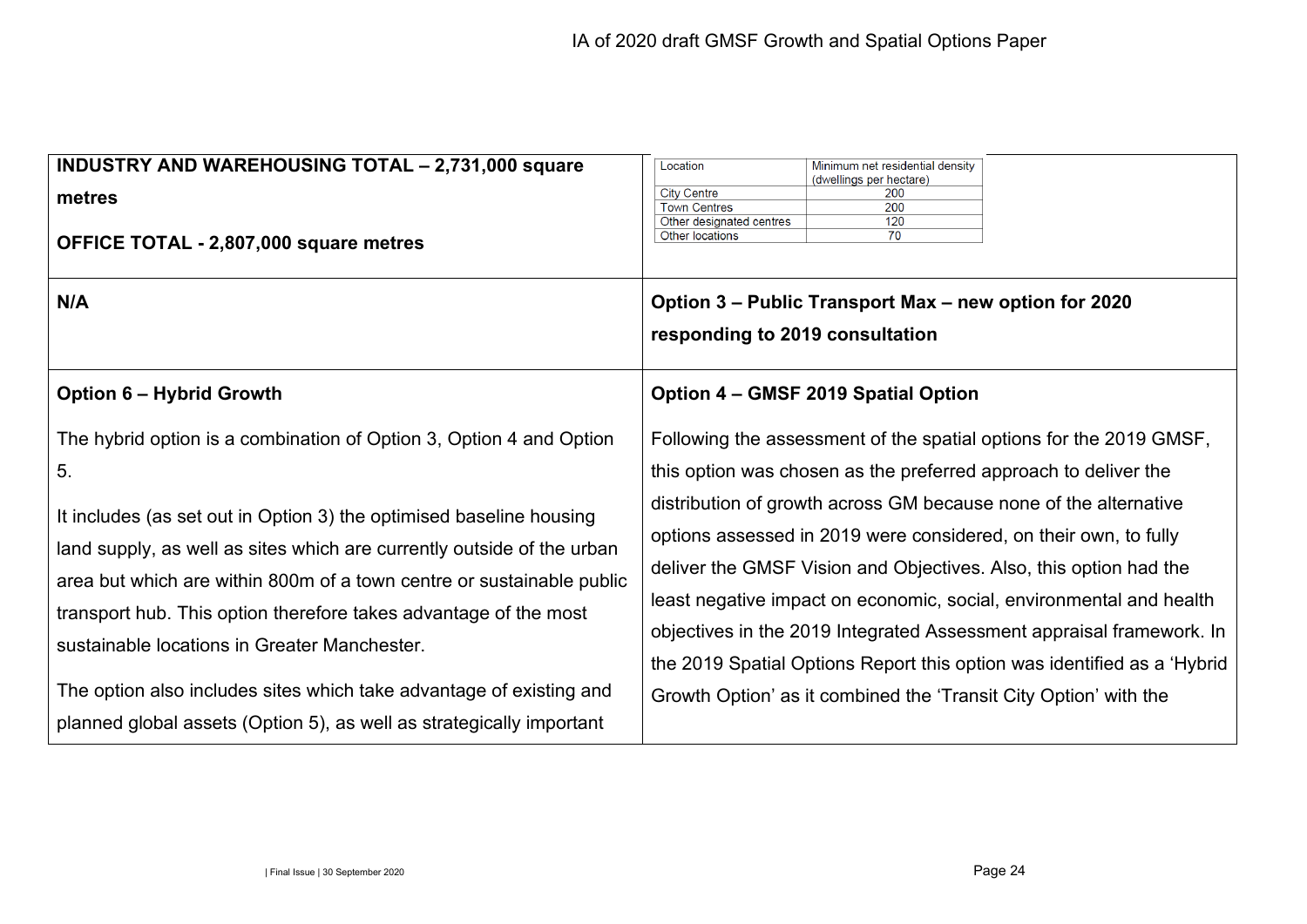| locations which have the potential to deliver transformational change      | 'Boosting Northern Competitiveness' and 'Sustaining Southern             |
|----------------------------------------------------------------------------|--------------------------------------------------------------------------|
| (Option 4).                                                                | Competitiveness' spatial options.                                        |
| As well as sites which are close to an area of deprivation where it is     | In light of the outcome of the assessment in 2019, the fact that this    |
| considered they could have a regenerative effect on an adjacent area       | spatial option was the preferred option in 2019 and that no evidence     |
| of derivation. This is similar to the proposal in Option 4, but applies to | has been put forward to suggest that this is no longer a reasonable      |
| sites across Greater Manchester, not just those in the north.              | alternative, it is proposed to assess the 2019 draft GMSF spatial        |
| This option requires some Green Belt release.                              | option as a reasonable alternative for the 2020 draft GMSF, rather       |
|                                                                            | than its individual component parts.                                     |
| <b>RESIDENTIAL TOTAL - 201,000 units</b>                                   | For the 2020 draft GMSF, this option uses the existing housing land      |
| <b>INDUSTRY AND WAREHOUSING TOTAL - 4,220,000 square</b>                   | supply at March 2020, which has been subject to an optimisation          |
| metres                                                                     | process, as well as sites which are currently outside of the urban area  |
| OFFICE TOTAL - 2,460,000 square metres                                     | but which are within 800m of a town centre or sustainable public         |
|                                                                            | transport hub. This option therefore takes advantage of the most         |
|                                                                            | sustainable locations in Greater Manchester. It does also include sites  |
|                                                                            | which take advantage of existing and planned global assets, as well      |
|                                                                            | as strategically important locations which have the potential to deliver |
|                                                                            | transformational change. Whilst this option includes areas where new     |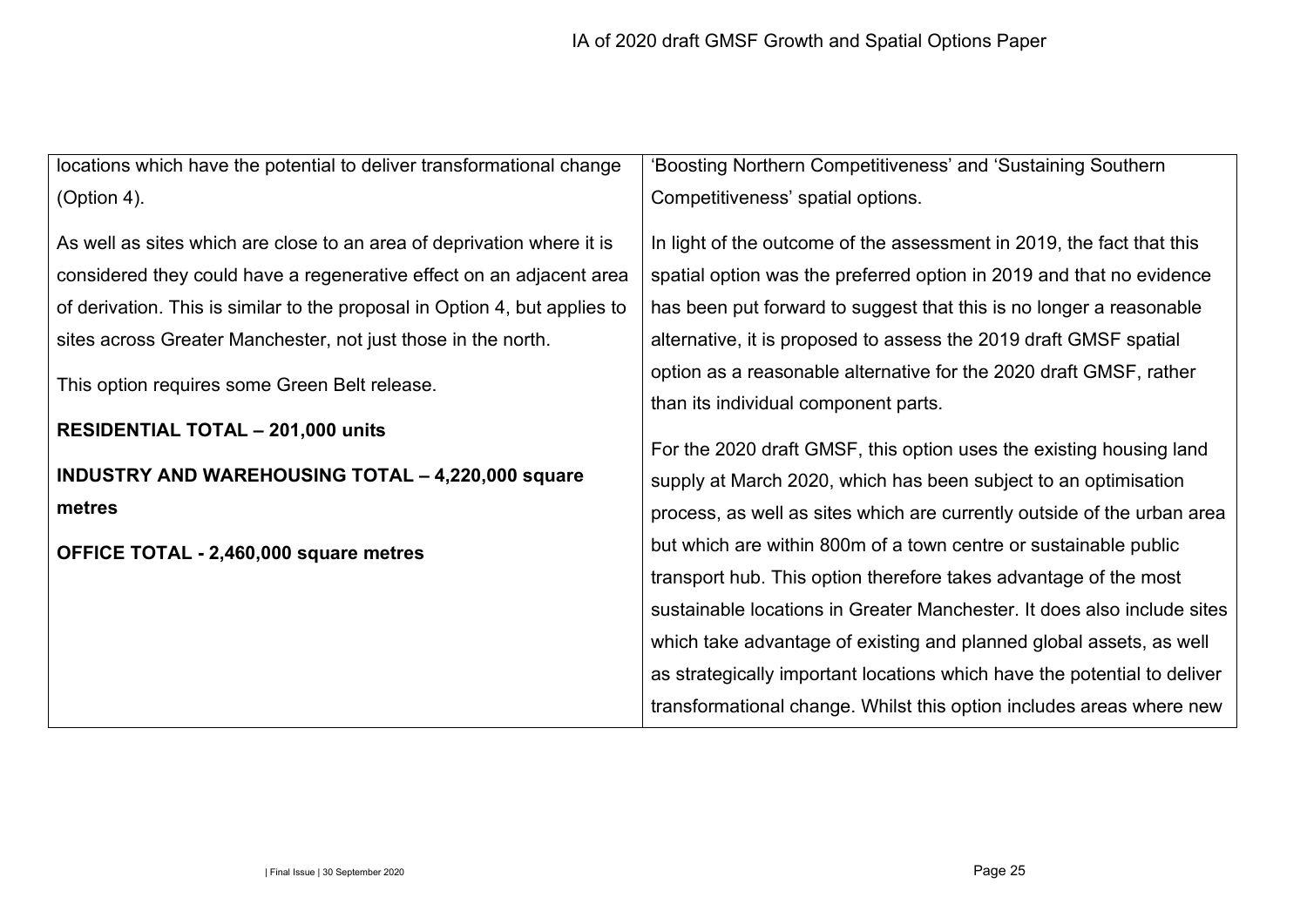|     | sites could have a regenerative effect on an adjacent area of<br>derivation it does require limited Green Belt release. |
|-----|-------------------------------------------------------------------------------------------------------------------------|
| N/A | Option 5 - Decentralisation/sub-urbanisation - new option for<br>2020 responding to 2019 consultation                   |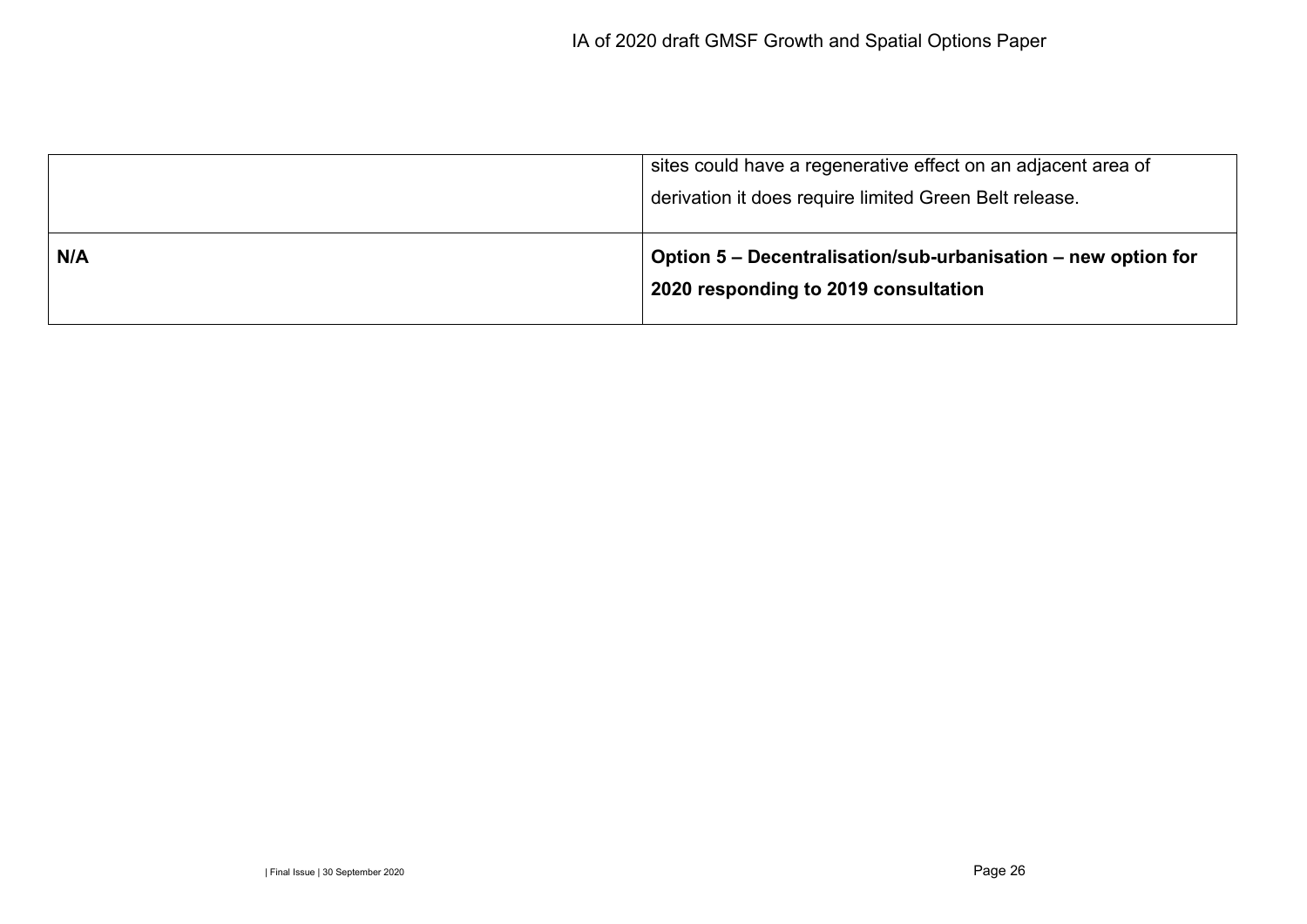## **3.3.2 2020 Spatial Option 1 – Business as Usual**

#### **Commentary on the 2019 draft GMSF IA for this option**

This option utilises existing development trends and land supply; sites are those indicated in the land supply as of March 2020. Although this option would positively support development of brownfield land (IA objective 17), this option would not meet the LHN over the plan period and therefore would have a negative effect on ensuring an appropriate quantity of housing to meet the objectively assessed need as covered by IA objective 1. As such, the effect of the housing shortfall would become increasingly detrimental in the long-term. It is agreed that this effect would be permanent given the assumption that there would be no interventions with this 'business as usual' approach.

In terms of employment land, there would be an undersupply with this spatial option and therefore, a negative effect on employment land as covered by IA objective 2. Similar to the housing criteria, this effect would intensify in the long-term, especially as much of the land in the current land supply already has planning permission.

It is uncertain how this undersupply of housing would affect the mix of types, tenures and size of properties or if this option would ensure land is well-served by physical and social infrastructure. However, Option 1 includes sites which are allocated in adopted district Local Plans so it is considered that these sites should be situated in sustainable locations.

It is agreed that there will be an uncertain effect on promoting equality of opportunity and eliminating discrimination as covered by IA objective 5. As development comes forward, this could link communities together, but further details would need to be considered by each district.

### **Differing assessment conclusion from the 2019 draft GMSF IA for this option**

With regard to health and wellbeing, it is considered that this option could have a positive effect in the medium-term as houses and employment land are developed and providing communities with high-quality housing.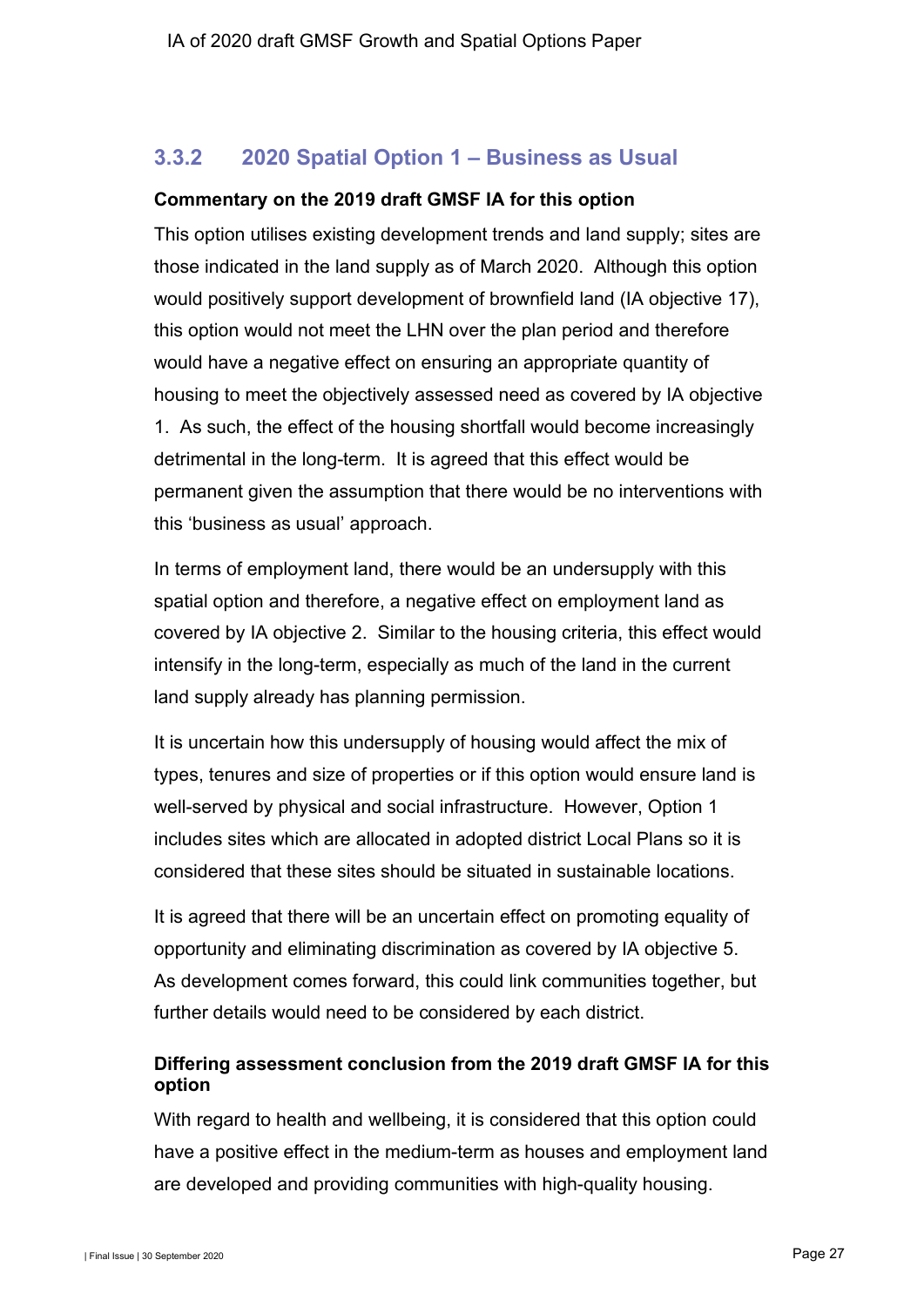However, it is considered that the long-term effect may be uncertain or negative as seen under IA objective 6, which differs from the 2019 IA, due to the fact that if housing and employment land is not meeting demand, that health and wellbeing of communities could be impacted negatively.

#### **Enhancement and mitigation**

Mitigation for any housing and employment land undersupply would require a strategic approach to determine where shortfall could be accommodated throughout the 10 GM districts. However, going above and beyond the existing land supply would alter this spatial option significantly.

A strategic transport, social infrastructure, green infrastructure, and educational/training approach could also mitigate any additional pressure on these systems brought about by 'business as usual' seen in Spatial Option 1. Ensuring a strategic approach is taken will allow needs to be assessed across varying areas, to consider where demand is highest, rather than allow the existing land supply to solely determine location of necessary infrastructure.

## **3.3.3 2020 Spatial Option 2 – Urban Max**

#### **Commentary on the 2019 draft GMSF IA for this option**

This option was determined to meet the LHN through increasing housing density on existing land supply in urban areas. It would therefore have a positive effect on meeting the objectively assessed need but a negative effect on meeting the appropriate level of housing types/tenures due to the high-density approach required (IA objective 1). It would also use existing urban land supply for employment growth and would therefore have a detrimental impact on meeting future demand for employment land, covered by IA objective 2, as only certain types of sites could be accommodated in the urban environment.

Due to the concentration of development in urban areas, this option will have well-connected sites which link to the existing network, thereby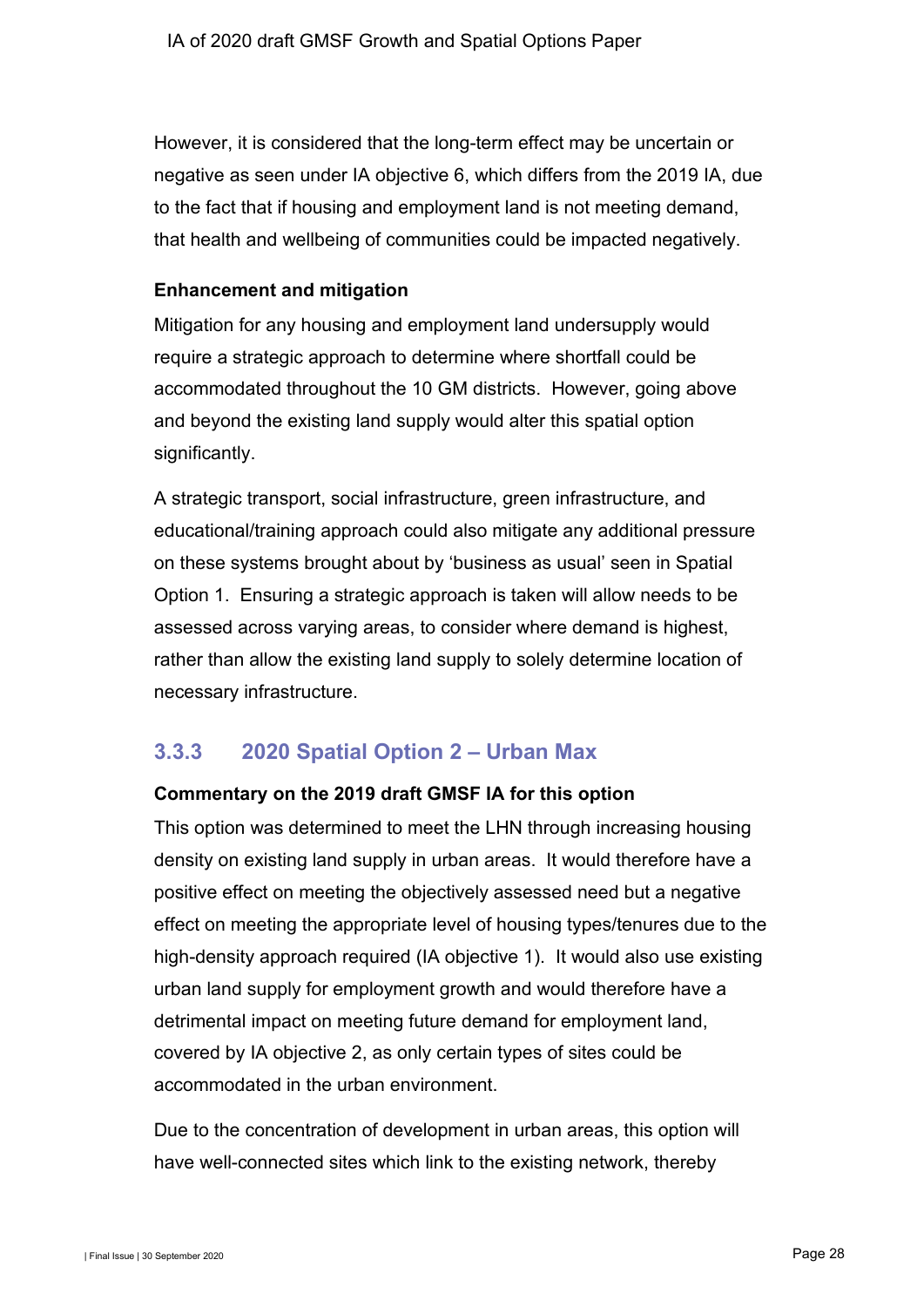having a positive effect for ensuring transport coverage (IA objective 3). It would also likely reduce deprivation in those urban areas experiencing growth, and therefore have a positive effect on reducing levels of deprivation (IA objective 4); however, this approach may overlook certain deprived areas and potentially increase deprivation elsewhere.

With regard to equality of opportunity and eliminating discrimination (IA objective 5), a focus on urban densification may be likely to increase assess to facilities and infrastructure for those moving into urban areas. However, this densification will have a strong negative effect on access to green space (IA objective 6) as the existing green infrastructure will see a higher number of users from new development.

Option 2 will see a predominantly positive effect on IA objective 9 as this focuses on sustainable modes of transport. Increasing urban density will ensure residents and users of the sites are close to amenities and transport links.

With regard to resilience to climate change (IA objective 12) and flood risk (IA objective 13), this option would demonstrate an uncertain and potentially negative effect in the long-term as increasing urban development will exacerbate the urban heat island effect and could increase flooding. Densification could also have an uncertain or potentially negative long-term effect on conservation of heritage assets in the affected urban areas (IA objective 16). However, densification will ensure land is utilised efficiently and sustainability as many urban sites are previously developed land; Option 2 will therefore have a positive impact on IA objective 17.

### **Differing assessment conclusion from the 2019 draft GMSF IA for this option**

There have been no identified assessment scores varying from the 2019 IA.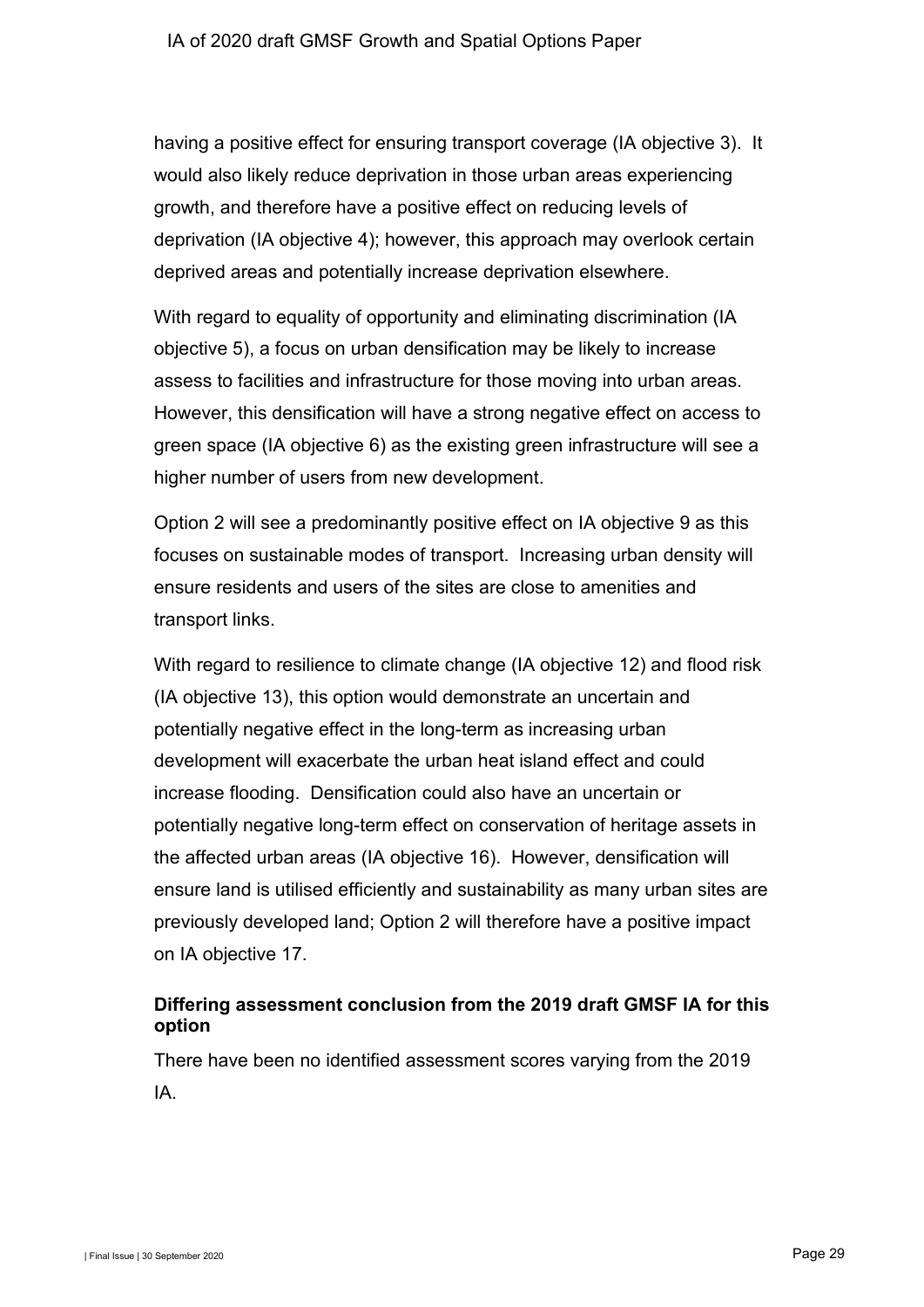#### **Enhancement and mitigation**

Mitigation for lack of housing mix and employment land undersupply would require a strategic approach to determine where shortfall could be accommodated throughout the 10 GM districts. However, going above the existing land supply or developing larger housing options (i.e. needing to develop outside of the urban area) would alter this spatial option significantly.

A strategic transport, utilities, and green infrastructure approach could enhance Option 2 to prevent these networks becoming stressed in the long-term. Ensuring a strategic approach is taken will allow needs to be assessed across varying areas, to consider where demand is highest, rather than allow the existing land supply to determine location of necessary infrastructure. Policy will also need to ensure climate change mitigation, such as for potential urban heat island effects and flood risk associated with this spatial option.

## **3.3.4 2020 Spatial Option 4 – 2019 draft GMSF Spatial Option**

#### **Commentary on the 2019 draft GMSF IA for this option**

This option was created as an additional  $6<sup>th</sup>$  option for the 2019 GMSF following the 2019 IA of spatial options. For the 2020 version of this option, the existing land supply is taken at March 2020.

This 2020 Option 4 strongly aligns with IA objective 1, as it meets the LHN as well as supports delivery of a mix of types, tenures and sizes of dwellings throughout GM. The range of employment locations will also strongly align with meeting future demand (IA objective 2). As the focus is on sites within 800m of a town centre or sustainable transport hub, there is also a positive effect for transport coverage and capacity, as seen in IA objective 3. This option also strongly aligns with IA objective 9 since it innately promotes sustainable modes of transport.

As this option seeks to provide homes and jobs in urban areas and close to town centres or transport hubs, it performs well against reducing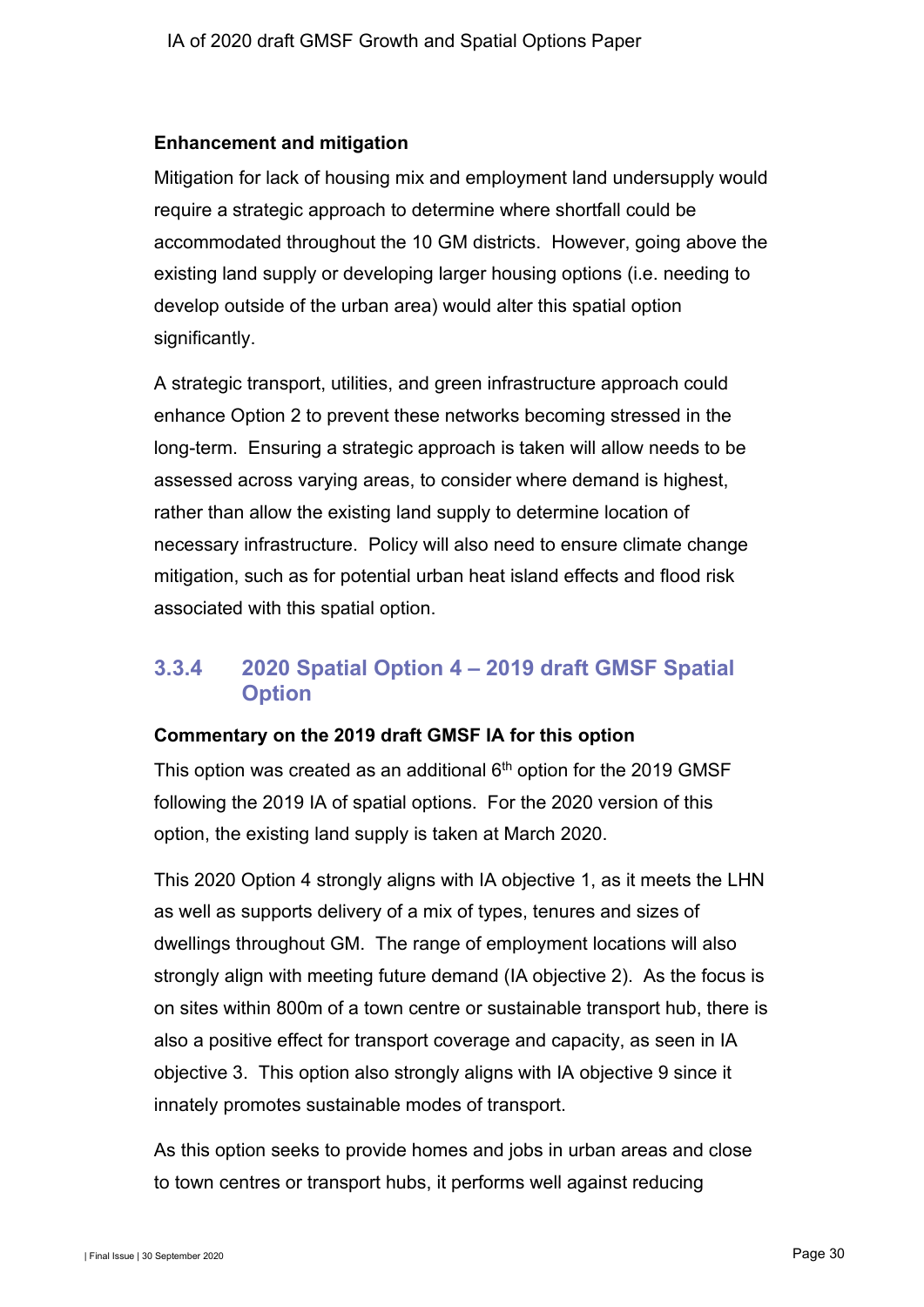deprivation and promoting equality of opportunities (IA objective 5), through connecting deprived areas and people to facilities and infrastructure. It therefore aligns with supporting healthier lifestyles as covered by IA objective 6.

Increased development in areas needing growth would equate to increased developer contributions. Social infrastructure and educational facilities could therefore see a positive effect from such development (IA objective 7). However, as development would be focused on certain sustainable locations, facilities in these areas could experience stress and may struggle to meet demand.

In terms of green infrastructure and biodiversity, Option 4 is likely to have a positive effect on conservation (IA objective 11). However, there could be uncertain biodiversity outcomes in regard to Green Belt release. As with Option 2, Option 4 could exacerbate the urban heat island effect with focusing development in already developed areas, thus increasing energy demand in such areas.

This option aligns strongly with IA objective 17 as it will focus development on brownfield land and sustainable locations.

### **Differing assessment conclusion from the 2019 GMSF IA for this option**

There have been no identified assessment scores varying from the 2019 IA.

### **Enhancement and mitigation**

Mitigation for potential stress on social infrastructure and educational facilities associated with this option could include limited Green Belt release, where new sites would have an overall regenerative effect on a community. To ensure Green Belt release is undertaken sustainably, release should focus on sustainable transport use, discouraging personal car journeys, and conserving the natural environment through creation of new green space elsewhere.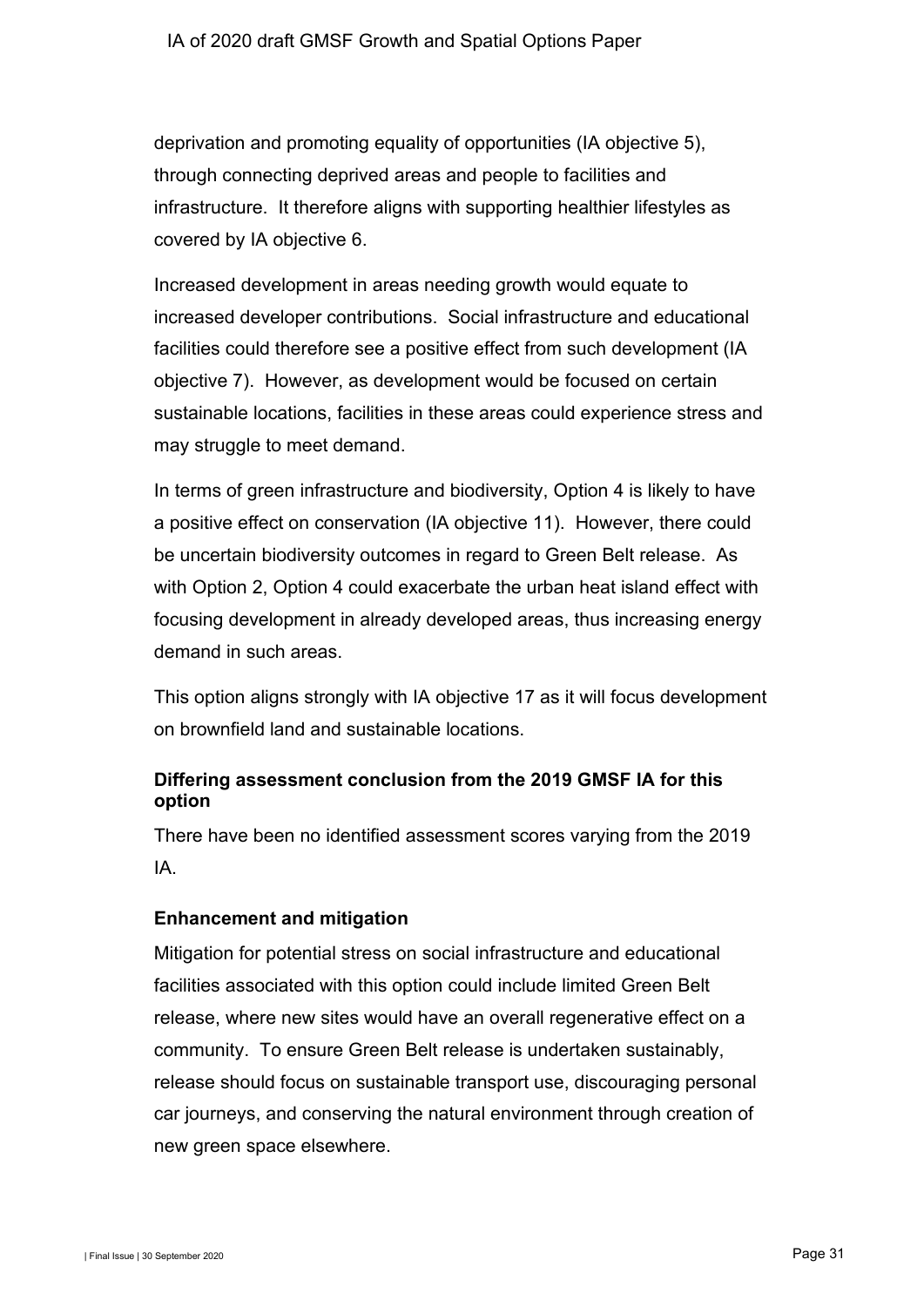This option could also be enhanced by protecting key townscape and heritage assets through carefully considered design. Protection should also be afforded to versatile agricultural land.

## <span id="page-33-0"></span>**3.3.5 Additional 2020 spatial options**

As previously mentioned, as a result of the 2019 draft GMSF consultation, two alternative spatial options were developed for the 2020 draft GMSF. These options are contained in [Table 4,](#page-33-1) followed by the summaries of the assessments. Appendix C contains the 2020 IA matrices associated with these two spatial options.

These summaries are set out as follows:

- Synergies with the IA Framework; and
- Enhancement and mitigation.

It is considered that the enhancement and mitigation recommended can be addressed primarily through the wording of strategic and thematic policies.

<span id="page-33-1"></span>Table 4: New spatial options introduced in 2020 draft GMSF (Source: GMSF 2020 Growth and Spatial Options Paper, August 2020)

#### **2020 spatial option**

#### **Option 3 – Public Transport Max**

This option uses the increased density ratios set out in Option 2, however the highest densities would also be applied close to sustainable transport nodes whether within a defined centre or not, with the highest densities being applied close to multi modal sustainable public transport hubs.

Close to a sustainable transport node or multi modal hub is defined as being within 800m of that facility. Public transport hubs included in this option are Metrolink stops, Bus Rapid Transit stops and Railway Stations with at least 2 trains per hour. These are considered to be the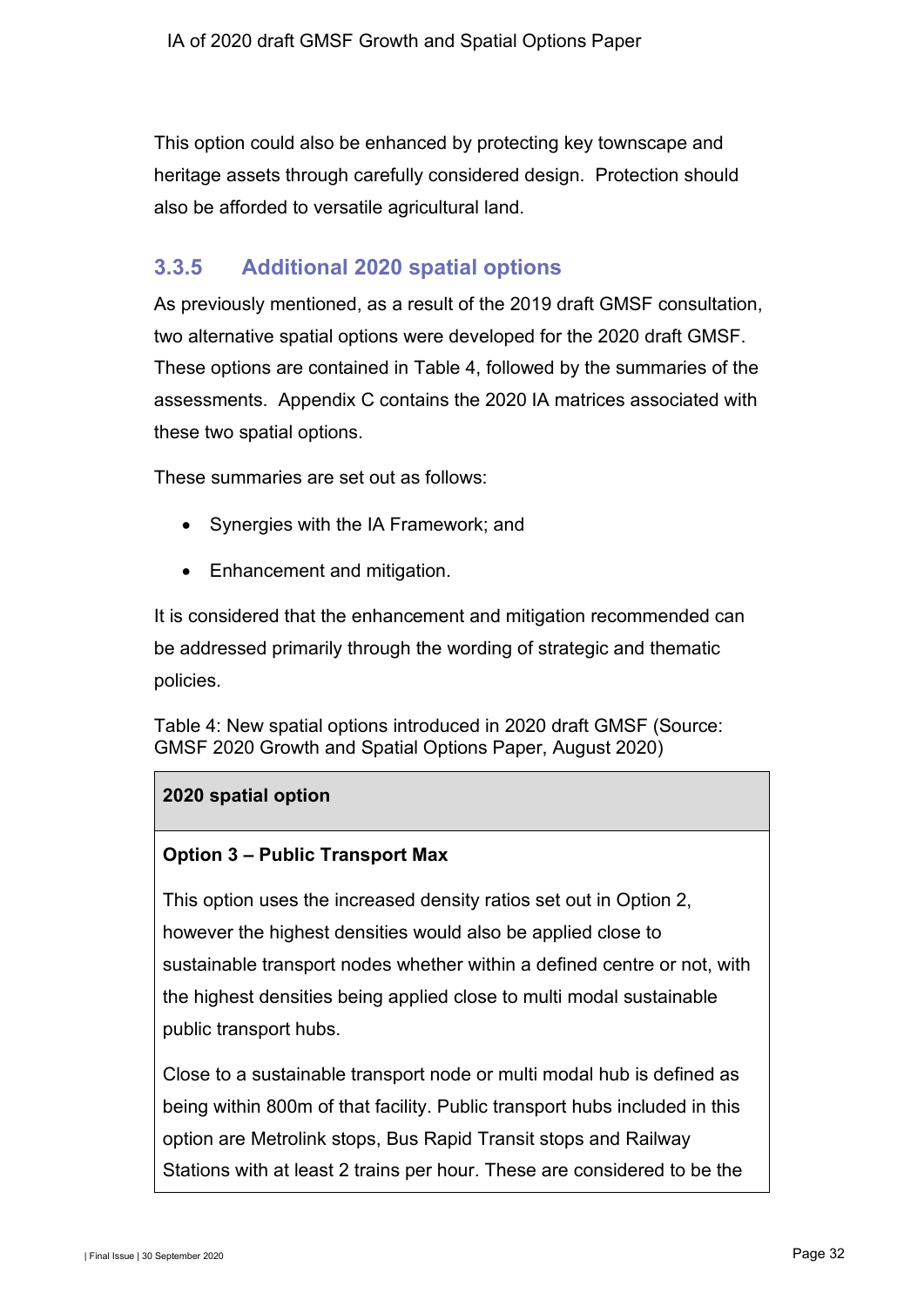most sustainable existing locations and development in these areas will take advantage of existing assets close to these transport nodes. This option does not anticipate Green Belt release.

#### **Option 5 – Decentralisation/sub-urbanisation**

The overall trend of this option would be that growth in the Core Growth Area, in particular the City Centre, would be reduced and redistributed to the edges of the urban area, due to a number of factors, including:

Increased levels of homeworking and the City Centre becoming less of a focus for: work; a place to do business; shopping; retail; leisure; and eating.

• Increased role for smaller town centres, local and neighbourhood centres.

Reduced confidence in high density apartment living in the City Centre and trend for people to seek to live on the outskirts of Greater Manchester in low density developments.

• New and existing offices downsize and/or relocate to the edge of the urban area in locations accessible predominantly by car.

• Increased demand for low density out-of-town retail outlets and leisure destinations that are accessible by car become more popular.

• Online retail increases, which in turn creates a greater demand for industry and warehousing floorspace on the outskirts of GM.

This option assumes that the anticipated shift away from future growth in the City Centre and the main town centres would see 30% less residential and employment land becoming available in these locations, compared to the March 2020 existing land supply and that growth being redistributed to edge of and beyond the urban area.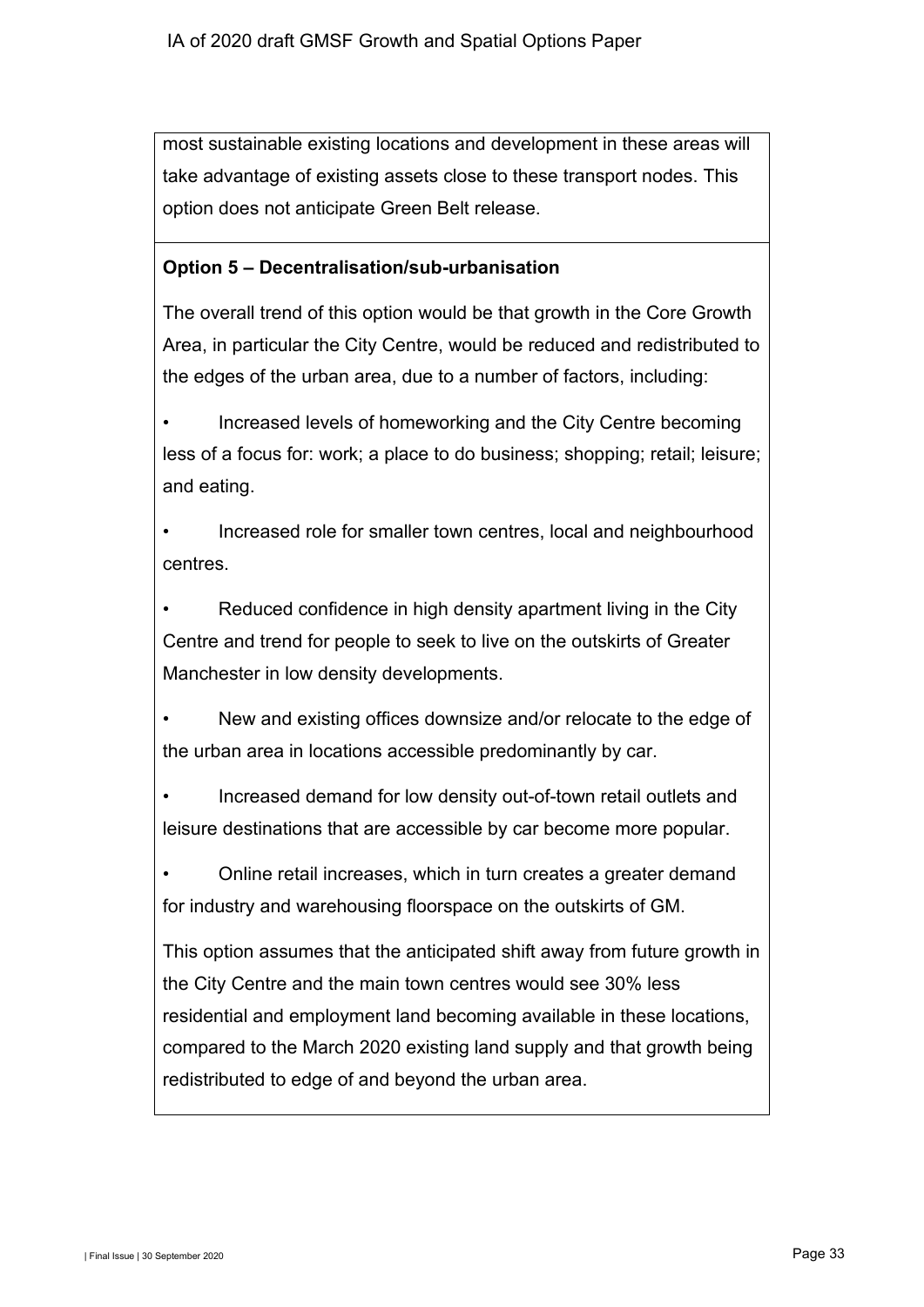## **3.3.6 2020 Spatial Option 3 – Public Transport Max**

#### **Synergies with the IA Framework**

This option seeks to concentrate development in sustainable locations close to transport nodes, whether within a defined centre or not. Although it meets LHN and therefore aligns with IA objective 1, there is some uncertainty whether an appropriate mix of housing will be delivered or whether sites will be well-connected to opportunities. In regard to location of employment land (IA objective 2), this option would limit the size of larger clusters and could have a negative effect on meeting future demand.

As the development trend associated with this option is focused on transport hubs, this option mostly aligns with IA objective 3 in regard to ensuring there is sufficient transport coverage. However, it is uncertain whether utilities and digital infrastructure would be equipped to meet this growth.

IA objective 5 concerns equality of opportunity and eliminating discrimination. Development for Option 3 will be high-density and will have an uncertain effect on fostering good relations between people, as these developments tend to breed antisocial behaviour.

Being situated near transport links will have a positive effect on accessing facilities. However, due to these concentrated areas potentially becoming overdeveloped, this could increase pressure on existing infrastructure, including green spaces, and have a potentially negative effect on health (IA objective 6).

Option 3 performs well against IA objective 9 as it innately promotes sustainable modes of transport due to densifying development near public transport. It also promotes development on previously developed land and in sustainable locations, thus aligning with IA objective 17. However, it is uncertain how this option will affect landscape quality and character of open spaces (IA objective 16).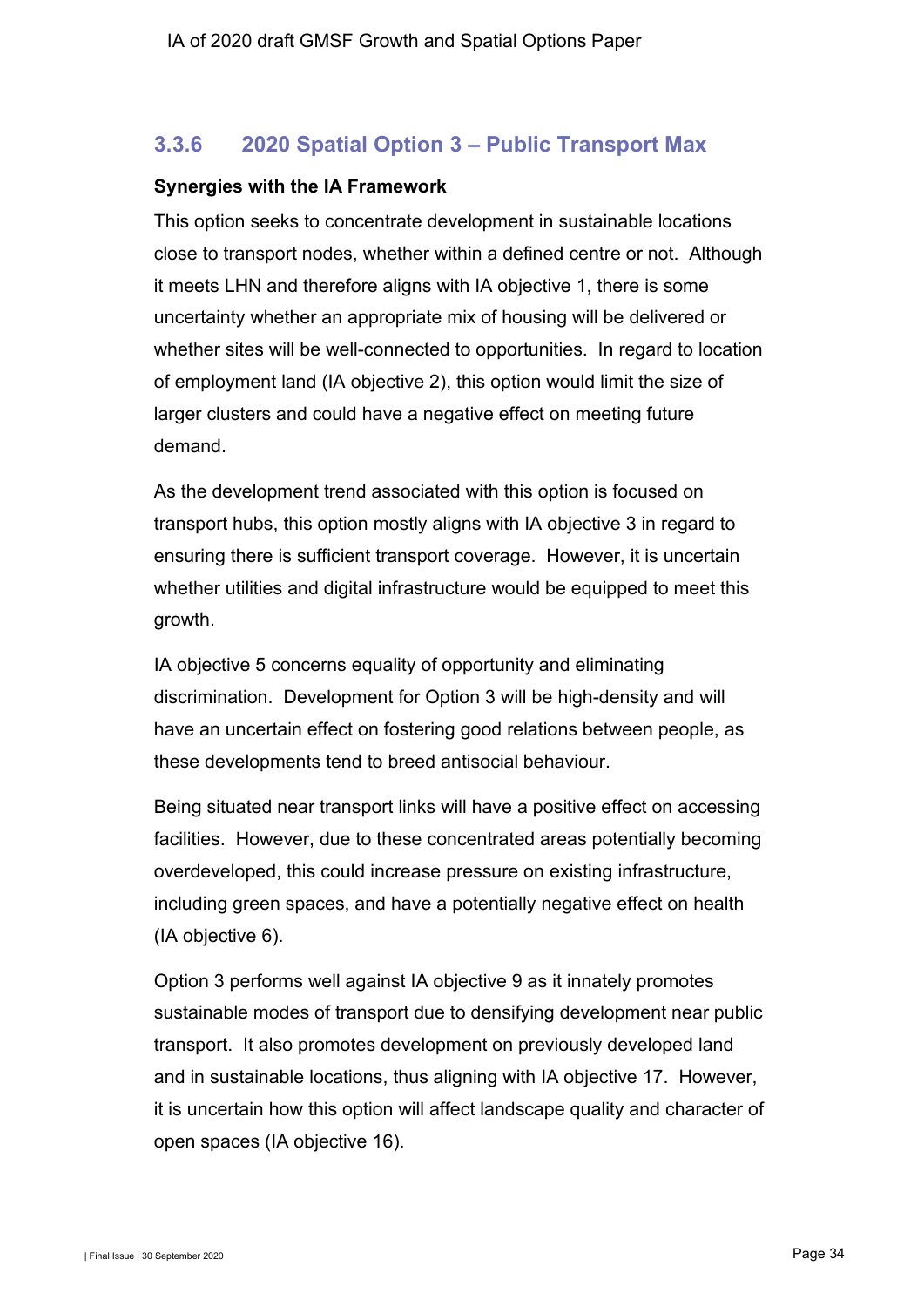#### **Enhancement and mitigation**

Mitigation for employment undersupply could include considering where these larger, clustered employment sites could be located across GM. However, locating sites away from transport hubs would alter the main premise of this option.

Digital and utilities infrastructure providers should be consulted at the earliest stage of development for this option, to ensure existing networks do not reach capacity with the densification approach.

Policy should emphasise the importance and value of multifunctional green space and should seek to reduce climate impacts (e.g. urban heat island effects) caused by high-density building around existing hubs.

## **3.3.7 2020 Spatial Option 5 – Decentralisation / Suburbanisation**

#### **Synergies with the IA Framework**

Option 5 seeks to redistribute growth away from the urban Core Growth Area to the edge of the urban area and beyond. Housing and employment land would not be well-connected with this dispersed option. Therefore, a mostly negative effect would be seen against IA objectives 1 and 2.

With regard to transport coverage and capacity, this option would provide scattered settlements, putting increased pressure on the transport network and reducing transport connectivity of sites coming forward (IA objective 3). Social infrastructure (IA objective 7) would also be negatively impacted as a result of this option, as the sprawl of sites would exacerbate the impact in areas already disconnected from such infrastructure.

This development approach would also negatively impact those seeking employment and would be likely to increase disparity and deprivation (IA objective 4) in already deprived wards, further cutting them off from surrounding opportunities. Health and wellbeing (IA objective 6) would see a negative impact through increasing levels of disparity; however, as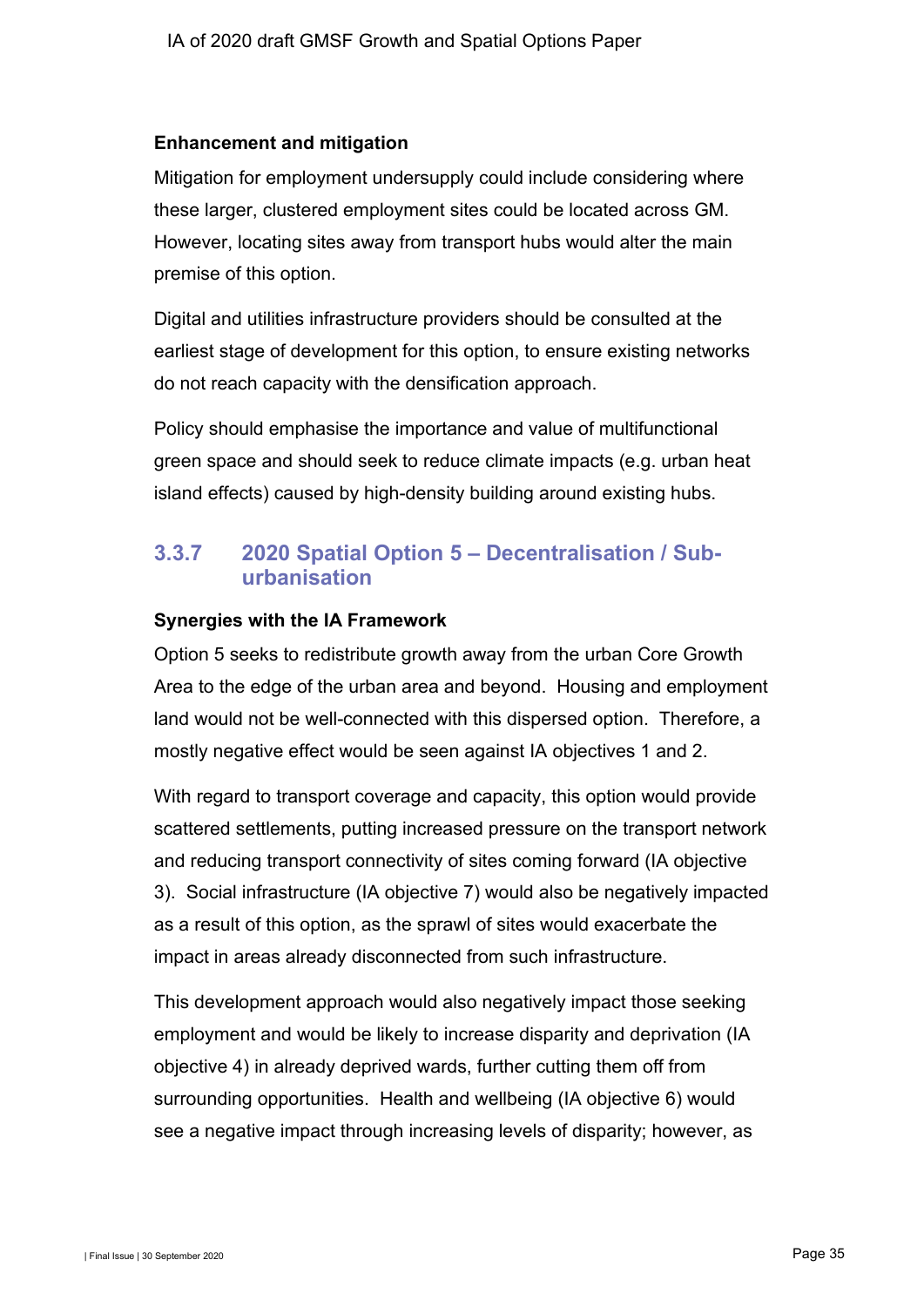sites would be located away from urban areas, access to green space would likely see an improvement for new development.

With regard to IA objective 9, Spatial Option 5 would have an increasingly negative impact on the promotion of sustainable transport modes due to the dispersed nature of this option. Private car journeys would likely increase as a result, which would negatively impact emissions (IA objective 15), air quality (IA objective 10) and resilience to climate change effects (IA objective 12).

Previously developed land would be significantly underutilised with this option and therefore, there would be an increasingly detrimental impact over time against IA objective 17.

### **Enhancement and mitigation**

Additional land supply would need to be identified to meet the housing need. A strategic approach should be taken to both housing and employment locations, to ensure sites are well-served by sustainable physical and social infrastructure. Ensuring a strategic approach is taken will allow needs to be assessed across varying areas, to consider where demand is highest, rather than allow the notion of decentralisation to determine location of necessary infrastructure. However, such an approach would amend this spatial option significantly.

Air quality, emissions, and climate change impacts should be mitigated through discussions with TfGM regarding the emerging GM Clean Air Plan.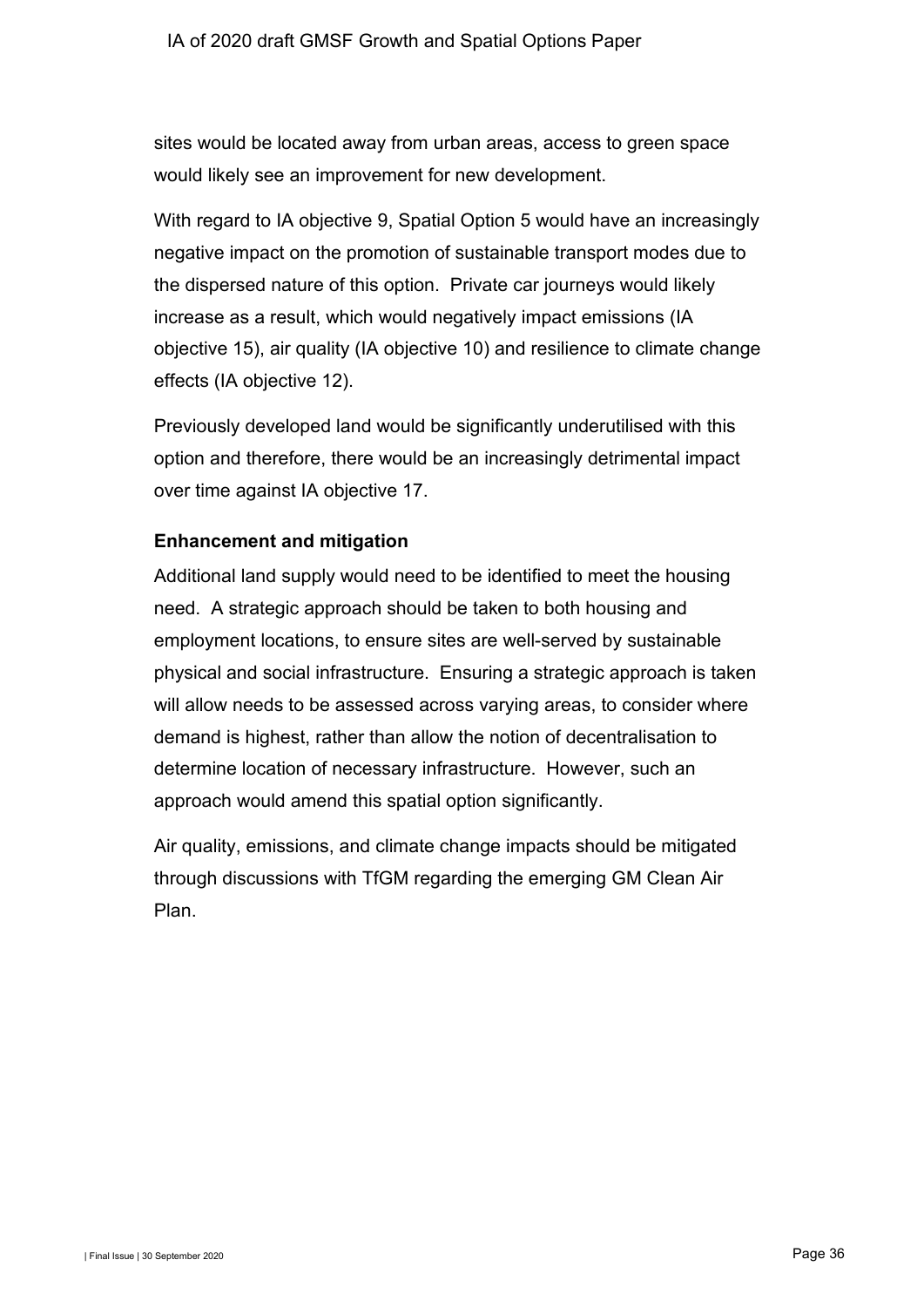# <span id="page-38-0"></span>**4 Conclusion**

# <span id="page-38-1"></span>**4.1 Summary of options appraisal**

Section 3 of this report summarises the IA of both the growth and the spatial options for the 2020 draft GMSF. It also outlines proposed enhancement and mitigation, in order to further strengthen the implementation of the policy.

It is considered that enhancement and mitigation on the preferred options can be taken forward primarily through the implementation of GMSF policies. For completeness, enhancement and mitigation have been included within this report for every option as presented in the 'GMSF 2020 Growth and Spatial Options – Draft for Appraisal' (August 2020).

The key findings from the assessment of the growth and spatial options are summarised below.

## **4.1.1 Growth options**

Option 1 represents business as usual and limits growth to the 2020 existing land supply. This option would prevent GM from meeting both its LHN and its objectively assessed needs for employment land, which would have a negative effect on numerous IA objectives and would prevent sustainable growth across GM.

Option 2 allows identification of sufficient land to meet local needs, thus affording the flexibility to ensure housing and employment land needs are met sustainably across GM throughout the GMSF plan period.

Option 3 involves an increased amount of land in order to provide additional housing and employment opportunity. However, benefit from these aspects could be offset by the decrease in connectivity and increase in detrimental climate change effects associated with this option.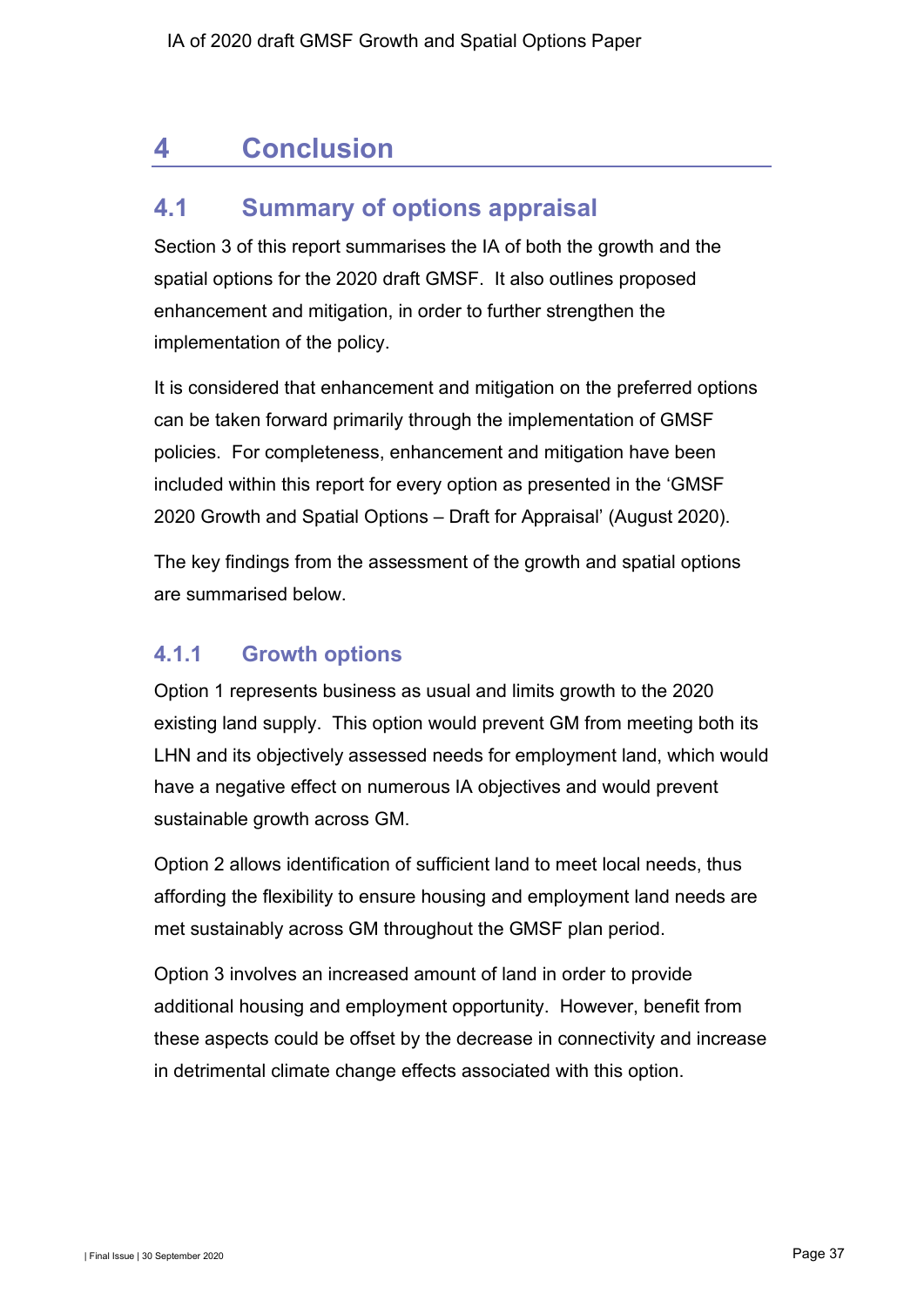## **4.1.2 Spatial options**

Option 1 represents business as usual and does not meet the LHN or employment land need. It does not anticipate Green Belt release.

Although Option 2 does achieve the LHN through a significant focus on densification in the urban area, this would likely increase pressure on nearby services including green infrastructure. It also does not anticipate Green Belt release.

Option 3, a new option introduced for the 2020 draft GMSF, aims to concentrate development in sustainable locations close to transport nodes, whether within a defined centre or not. Although it does not anticipate Green Belt release and would meet numerical need, similar to Option 2 it would cause increased pressure on the urban area as well as increased pressure in locations surrounding transport hubs.

Option 4 is the hybrid option carried forward from the GMSF 2019. This option would deliver a full range of housing in sustainable locations. Opportunities would generally be maximised, including access to urban green space and employment opportunities.

Option 5, another new option for the 2020 draft GMSF, focuses on moving development away from the Core Growth Area and to the urban fringe, and beyond. This would have a detrimental effect on accessibility and inclusivity, and would also significantly increase private car journeys.

# <span id="page-39-0"></span>**4.2 Mitigation and enhancement**

This 2020 Growth and Spatial Options IA Report is an independent IA of the options described above. The following summarises the mitigation and enhancement recommended for the 2020 draft GMSF preferred growth and spatial options.

As explained above, the enhancement and mitigation can be addressed primarily through the wording of strategic and thematic policies. The following therefore provides a commentary on how the 2020 draft GMSF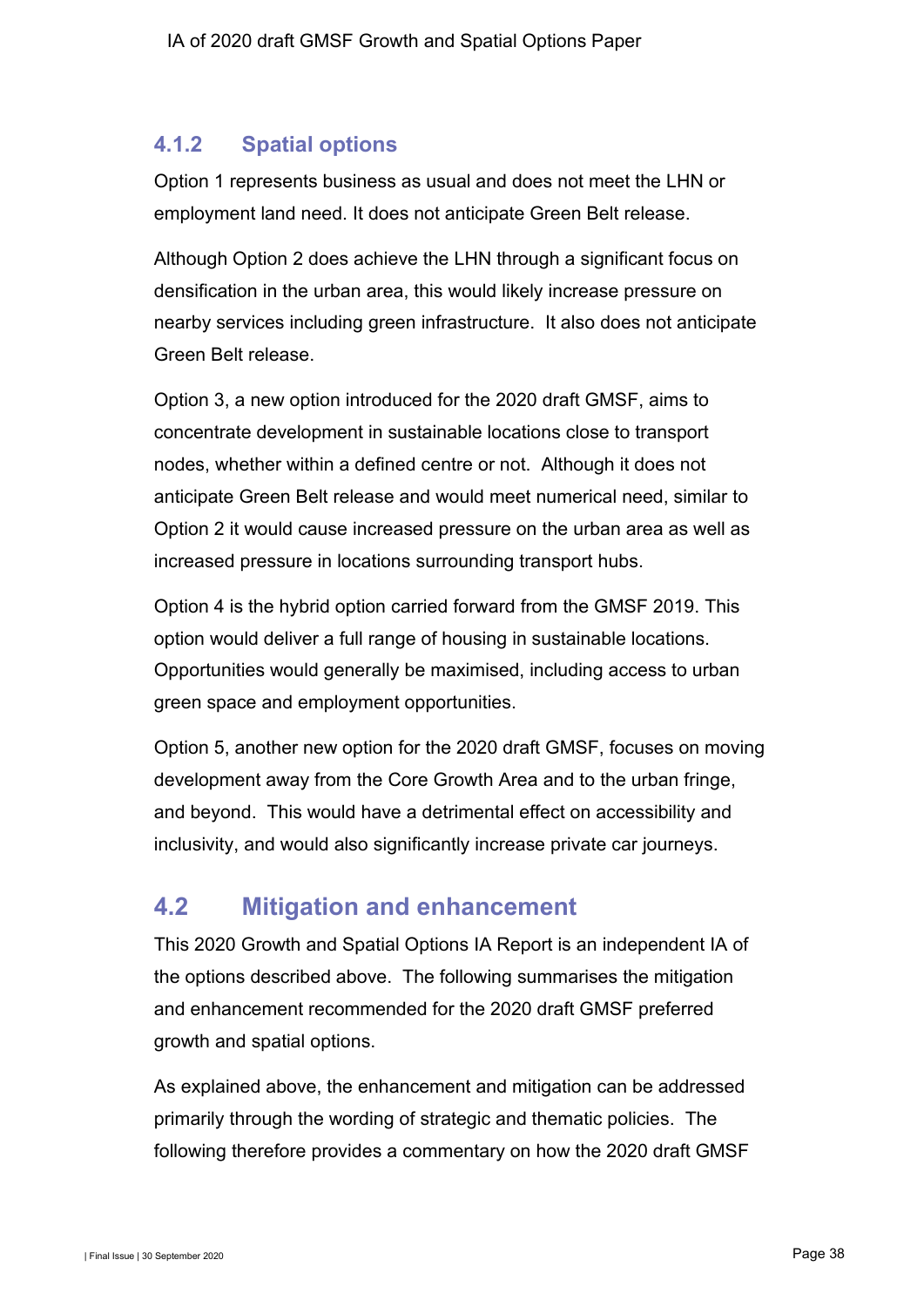thematic policies address the growth and spatial options recommended mitigation and enhancement.

## **4.2.1 Growth Option 2: Meeting GM's Local Housing Need (LHN) and employment land Objectively Assessed Needs.**

As LHN and objectively assessed need is met already through this option, policy throughout the GMSF should ensure that sustainable transport and climate change adaptation is a focus for new housing and employment provision. This will further strengthen the sustainability and thus resiliency of this growth option.

Utilities and digital providers should be consulted with at the earliest stage of planning, to ensure growth can be adequately supported.

As explained above, it is considered that the mitigation can primarily be delivered through the implementation of the relevant thematic policy.

GM-Strat 14 (A Sustainable and Integrated Transport Network) acknowledges the new development will have in delivering GM's future sustainable and integrated transport network. Whilst it does not explicitly mention housing or employment, it does include all development. Policies GM-N 3 (Public Transport) and GM-N 5 (Walking and Cycling) also reinforce accessibility by non-car modes. Policy GM-N 7 also sets out what is expected of all development in GM with regard to movement.

As noted in the updated 2020 IA Scoping Report, there has been an increase in emphasis on climate change, with all ten GM authorities declaring a climate emergency. It is considered that this issue is covered by policies within the Sustainable and Resilient Greater Manchester chapter, and with further recommendations made in the 2020 IA, this can be strengthened further.

With regard to the recommendations around working with utility and digital providers, it is considered that this will be primarily achieved through the implementation of GM-N 2 (Digital Connectivity) and GM-D 1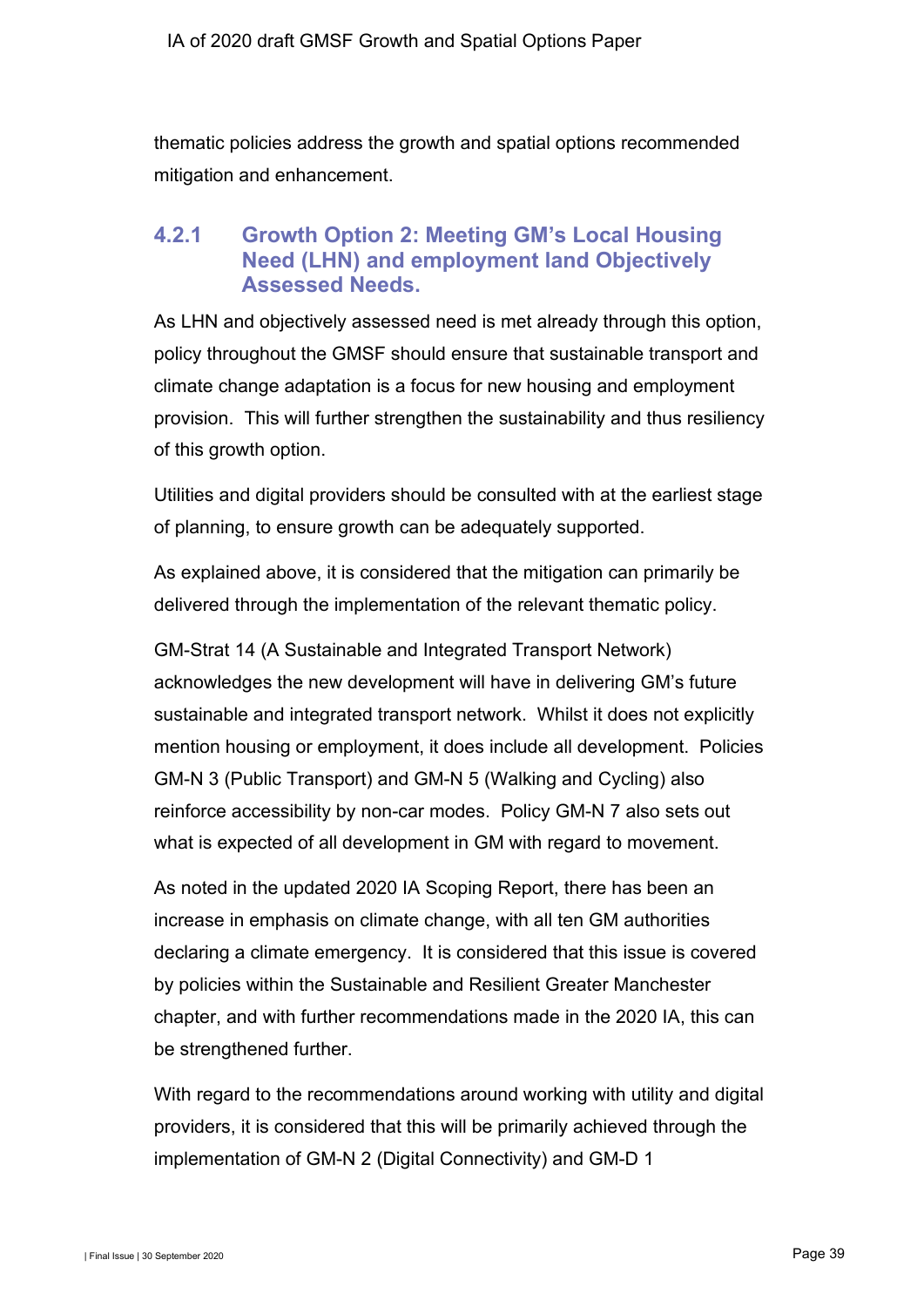(Infrastructure Implementation). GM authorities at the local level will be able to encourage and facilitate this collaboration.

## **4.2.2 Spatial Option 4: GMSF 2019 Spatial [Hybrid] Option**

Mitigation for potential stress on social infrastructure and educational facilities associated with this option could include limited Green Belt release, where new sites would have an overall regenerative effect on a community. To ensure Green Belt release is undertaken sustainably, release should focus on sustainable transport use, discouraging personal car journeys, and conserving the natural environment through creation of new green space elsewhere.

This option could also be enhanced by protecting key townscape and heritage assets through carefully considered design. Protection should also be afforded to versatile agricultural land.

As explained above, it is considered that the mitigation can primarily be delivered through the implementation of the relevant thematic policy.

Ensuring that Green Belt release focuses on sustainable transport and creation of green space elsewhere is outlined in the relevant thematic policies such as GM-Strat 6, Sustainable transport policies within the Our Network Chapter and A Greener Greater Manchester. Policies within the GMSF additionally seek to ensure land is released in sustainable locations.

Policies throughout the GMSF address design quality and responding to local context, and also heritage conservation and enhancement, in particular Policy GM-E 1 and GM-E 2. Policy GM-G 9 additionally seeks to ensure biodiversity enhancement and to safeguard 'best and most versatile' agricultural land.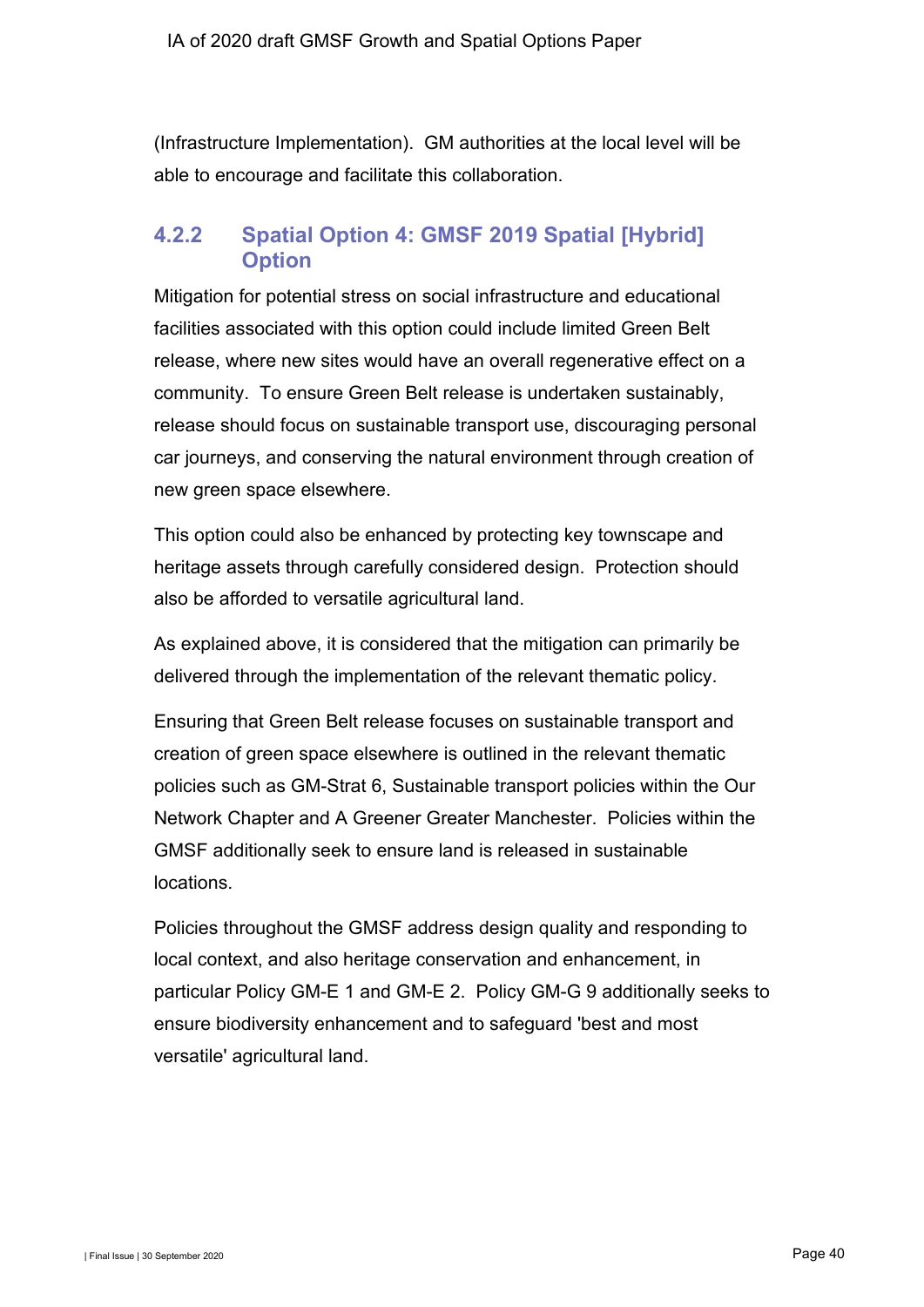## **4.2.3 Conclusion**

A series of mitigation and enhancement recommendations have been made for each option. Those relating to the preferred options can primarily be implemented through the appropriate thematic policies.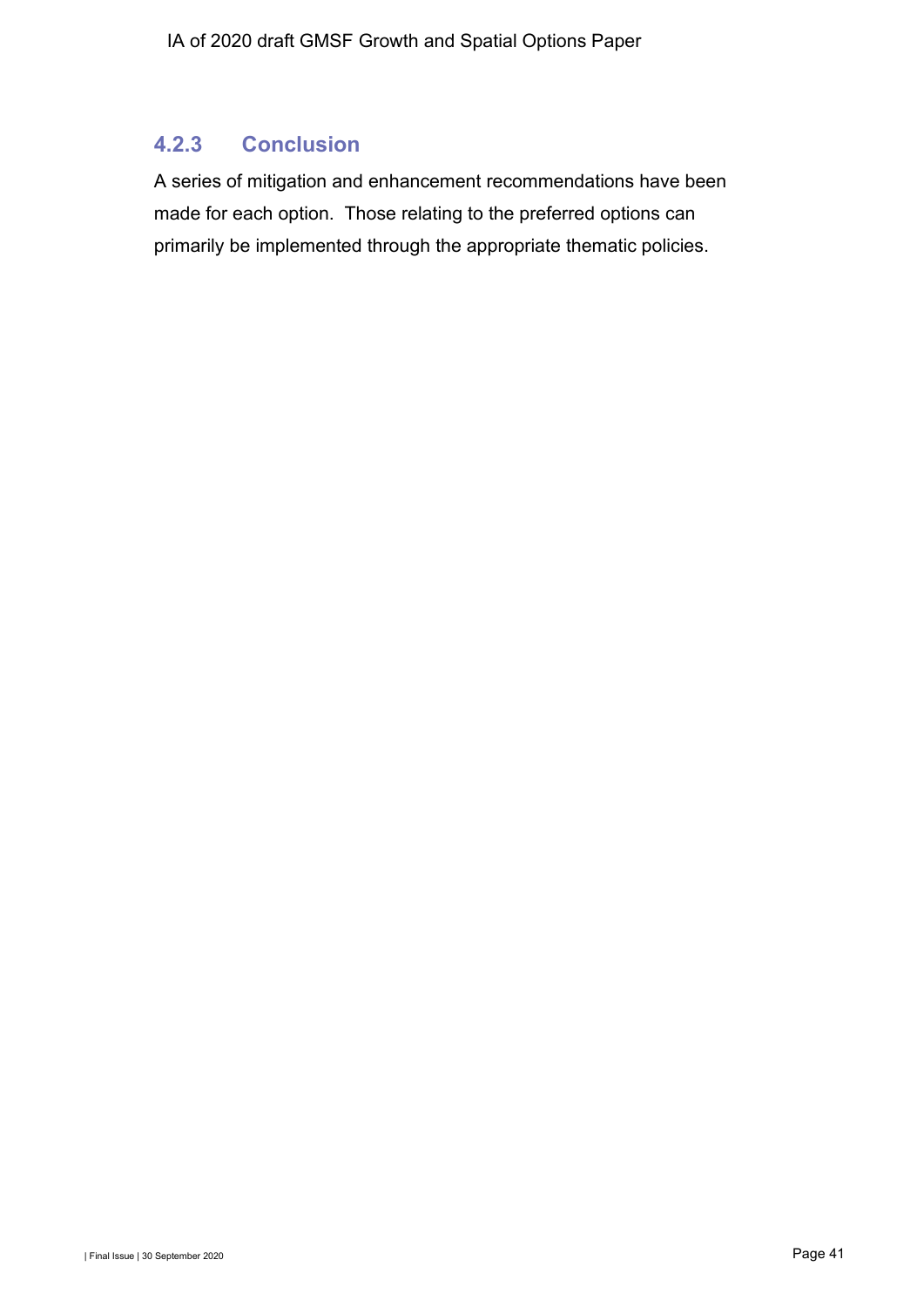# **Appendix A – 2020 IA matrices on growth options (Arup, August 2020)**

**See accompanying assessment tables.**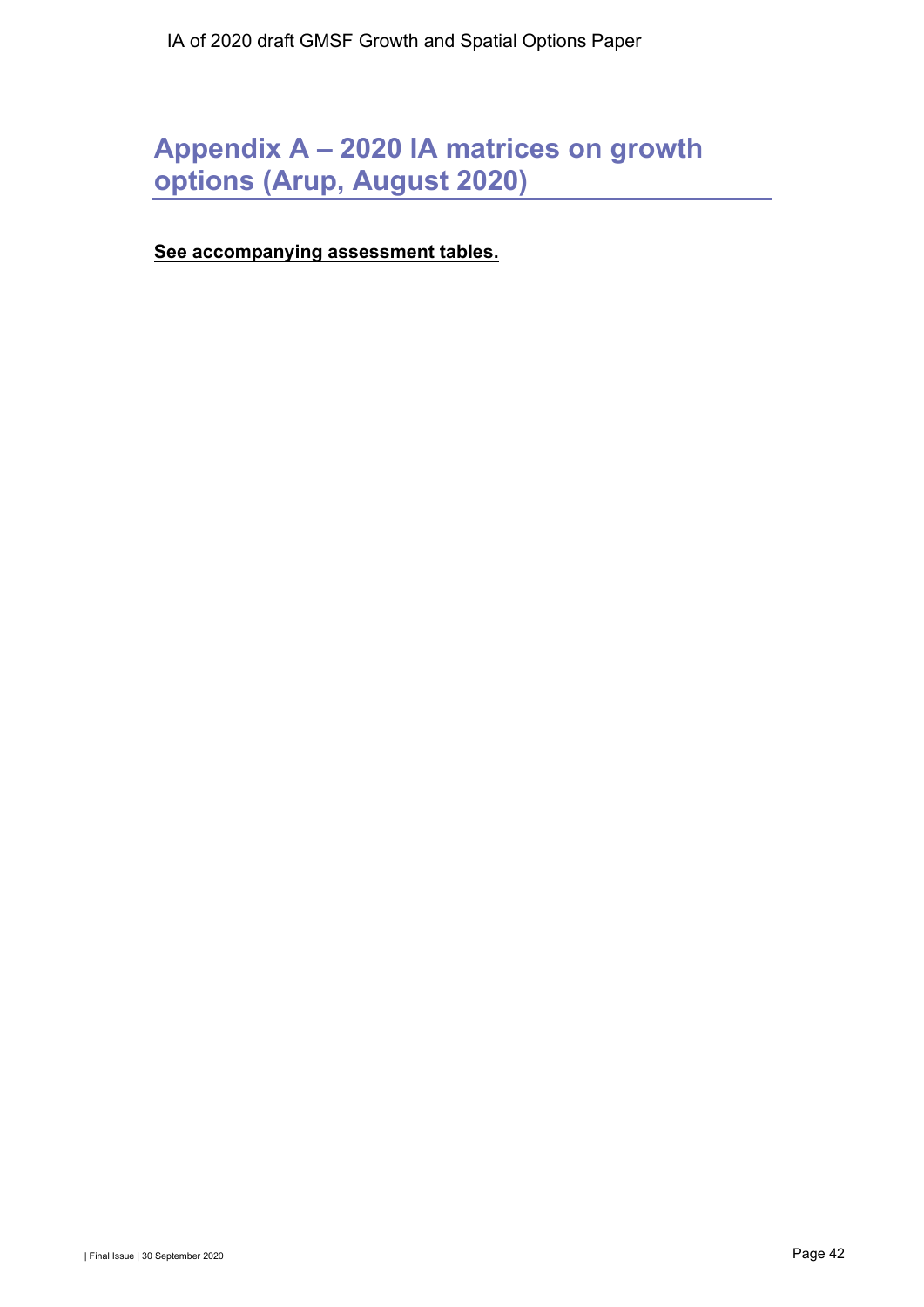# **Appendix B – 2019 IA matrices (January 2019) on 3 spatial options brought forward from 2019 GMSF**

**See accompanying assessment tables.**